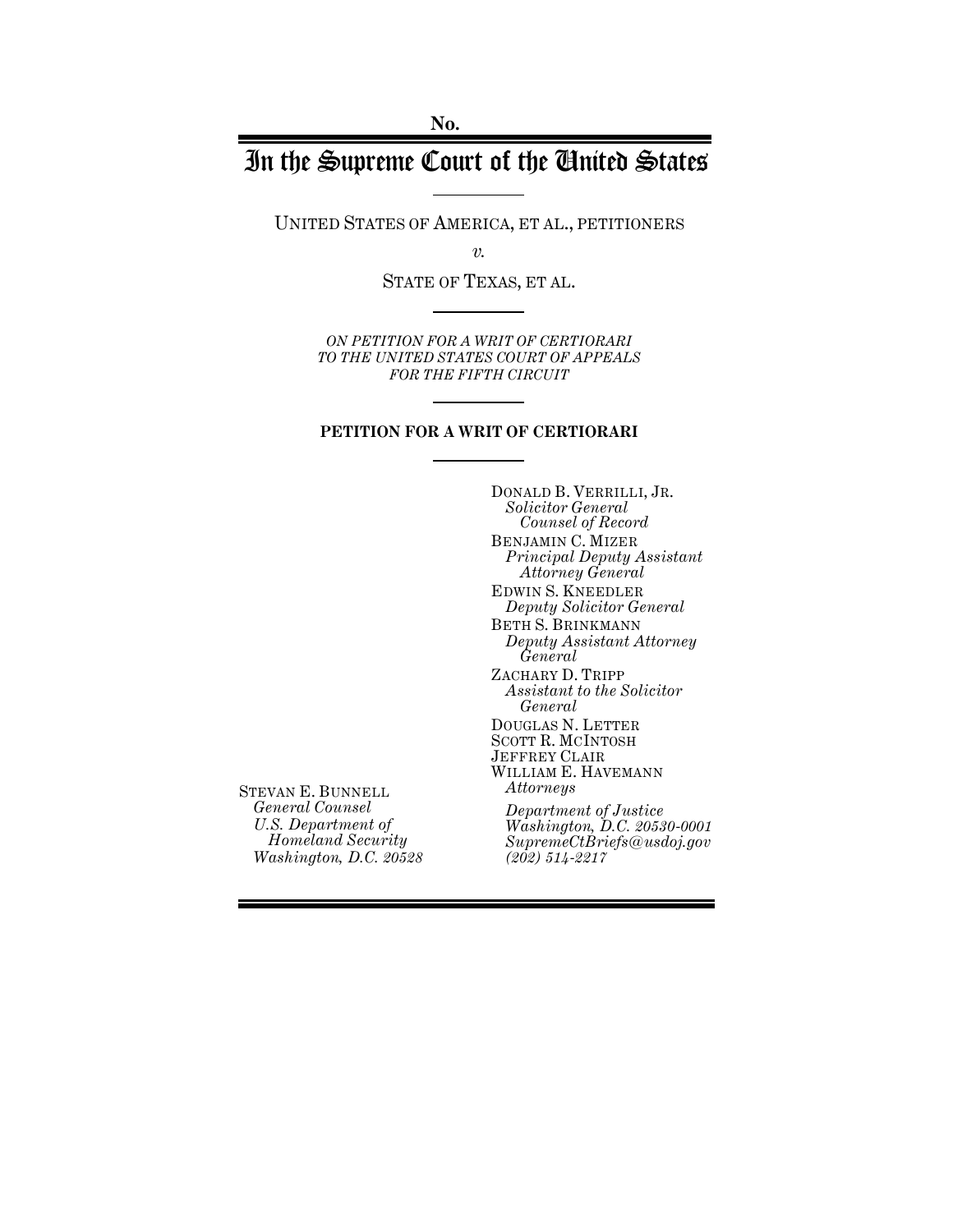#### **QUESTIONS PRESENTED**

The Department of Homeland Security has long engaged in "a regular practice \* \* \* known as 'deferred action,'" in which the Secretary "exercis[es] [his] discretion" to forbear, "for humanitarian reasons or simply for [his] own convenience," from removing particular aliens from the United States. *Reno* v. *American-Arab Anti-Discrimination Comm.*, 525 U.S. 471, 483-484 (1999). On November 20, 2014, the Secretary issued a memorandum (Guidance) directing his subordinates to establish a process for considering deferred action for certain aliens who have lived in the United States for five years and either came here as children or already have children who are U.S. citizens or permanent residents.

The questions presented are:

1. Whether a State that voluntarily provides a subsidy to all aliens with deferred action has Article III standing and a justiciable cause of action under the Administrative Procedure Act (APA), 5 U.S.C. 500 *et seq.*, to challenge the Guidance because it will lead to more aliens having deferred action.

2. Whether the Guidance is arbitrary and capricious or otherwise not in accordance with law.

3. Whether the Guidance was subject to the APA's notice-and-comment procedures.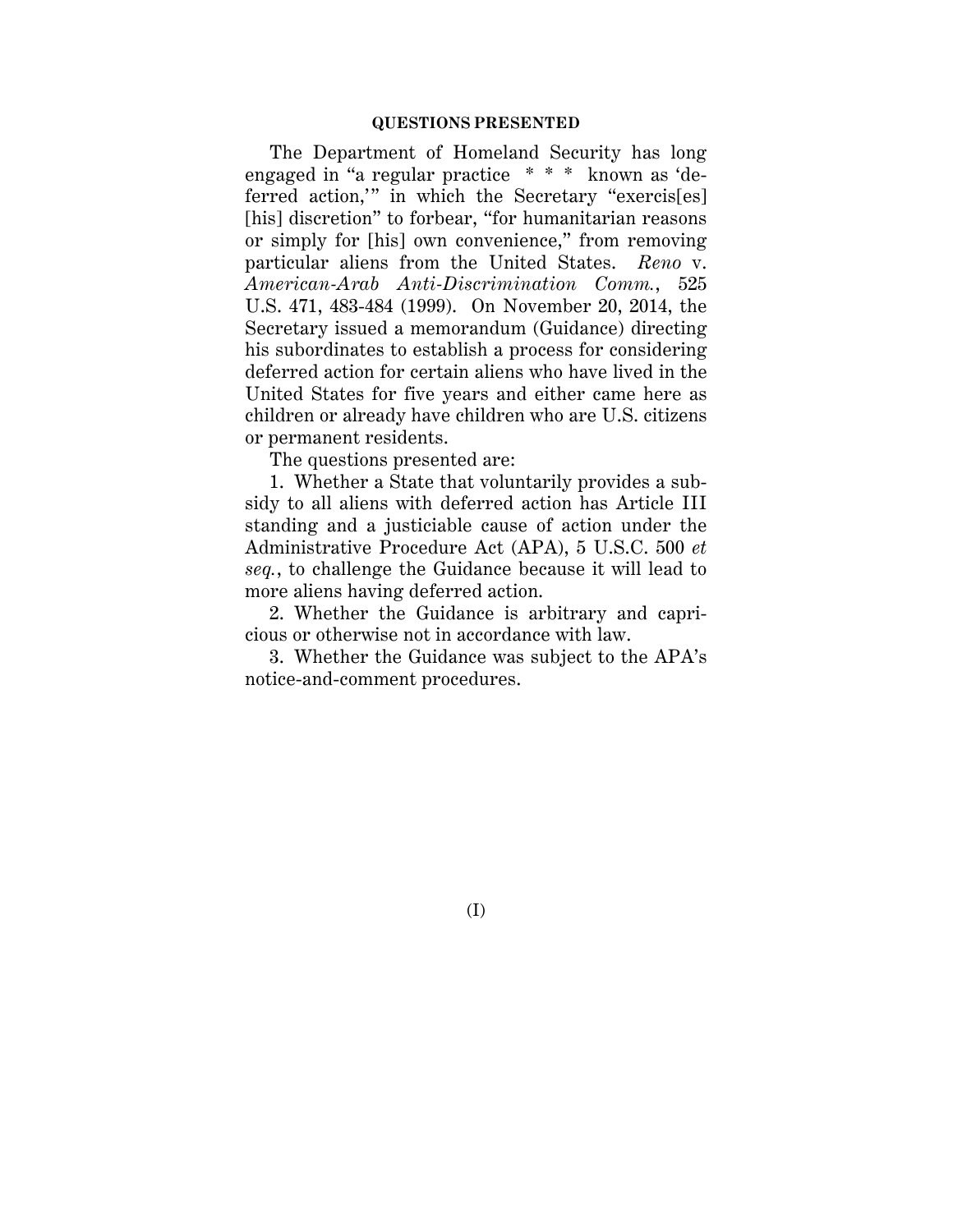#### **PARTIES TO THE PROCEEDING**

Petitioners were appellants in the court of appeals. They are: the United States of America; Jeh Charles Johnson, in his official capacity as Secretary of Homeland Security; R. Gil Kerlikowske, in his official capacity as Commissioner of U.S. Customs and Border Protection; Ronald D. Vitiello, in his official capacity as Deputy Chief of U.S. Border Patrol, U.S. Customs and Border Protection; Sarah R. Saldaña, in her official capacity as Director of U.S. Immigration and Customs Enforcement; and León Rodríguez, in his official capacity as Director of U.S. Citizenship and Immigration Services.

Respondents were appellees in the court of appeals. They are: The State of Texas; State of Alabama; State of Georgia; State of Idaho; State of Indiana; State of Kansas; State of Louisiana; State of Montana; State of Nebraska; State of South Carolina; State of South Dakota; State of Utah; State of West Virginia; State of Wisconsin; Paul R. LePage, Governor, State of Maine; Patrick L. McCrory, Governor, State of North Carolina; C.L. "Butch" Otter, Governor, State of Idaho; Phil Bryant, Governor, State of Mississippi; State of North Dakota; State of Ohio; State of Oklahoma; State of Florida; State of Arizona; State of Arkansas; Bill Schuette, Attorney General, State of Michigan; State of Nevada; and the State of Tennessee. \*

(II)

 <sup>\*</sup> Several putative beneficiaries of the Guidance moved to intervene as defendants in the district court. The court denied the motion, but the court of appeals reversed that order. See 2015 WL 6876054.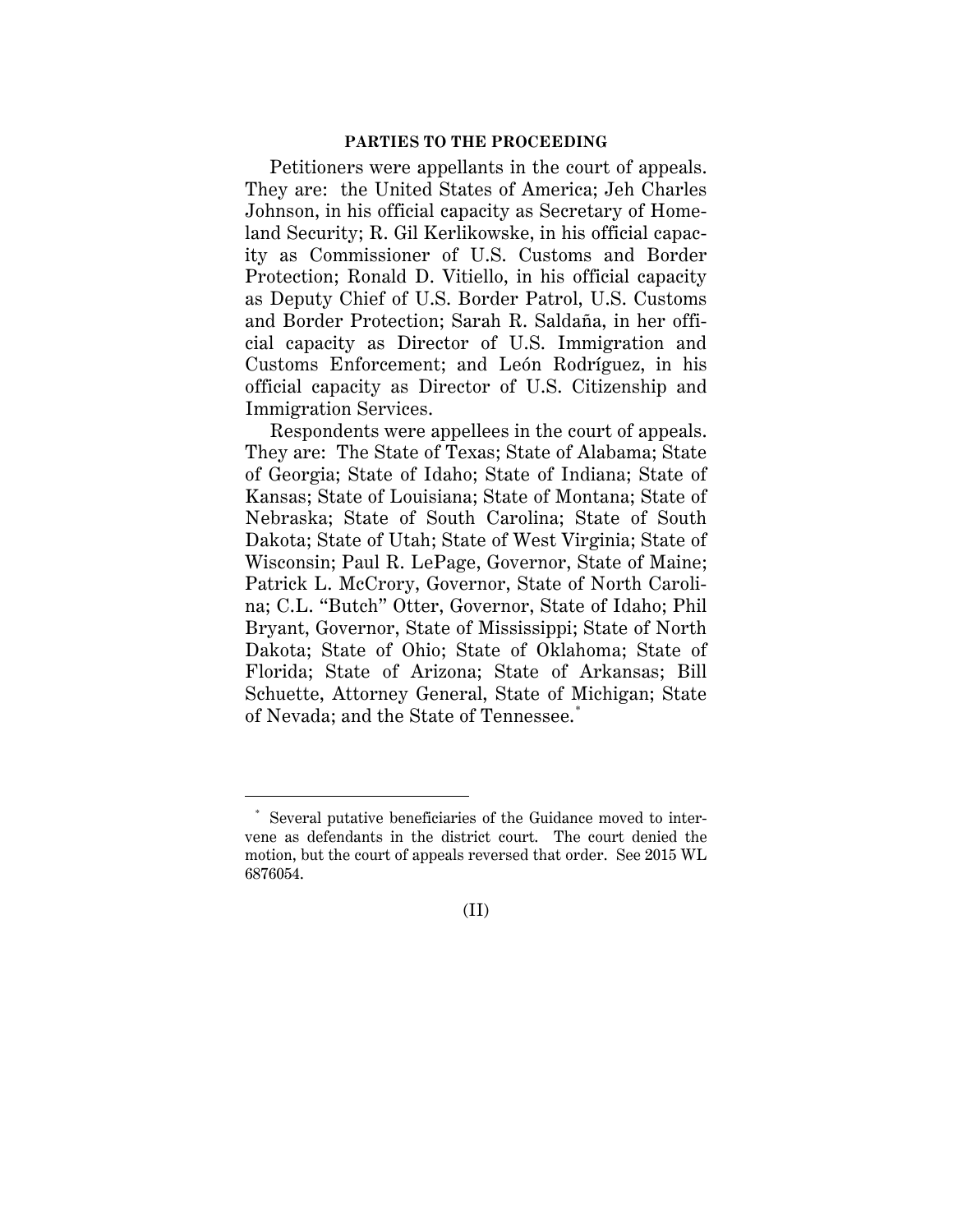## **TABLE OF CONTENTS**

| Statement:                                              |
|---------------------------------------------------------|
|                                                         |
| B. Factual and procedural background 8                  |
|                                                         |
| Respondents do not have Article III standing or a<br>L. |
| cognizable claim under the APA 14                       |
| A. A State's voluntary decision to extend a             |
| subsidy to aliens accorded deferred action              |
| does not give it standing to challenge federal          |
|                                                         |
| B. Respondents lack a cognizable APA claim 18           |
| The Secretary had ample statutory authority<br>H.       |
|                                                         |
| The Guidance is exempt from notice-and-<br>III.         |
|                                                         |
| This case warrants immediate review32<br>IV.            |
|                                                         |
|                                                         |
|                                                         |
|                                                         |
|                                                         |
|                                                         |
|                                                         |
|                                                         |
|                                                         |

## **TABLE OF AUTHORITIES**

Cases: Page

| Arizona v. United States, 132 S. Ct. 2492 (2012)  passim |
|----------------------------------------------------------|
| Arizona Christian Sch. Tuition Org. v. Winn,             |
|                                                          |

(III)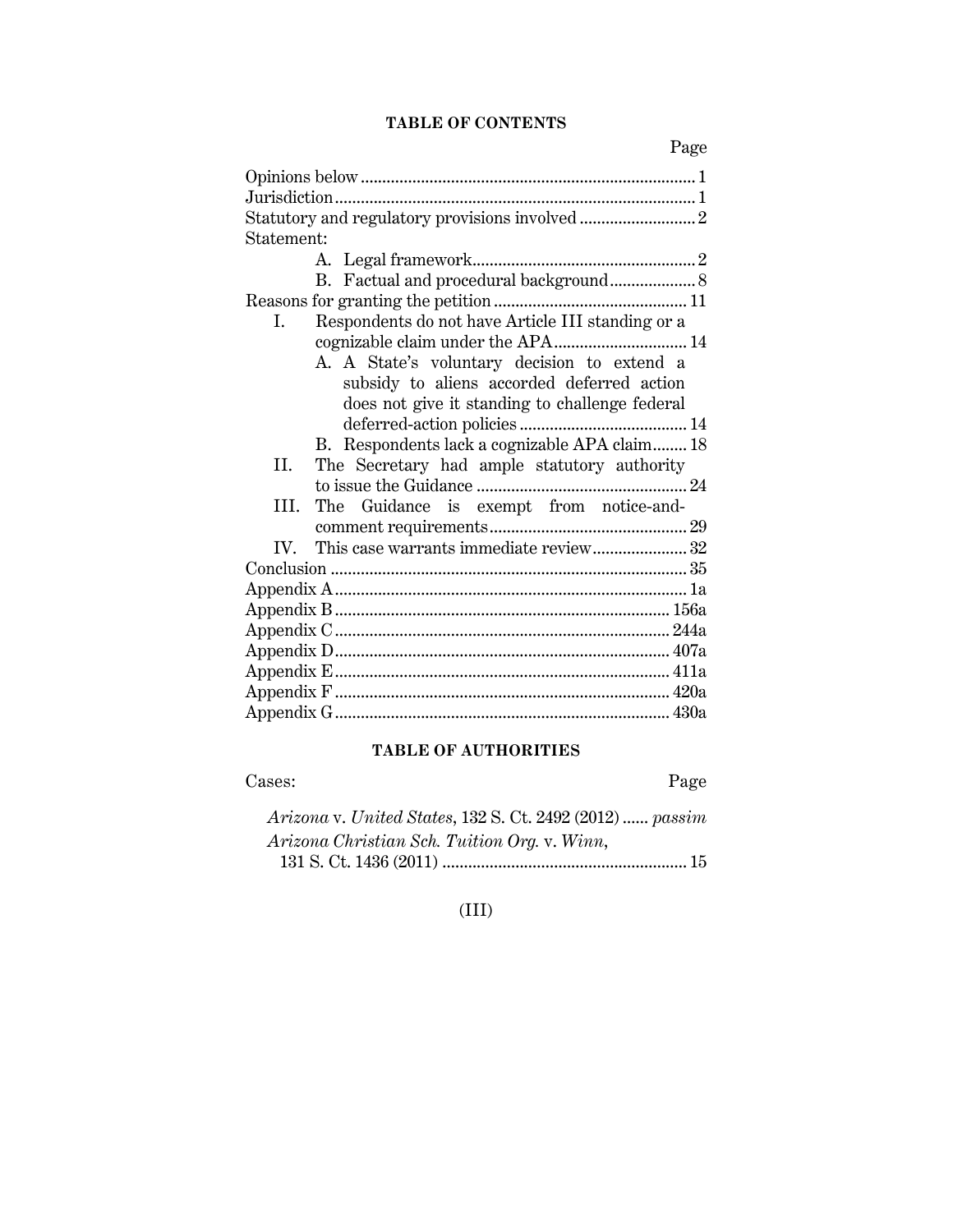| Cases-Continued:<br>Page                                                                 |
|------------------------------------------------------------------------------------------|
| Arpaio v. Obama, 797 F.3d 11 (D.C. Cir. 2015),<br>petition for cert. pending, No. 15-643 |
| Block v. Community Nutrition Inst., 467 U.S. 340                                         |
| Clapper v. Amnesty Int'l USA, 133 S. Ct. 1138                                            |
| Clarke v. Securities Indus. Ass'n, 479 U.S. 388                                          |
| DaimlerChrysler Corp. v. Cuno, 547 U.S. 332 (2006) 15                                    |
| Heckler v. Chaney, 470 U.S. 821 (1985) 3, 12, 20                                         |
| Johns v. Department of Justice, 653 F.2d 884                                             |
| Lincoln v. Vigil, 508 U.S. 182 (1993)  4, 20, 29, 30                                     |
| Linda R.S. v. Richard D., 410 U.S. 614 (1973) 14                                         |
| Lujan v. Defenders of Wildlife, 504 U.S. 555                                             |
| Massachusetts v. EPA, 549 U.S. 497 (2007)  15, 16                                        |
|                                                                                          |
| Pennsylvania v. New Jersey, 426 U.S. 660 (1976) 16, 17                                   |
| Reno v. American-Arab Anti-Discrimination                                                |
| Sure-Tan, Inc. v. NLRB, 467 U.S. 883 (1984) 14                                           |
|                                                                                          |
| Vermont Yankee Nuclear Power Corp. v. Natural                                            |
| Wayte v. United States, 470 U.S. 598 (1985)  30                                          |
| Whitman v. American Trucking Ass'ns, Inc.,                                               |
| Wyoming v. Oklahoma, 502 U.S. 437 (1992)  17                                             |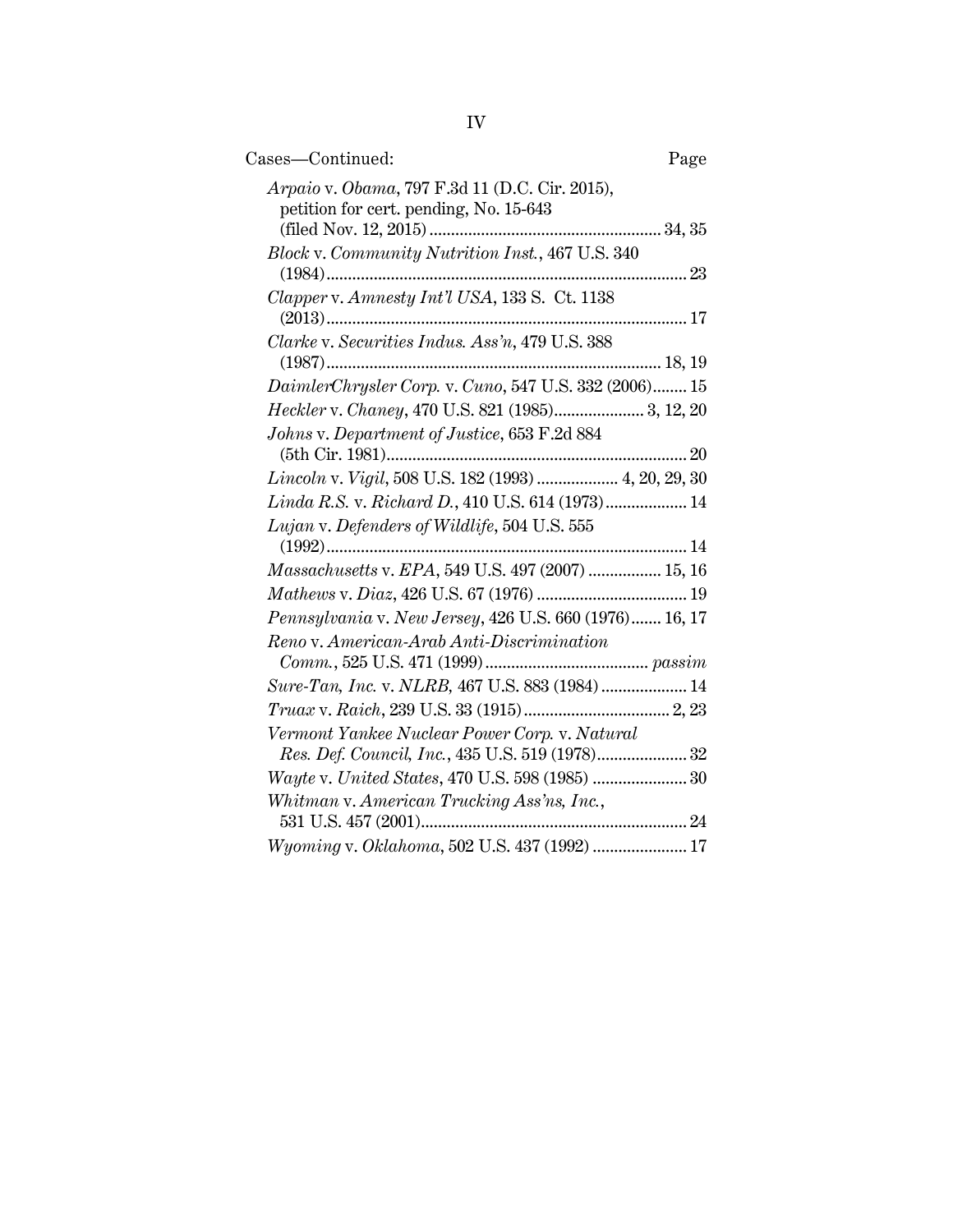| Constitution, statutes and regulations:        | Page |
|------------------------------------------------|------|
| U.S. Const.:                                   |      |
|                                                |      |
|                                                |      |
| Administrative Procedure Act, 5 U.S.C. 500     |      |
|                                                |      |
|                                                |      |
|                                                |      |
|                                                |      |
|                                                |      |
|                                                |      |
|                                                |      |
|                                                |      |
| Consolidated Appropriations Act, 2014, Pub. L. |      |
|                                                |      |
| Department of Homeland Security Appropriations |      |
| Act, 2015, Pub. L. No. 114-4, 129 Stat. 39:    |      |
| Tit. II:                                       |      |
|                                                |      |
|                                                |      |
|                                                |      |
| Immigration and Nationality Act, 8 U.S.C. 1101 |      |
|                                                |      |
|                                                |      |
|                                                |      |
|                                                |      |
|                                                |      |
|                                                |      |
|                                                |      |
|                                                |      |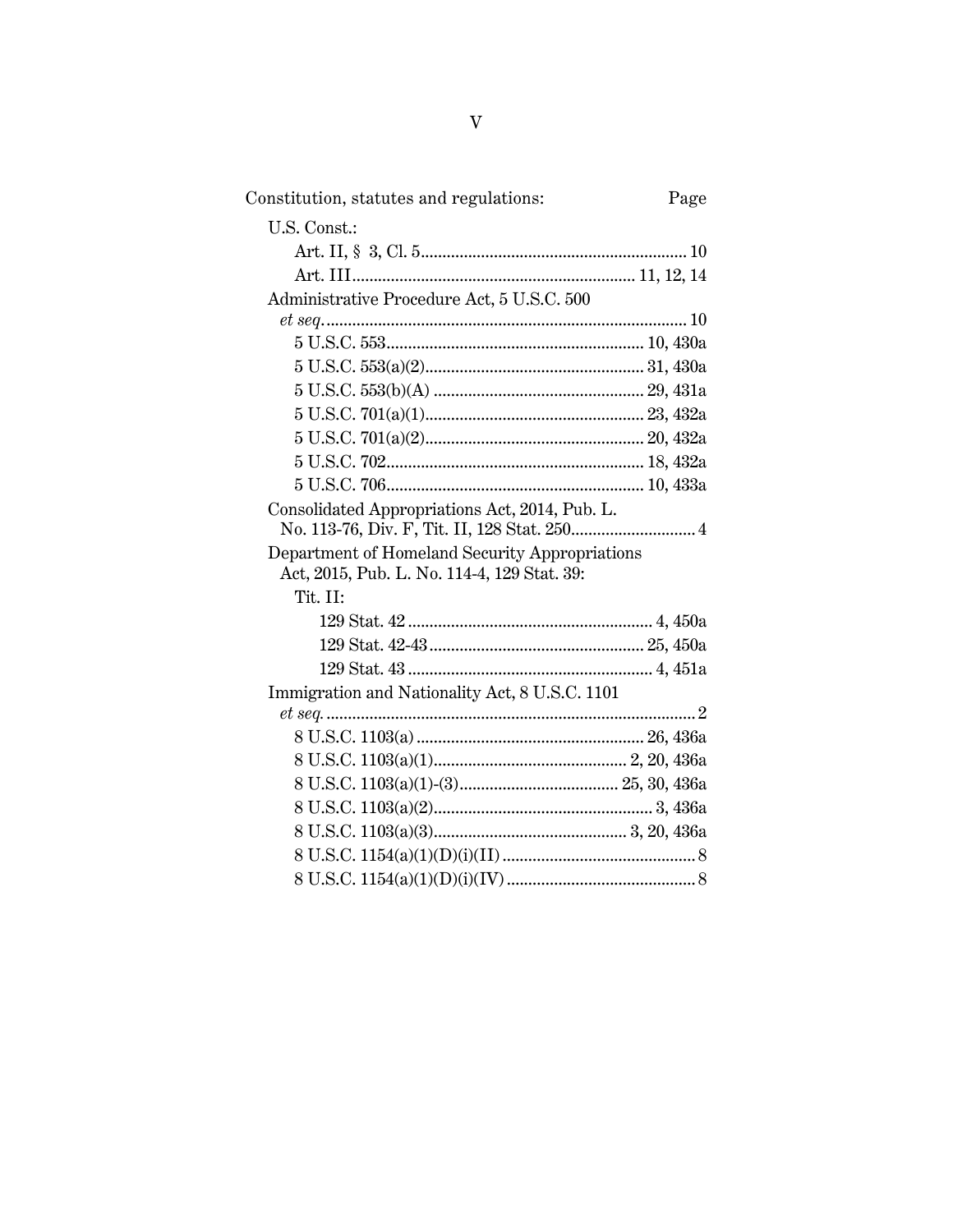| Statutes and regulations-Continued:                | Page |
|----------------------------------------------------|------|
|                                                    |      |
|                                                    |      |
|                                                    |      |
|                                                    |      |
|                                                    |      |
|                                                    |      |
|                                                    |      |
|                                                    |      |
|                                                    |      |
|                                                    |      |
|                                                    |      |
|                                                    |      |
|                                                    |      |
|                                                    |      |
|                                                    |      |
|                                                    |      |
|                                                    |      |
|                                                    |      |
| Immigration Reform and Control Act of 1986,        |      |
|                                                    |      |
| National Defense Authorization Act for Fiscal Year |      |
| 2004, Pub. L. No. 108-136, § 1703(c)-(d),          |      |
|                                                    |      |
| Omnibus Consolidated Appropriations Act, 1997,     |      |
| Personal Responsibility and Work Opportunity Rec-  |      |
| onciliation Act of 1996, Pub. L. No. 104-193,      |      |
|                                                    |      |
|                                                    |      |
|                                                    |      |
|                                                    |      |
|                                                    |      |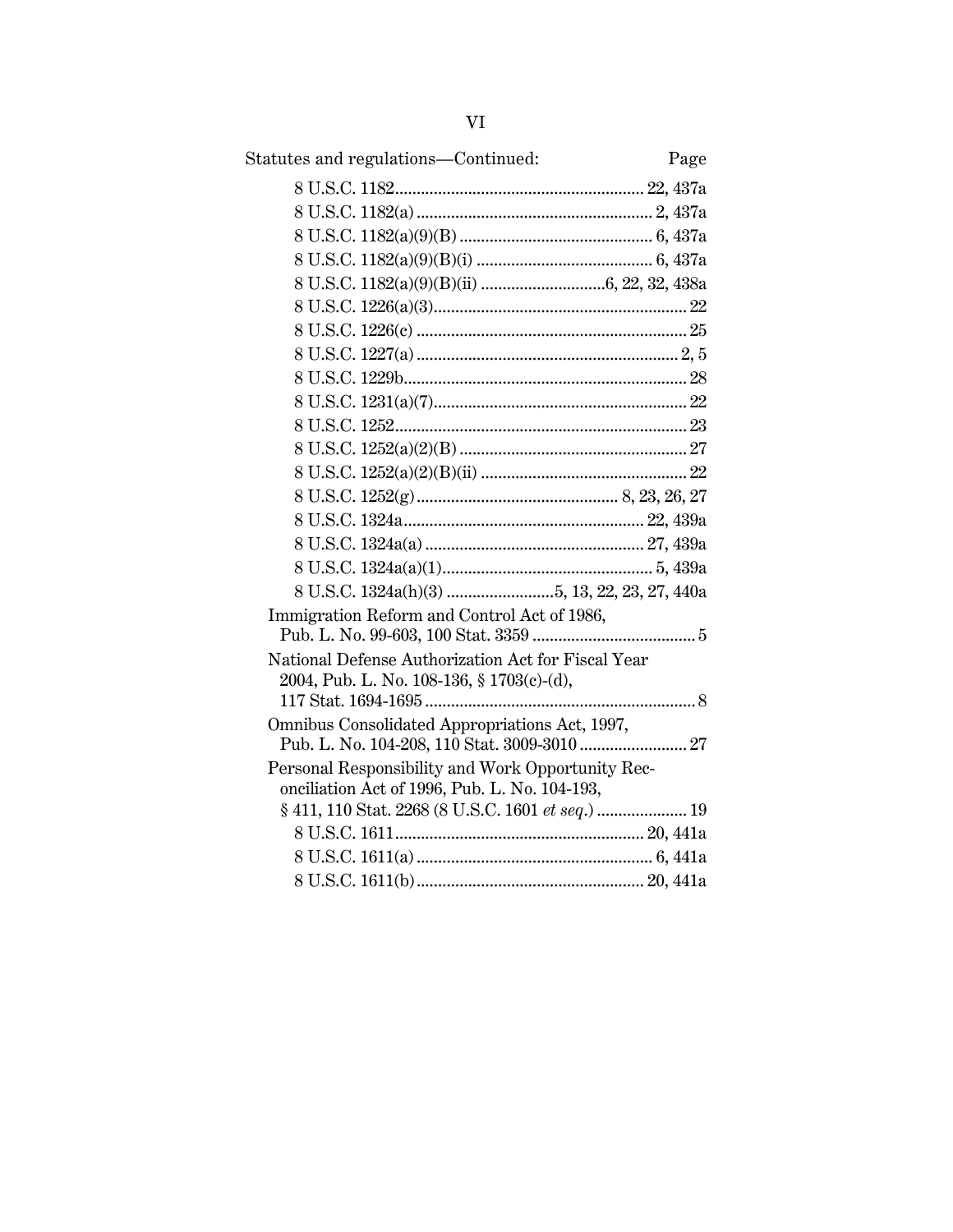| Statutes and regulations-Continued:<br>Page           |
|-------------------------------------------------------|
|                                                       |
|                                                       |
|                                                       |
|                                                       |
|                                                       |
|                                                       |
|                                                       |
|                                                       |
|                                                       |
|                                                       |
|                                                       |
| REAL ID Act of 2005, Pub. L. No. 109-13, Div. B,      |
|                                                       |
|                                                       |
| USA PATRIOT Act, Pub. L. No. 107-56, § 423(b),        |
| Violence Against Women Act of 1994, Pub. L.           |
|                                                       |
|                                                       |
|                                                       |
|                                                       |
|                                                       |
|                                                       |
| Tex. Transp. Code Ann. § 521.421(a-3) (West 2013)  15 |
| 8 C.F.R.:                                             |
|                                                       |
|                                                       |
|                                                       |
|                                                       |
|                                                       |
|                                                       |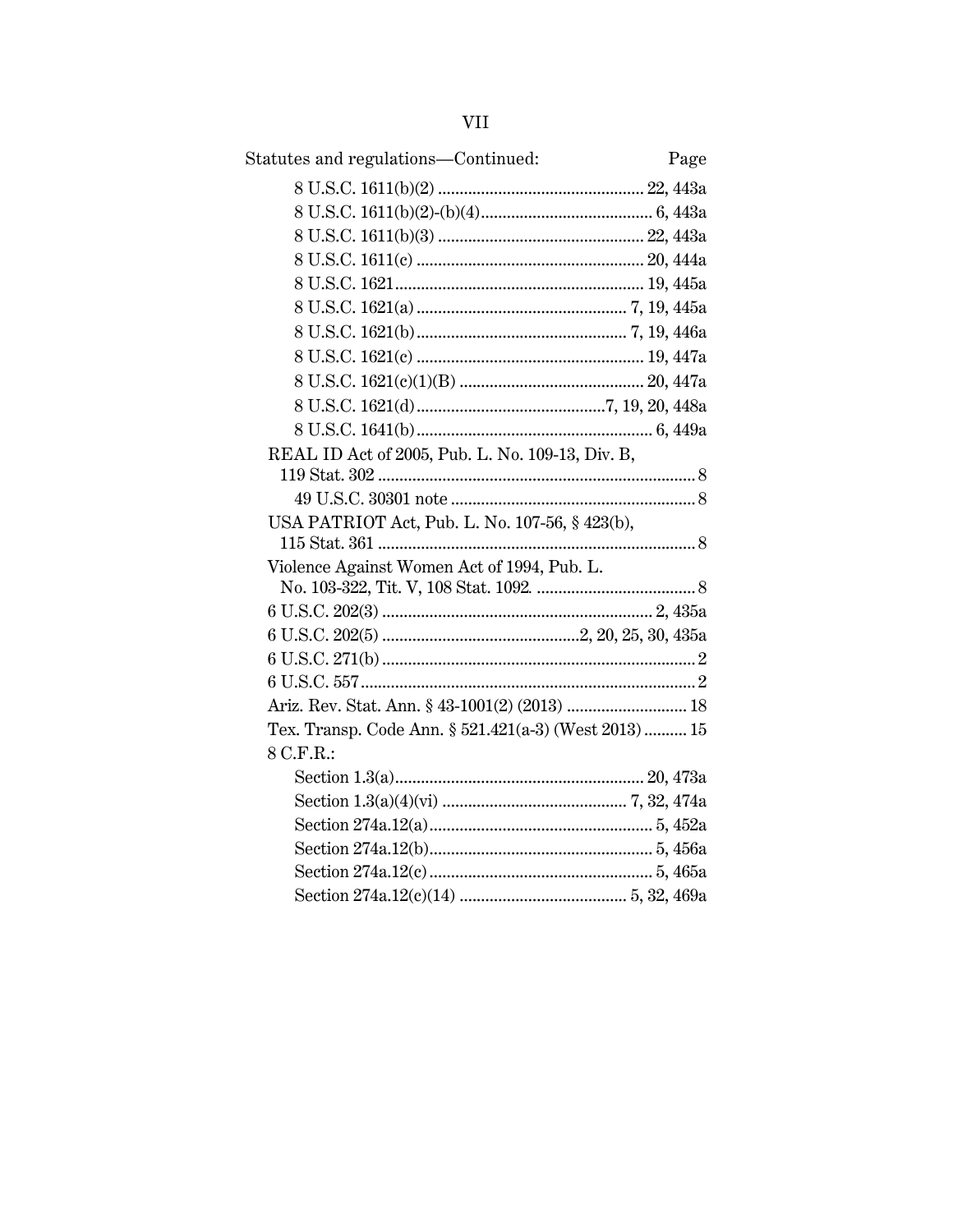VIII

| Miscellaneous:                                                                                                                                                                                                                                                                                                                                                    | Page |
|-------------------------------------------------------------------------------------------------------------------------------------------------------------------------------------------------------------------------------------------------------------------------------------------------------------------------------------------------------------------|------|
| Adam B. Cox & Cristina M. Rodríguez,<br>The President and Immigration Law,                                                                                                                                                                                                                                                                                        |      |
| Dep't of Justice, Attorney General's Manual on the                                                                                                                                                                                                                                                                                                                |      |
| Dep't of Homeland Sec., Yearbook of Immigration<br>Statistics: 2013 Enforcement Actions, Tbl. 39,<br>Aliens Removed or Returned: Fiscal Years 1892<br>to 2013 (2014), http://www.dhs.gov/publication/<br>yearbook-immigration-statistics-2013-enforcement-                                                                                                        |      |
| 44 Fed. Reg. 43,480 (July 25, 1979) 23, 27                                                                                                                                                                                                                                                                                                                        |      |
|                                                                                                                                                                                                                                                                                                                                                                   |      |
|                                                                                                                                                                                                                                                                                                                                                                   |      |
| 6 Charles Gordon et al., Immigration Law and                                                                                                                                                                                                                                                                                                                      |      |
| Memorandum from Gene McNary, Comm'r, to Reg'l<br>Comm'rs, Family Fairness, reprinted as 67 No. 6<br>Interpreter Releases 153, App. I (Feb. 2, 1990) 30                                                                                                                                                                                                            |      |
| Memorandum from Doris Meissner, Immigration<br>& Naturalization Serv. Comm'r, to Reg'l Dirs.<br>et al., <i>Exercising Prosecutorial Discretion</i> , <i>re-</i><br>printed as 77 No. 46 Interpreter Releases 1661,                                                                                                                                                |      |
| Memorandum from Donald Neufeld, Acting Assoc.<br>Dir., to Field Leadership, Consolidation of Guid-<br>ance Concerning Unlawful Presence for Purposes<br>of Sections $212(a)(9)(B)(i)$ and $212(a)(9)(C)(i)(I)$ of<br>the Act 42 (May 6, 2009), http://www.uscis.gov/sites/<br>default/files/USCIS/Laws/Memoranda/Static<br>Files Memoranda/2009/revision redesign |      |
|                                                                                                                                                                                                                                                                                                                                                                   |      |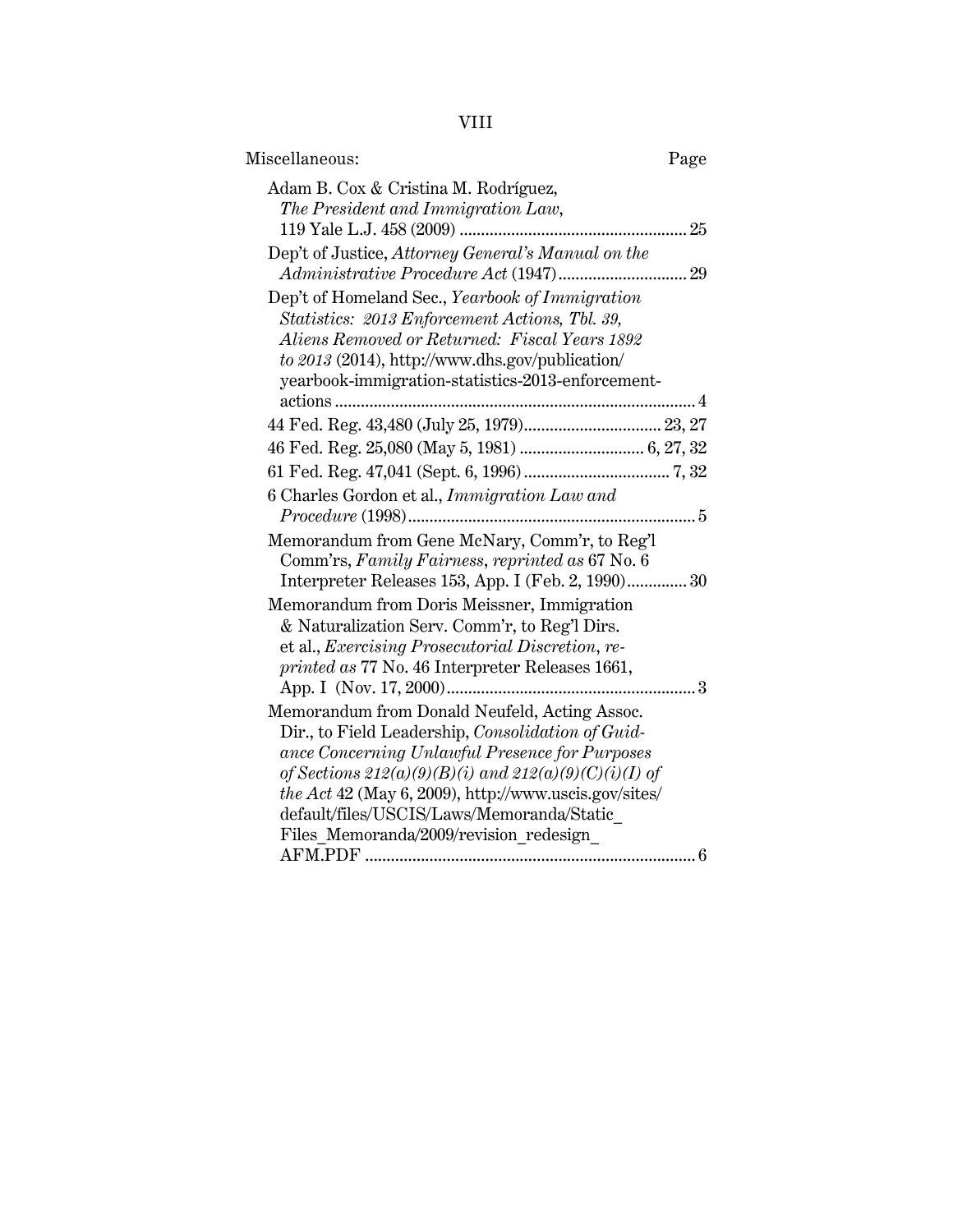| Miscellaneous-Continued:                             | Page |
|------------------------------------------------------|------|
| Manuel Pastor et al., The Kids Aren't Alright – But  |      |
| They Could Be: The Impact of Deferred Action for     |      |
| Parents of Americans and Lawful Permanent Res-       |      |
| <i>idents (DAPA)</i> on <i>Children</i> (Mar. 2015), |      |
| https://dornsife.usc.edu/assets/sites/731/docs/DAP   |      |
| A Impact on Children CSII Brief Final 01.pdf  33     |      |
| Tex. Dep't of Pub. Safety, Verifying Lawful Pres-    |      |
| ence (July 2013), http://www.txdps.state.tx.us/      |      |
| DriverLiense/documents/verifyingLawful               |      |
| Presence.pdf                                         | 17   |
| The Department of Homeland Security's Authority      |      |
| to Prioritize Removal of Certain Aliens Unlawful-    |      |
| ly Present in the United States and to Defer Re-     |      |
| moval of Others, 38 Op. O.L.C.                       |      |
|                                                      |      |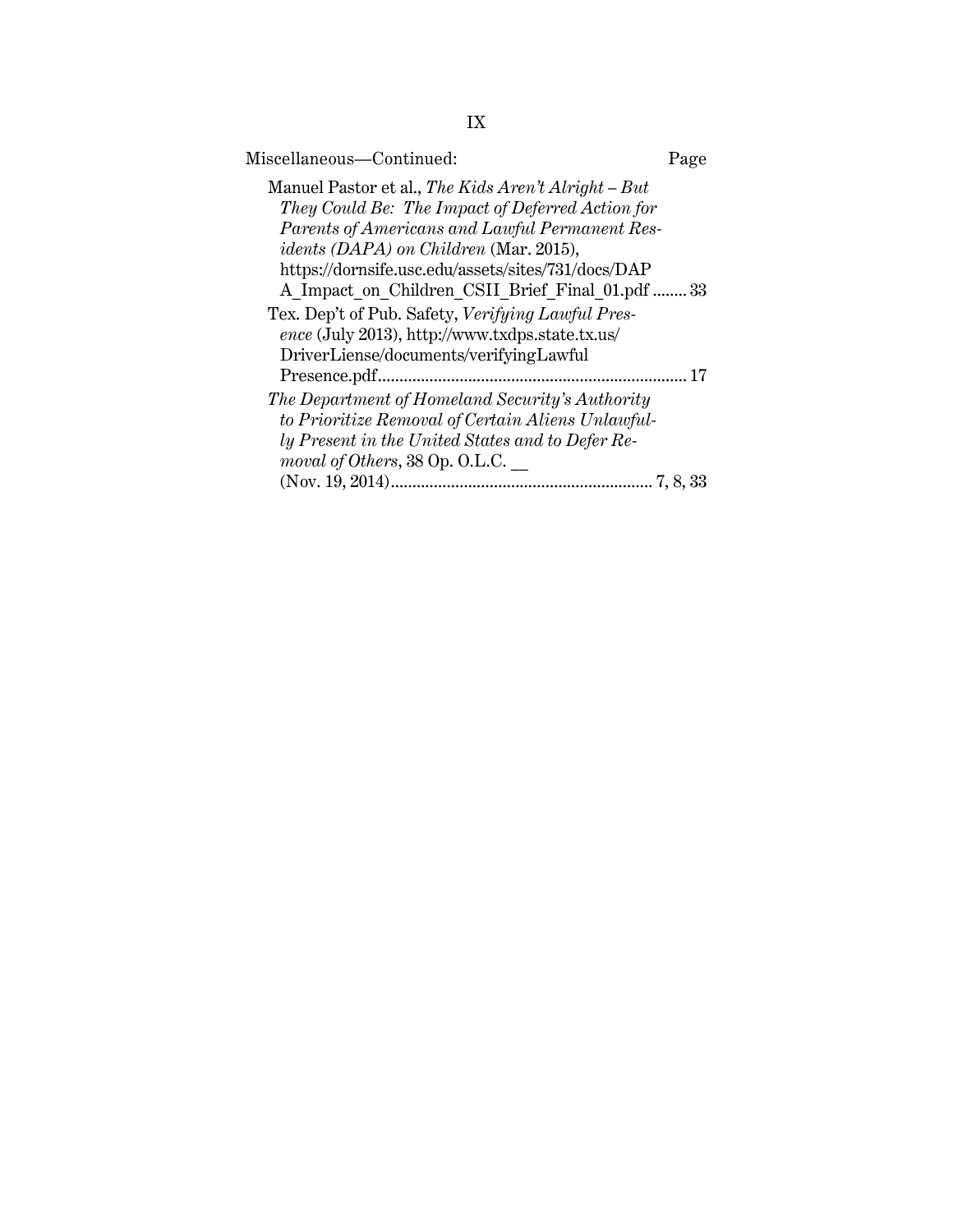## In the Supreme Court of the United States

No.

UNITED STATES OF AMERICA, ET AL., PETITIONERS

*v.*

STATE OF TEXAS, ET AL.

*ON PETITION FOR A WRIT OF CERTIORARI TO THE UNITED STATES COURT OF APPEALS FOR THE FIFTH CIRCUIT*

#### **PETITION FOR A WRIT OF CERTIORARI**

The Solicitor General, on behalf of the federal parties, respectfully petitions for a writ of certiorari to review the judgment of the United States Court of Appeals for the Fifth Circuit in this case.

## **OPINIONS BELOW**

The opinion of the court of appeals (Pet. App. (App.) 1a-155a) is not yet published but is available at 2015 WL 6873190. The opinion of the court of appeals denying a stay pending appeal (App. 156a-243a) is reported at 787 F.3d 733. The opinion of the district court (App. 244a-406a) is reported at 86 F. Supp. 3d 591.

## **JURISDICTION**

The judgment of the court of appeals was entered on November 9, 2015. The jurisdiction of this Court is invoked under 28 U.S.C. 1254(1).

(1)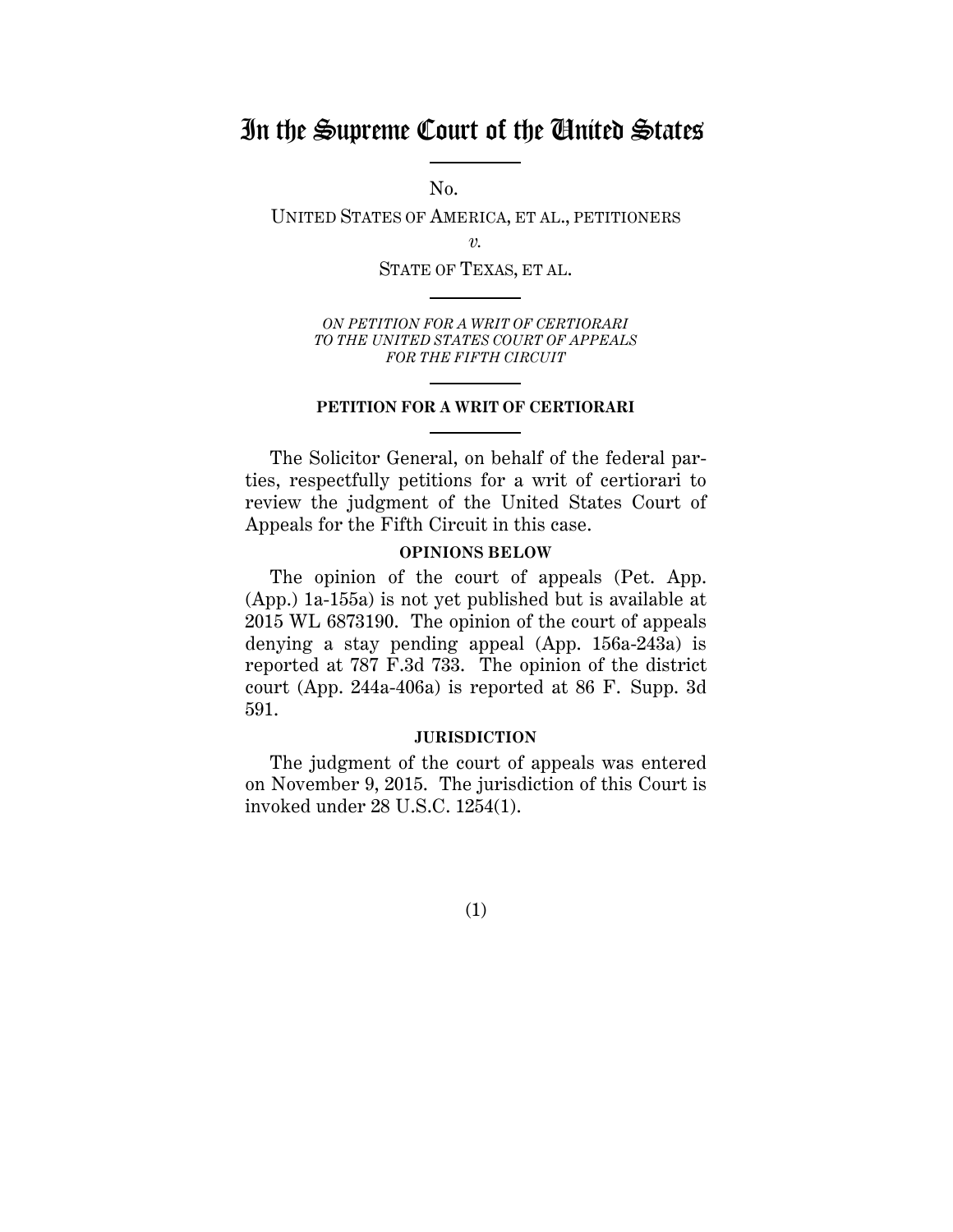#### **STATUTORY AND REGULATORY PROVISIONS INVOLVED**

Pertinent statutory and regulatory provisions are reproduced in the appendix to this petition. App. 430a-475a.

#### **STATEMENT**

## **A. Legal Framework**

1. The "authority to control immigration \* \* \* is vested solely in the Federal Government." *Truax* v. *Raich*, 239 U.S. 33, 42 (1915). Pursuant to that authority, Congress enacted the Immigration and Nationality Act (INA), 8 U.S.C. 1101 *et seq*. The INA charges the Secretary of Homeland Security "with the administration and enforcement of [the INA] and all other laws relating to the immigration and naturalization of aliens." 8 U.S.C.  $1103(a)(1)$ .<sup>1</sup>

Congress has expressly assigned the Secretary the responsibility for "[e]stablishing national immigration enforcement policies and priorities." 6 U.S.C. 202(5). One of the enforcement matters over which the Secretary has authority is the removal of aliens if, *inter alia*, "they were inadmissible at the time of entry, have been convicted of certain crimes, or meet other criteria set by federal law." *Arizona* v. *United States*, 132 S. Ct. 2492, 2499 (2012); see 8 U.S.C. 1182(a),  $1227(a)$ . In this and other matters, the Secretary is vested with the authority to "establish such regulations; \* \* \* issue such instructions; and perform

<sup>&</sup>lt;sup>1</sup> Congress has transferred to the Department of Homeland Security (DHS) most of the functions of the former Immigration and Naturalization Service (INS). *E.g.*, 6 U.S.C. 202(3), 271(b), 557. Unless otherwise indicated, references to the actions of DHS and the Secretary include actions by their predecessors.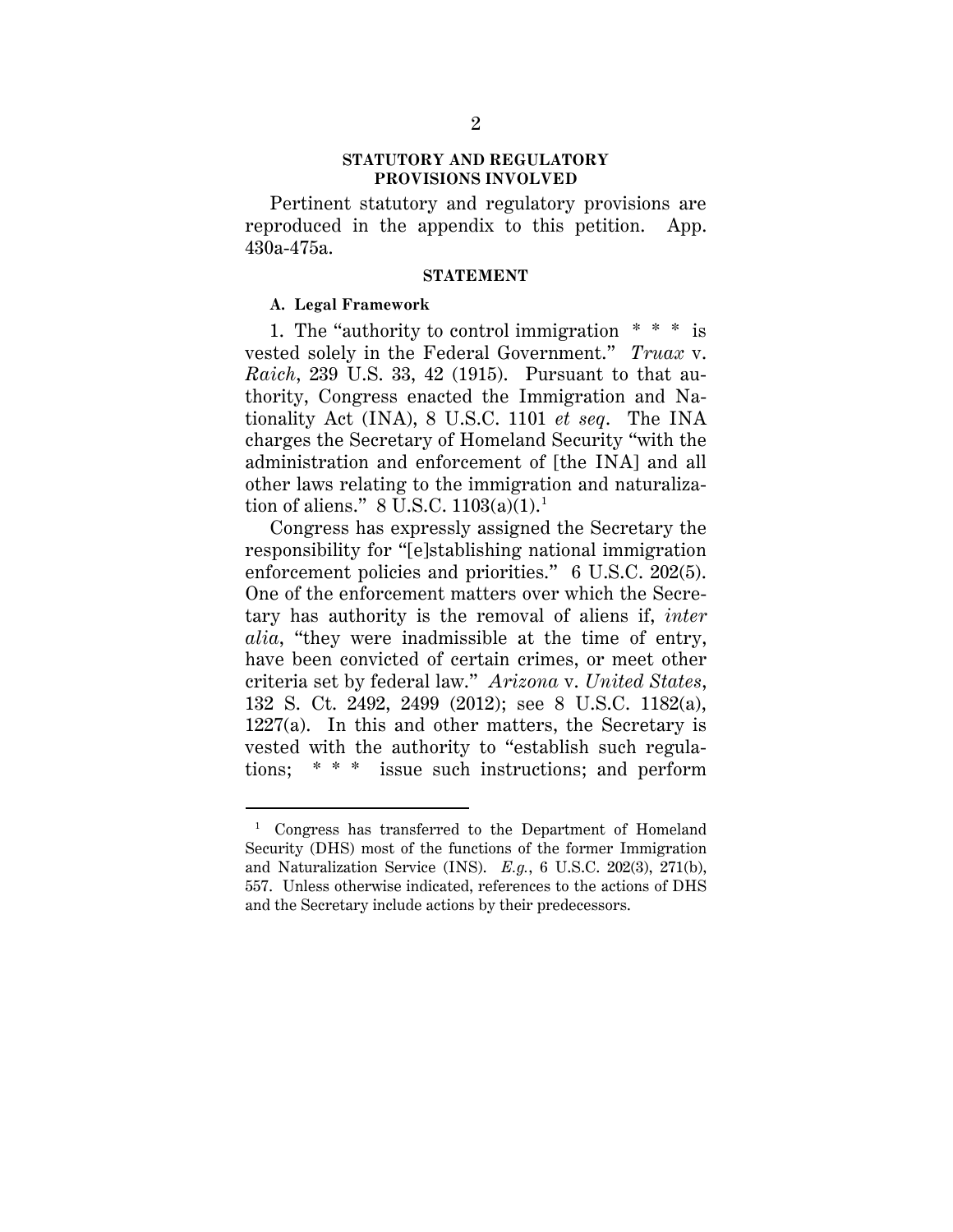such other acts as he deems necessary," and to have "control, direction, and supervision" of all DHS employees. 8 U.S.C. 1103(a)(2) and (3).

2. "A principal feature of the removal system is the broad discretion exercised by immigration officials." *Arizona*, 132 S. Ct. at 2499. When they encounter a removable alien, immigration officials, "as an initial matter, must decide whether it makes sense to pursue removal at all." *Ibid.* They decide whether to "[f]ocus[] investigative resources on particular offenses or conduct"; "to issue, serve, or file a Notice to Appear"; to oppose a request for relief; to settle or dismiss a proceeding; to appeal an adverse ruling; and to execute a removal order. Memorandum from Doris Meissner, INS Comm'r, *Exercising Prosecutorial Discretion* 2, *reprinted as* 77 No. 46 Interpreter Releases 1661, App. I (Nov. 17, 2000). "At each stage the Executive has discretion to abandon the endeavor." *Reno* v. *American-Arab Anti-Discrimination Comm.*, 525 U.S. 471, 483 (1999) (*AADC*).

Like other agencies exercising enforcement discretion, DHS balances "a number of factors which are peculiarly within its expertise." *Heckler* v. *Chaney*, 470 U.S. 821, 831 (1985). Those factors include "whether agency resources are best spent on this violation or another" and "whether the agency has enough resources to undertake the action at all," *ibid*., as well as "immediate human concerns," such as "whether the alien has children born in the United States [or] long ties to the community," *Arizona*, 132 S. Ct. at 2499.

The Secretary faces resource constraints that require the exercise of enforcement discretion. More than 11 million removable aliens are estimated to live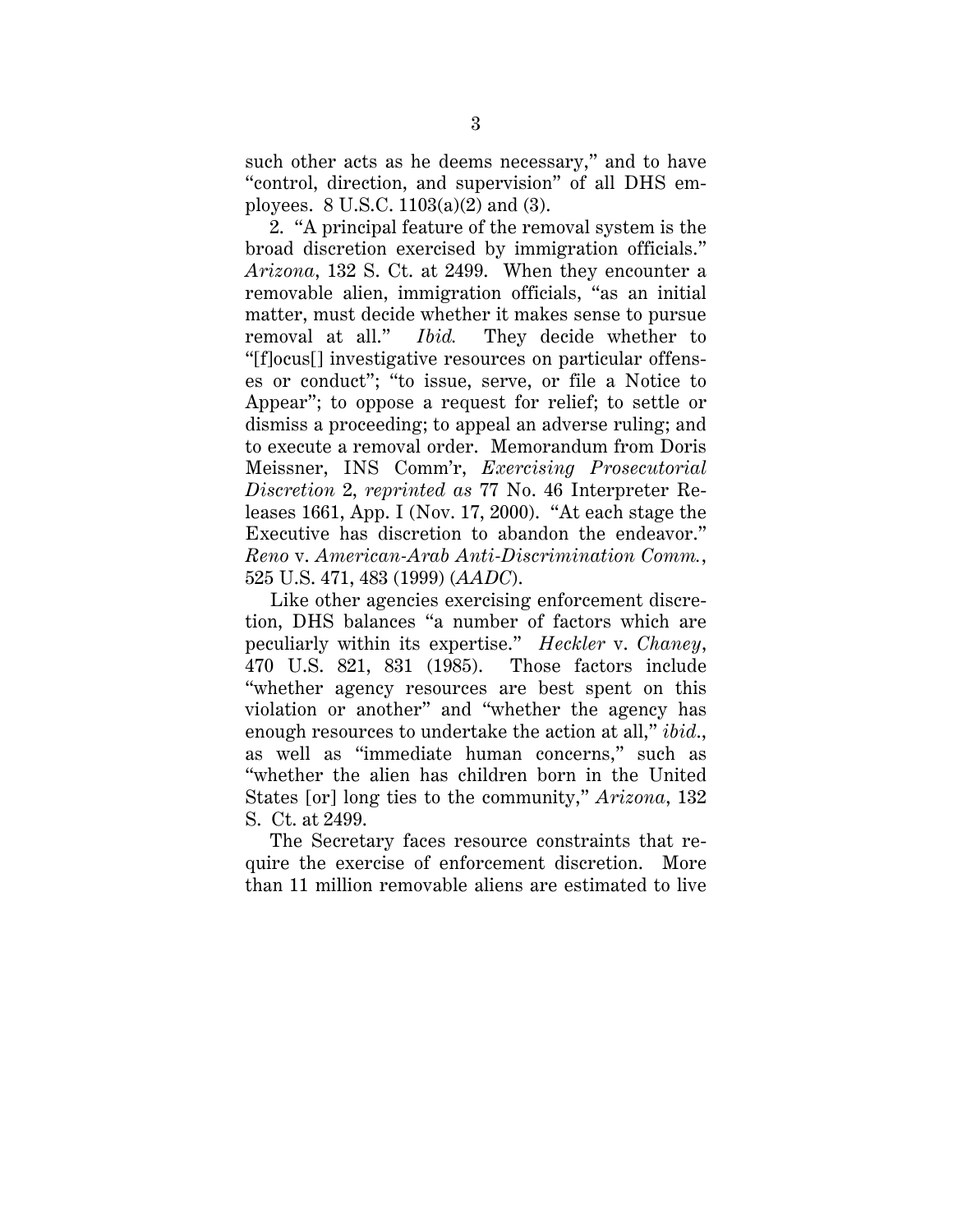in the United States. App. 5a. But Congress has appropriated the funds to remove only a fraction of that population in any given year. The number of removals has varied depending on circumstances, but DHS has not been able to remove more than four percent of the estimated removable population in any year. See DHS, *Yearbook of Immigration Statistics: 2013 Enforcement Actions, Tbl. 39, Aliens Removed or Returned: Fiscal Years 1892 to 2013* (2014). And more aliens enter unlawfully or otherwise become removable each year.

Recognizing that DHS cannot actually remove the vast majority of removable aliens, Congress has directed U.S. Immigration and Customs Enforcement (ICE), the relevant DHS component, to use at least \$1.6 billion to identify and remove aliens convicted of crimes, and to prioritize removals of criminal aliens "by the severity of th[e] crime." DHS Appropriations Act, 2015 (Appropriations Act), Pub. L. No. 114-4, Tit. II, 129 Stat. 43. But as relevant here, Congress has otherwise committed to DHS's discretion the choice of how to allocate its lump-sum appropriation for "necessary expenses for enforcement of immigration and customs laws, detention and removals, and investigations." *Id.* at 42; see Consolidated Appropriations Act, 2014, Pub. L. No. 113-76, Div. F, Tit. II, 128 Stat. 250 (same); *Lincoln* v. *Vigil*, 508 U.S. 182, 191-194 (1993).

3. For decades, DHS has engaged in "a regular practice \* \* \* known as 'deferred action,'" in which the Secretary "exercis[es] [his] discretion" to forbear, "for humanitarian reasons or simply for [his] own convenience," from removing particular aliens from the United States for a designated period of time. *AADC*, 525 U.S. at 483-484. Deferred action thus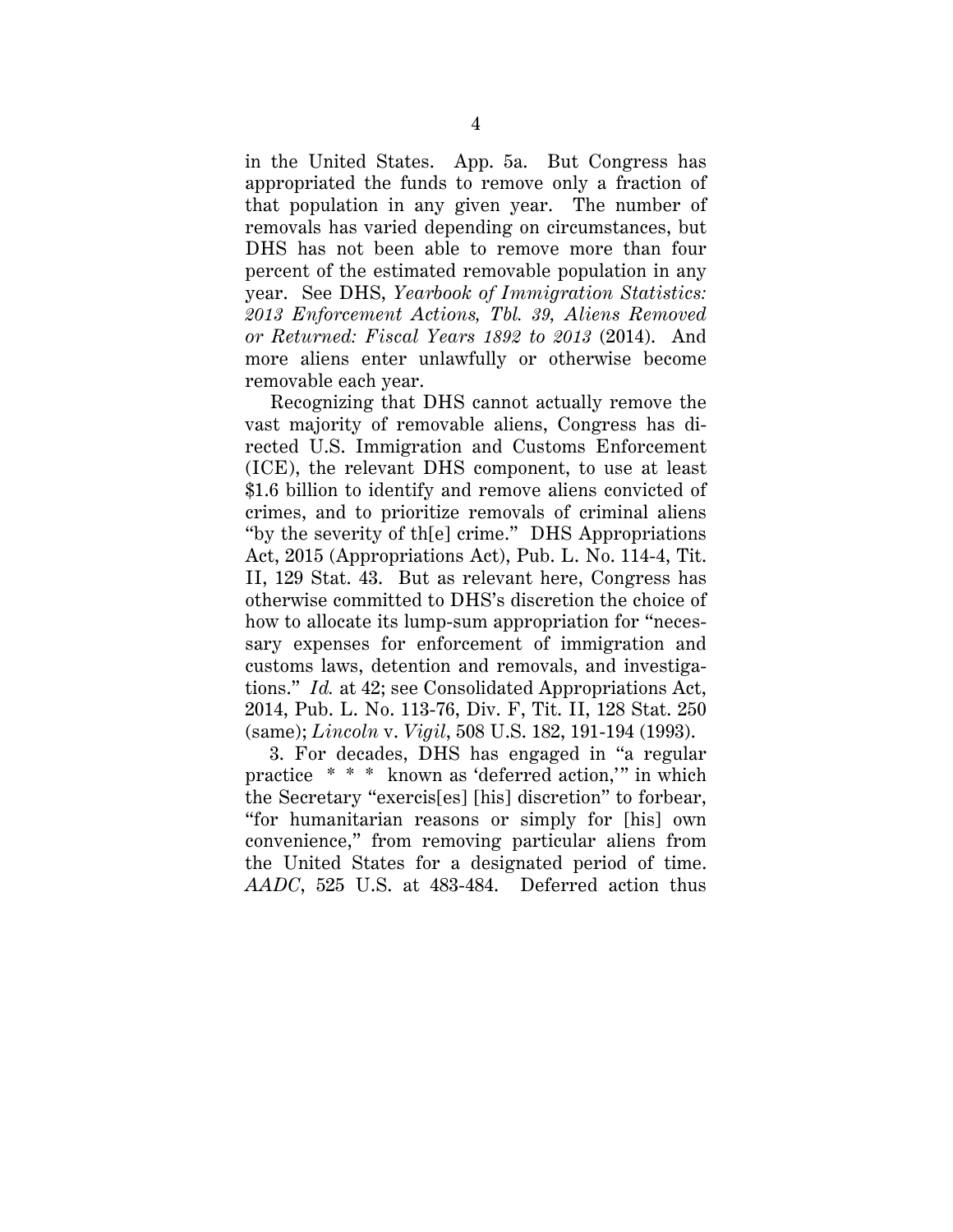memorializes a decision "[t]o ameliorate a harsh and unjust outcome" through forbearance. *Id*. at 484 (quoting 6 Charles Gordon et al. *Immigration Law and Procedure* § 72.03[2][h] (1998)). Through "[t]his commendable exercise in administrative discretion, developed without express statutory authorization," *ibid*. (citation omitted), a removable alien is able to remain in the country for the duration of the agency's forbearance. That person's continued presence does not violate any criminal law, because "[r]emoval is a civil, not criminal, matter," and "[a]s a general rule, it is not a crime for a removable alien to remain present in the United States." *Arizona*, 132 S. Ct. at 2499, 2505; see 8 U.S.C. 1227(a). But deferred action provides no defense to the civil consequence of continued presence: The alien remains removable, and DHS has discretion to revoke deferred action at any time. See *AADC*, 525 U.S. at 484-485.

Under other longstanding federal law, according aliens deferred action has several consequences. First, aliens with deferred action—like many other aliens whose presence is temporarily countenanced become eligible for work authorization. 8 C.F.R.  $274a.12(a)$ , (b), (c), and (14). As amended by the Immigration Reform and Control Act of 1986 (IRCA), Pub. L. No. 99-603, 100 Stat. 3359, the INA makes it unlawful to knowingly hire an "unauthorized alien." 8 U.S.C. 1324a(a)(1). Aliens are "unauthorized" to be hired if they are not permanent residents or not "authorized to be so employed by [the INA] or by the [Secretary]." 8 U.S.C. 1324a(h)(3). Pursuant to a regulation in place when Congress enacted IRCA, aliens with deferred action and economic need may apply for work authorization.  $8 \text{ C.F.R. } 274a.12(c)(14);$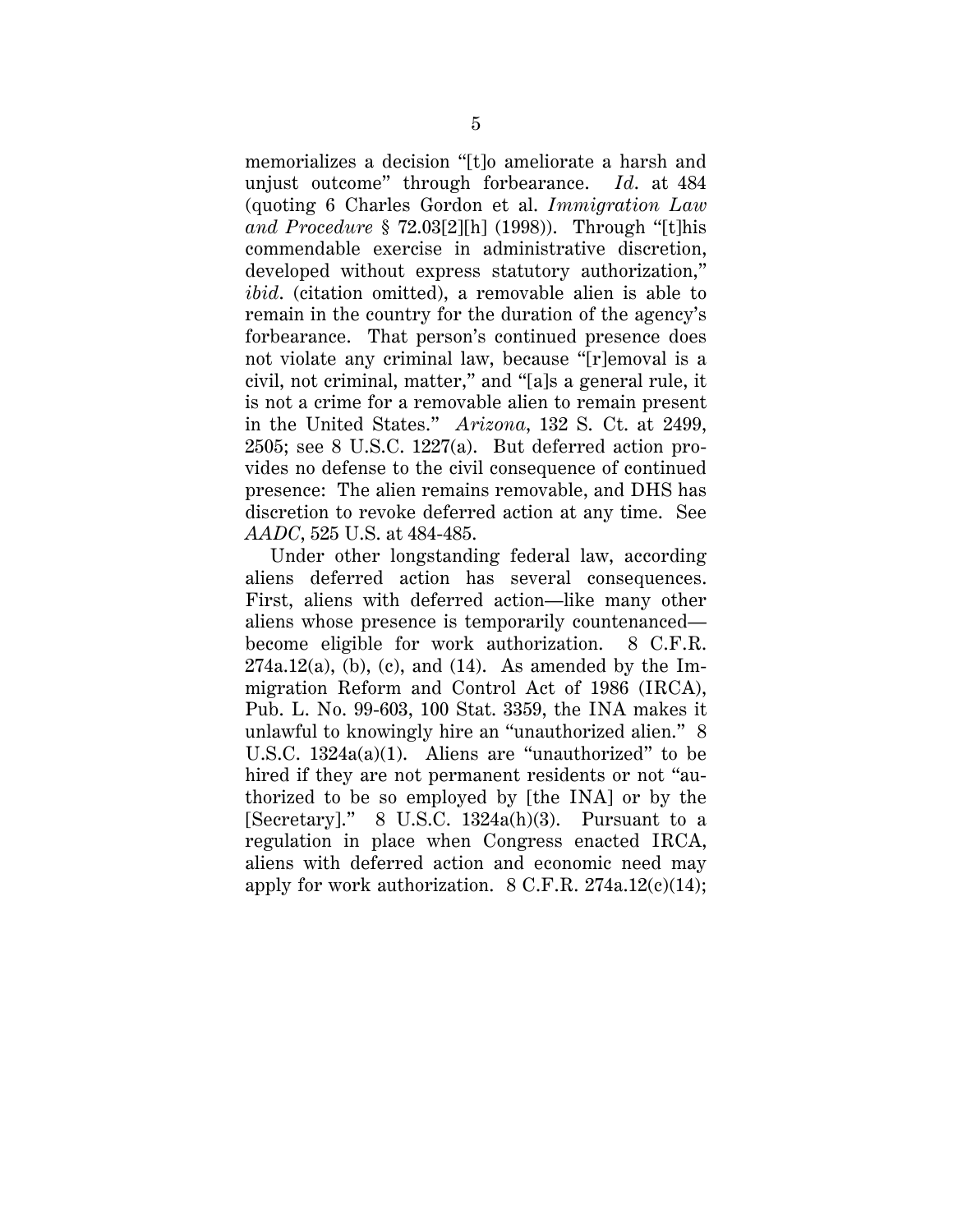see 46 Fed. Reg. 25,080 (May 5, 1981). Otherwise, during the period the government has countenanced an alien's presence, that person would have no lawful way to make ends meet and would be vulnerable to exploitation by unscrupulous employers.

Second, like many other aliens, aliens accorded deferred action cease accruing time for purposes of the admissibility bars in 8 U.S.C.  $1182(a)(9)(B)$ . That provision makes an alien inadmissible for three or ten years if she departs the United States after being "unlawfully present" for six months or a year. U.S.C.  $1182(a)(9)(B)(i)$ . "For purposes of this paragraph," an alien is "unlawfully present" if she is present "after the expiration of the period of stay authorized by the [Secretary]." 8 U.S.C.  $1182(a)(9)(B)(ii)$ . The Secretary has long considered deferred action to toll accrual of time for purposes of that calculation. See Memorandum from Donald Neufeld, Acting Assoc. Dir., *Consolidation of Guidance Concerning Unlawful Presence for Purposes of Sections 212(a)(9)(B)(i) and 212(a)(9)(C)(i)(I) of the Act* 42 (May 6, 2009).

Third, aliens with deferred action become potentially eligible for certain federal public benefits. For most such benefits, only "qualified alien[s]" are eligible, and aliens with deferred action are not "qualified." 8 U.S.C. 1611(a); see 8 U.S.C. 1641(b) (defining "qualified alien"). But that limitation does not apply to some Social Security, Medicare, and railroadretirement benefits when a non-qualified alien is "lawfully present in the United States as determined by the [Secretary]."  $8$  U.S.C. 1611(b)(2)-(4). Under longstanding regulations, deferred action makes an alien eligible for some Social Security benefits under this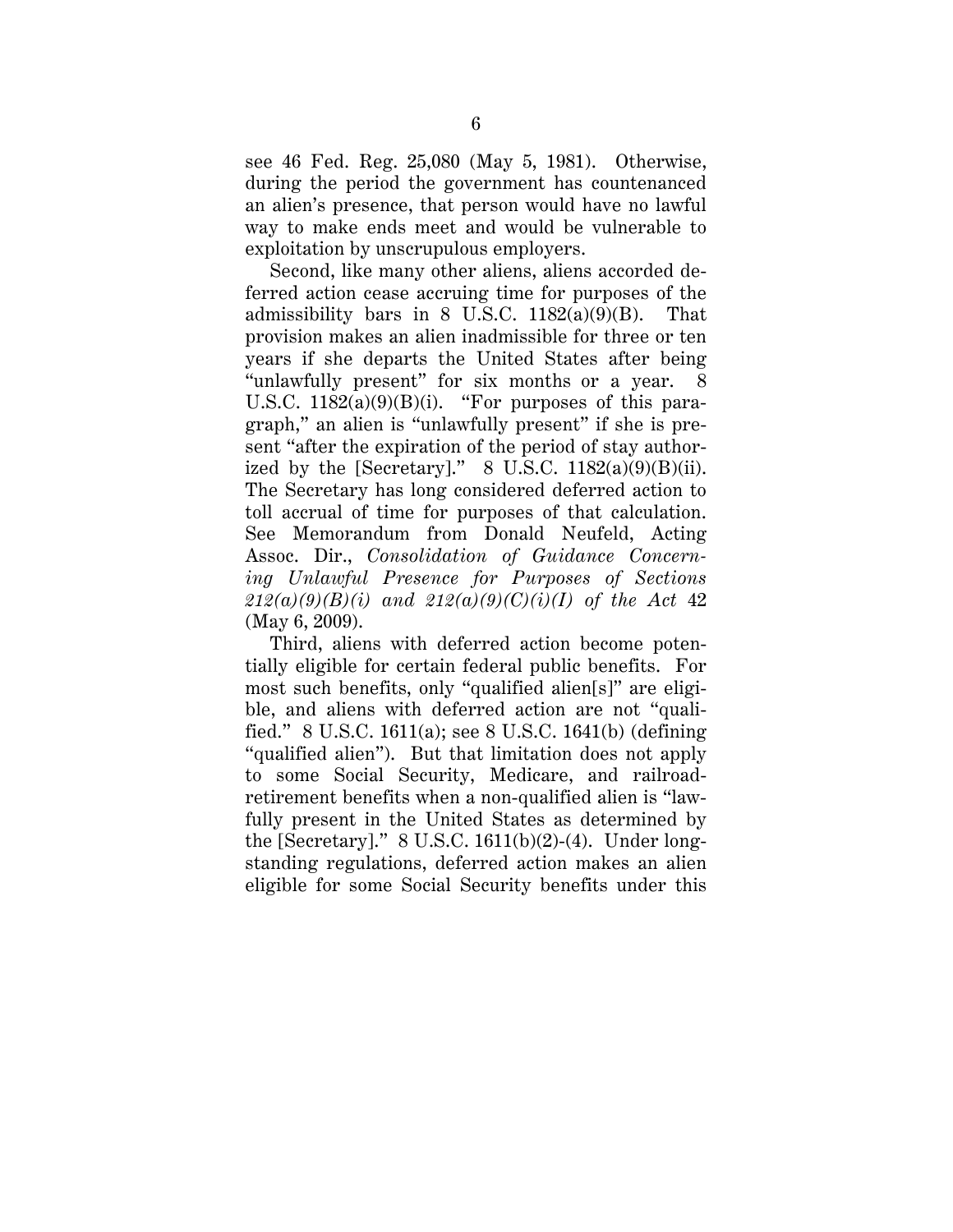provision. 8 C.F.R. 1.3(a)(4)(vi); 61 Fed. Reg. 47,041 (Sept. 6, 1996).

As a matter of federal law, deferred action has no impact on whether an alien is eligible for any state public benefit. States may provide certain minimal benefits to all aliens. See 8 U.S.C. 1621(b). But non- "qualified" aliens (who are also not parolees or nonimmigrants) are prohibited from receiving any additional state public benefits, unless the State has affirmatively chosen after August 22, 1996 to provide them. 8 U.S.C. 1621(a) and (d). Deferred action does not make an alien "qualified" (or a parolee or nonimmigrant). See 8 U.S.C. 1641(b). Deferred action thus does not trigger eligibility for any state public benefit, unless a State voluntarily chooses to provide such a benefit on that basis.

4. DHS has repeatedly accorded deferred action and exercised similar forms of discretion on the basis of the Secretary's general authority to administer the immigration laws. *The Department of Homeland Security's Authority to Prioritize Removal of Certain Aliens Unlawfully Present in the United States and to Defer Removal of Others*, 38 Op. O.L.C. \_\_\_, \*14-  $*20$  (Nov. 19, 2014) (OLC Op.) (collecting examples). For example, in 1990, INS expanded a "Family Fairness" policy to provide extended voluntary departure to spouses or children of aliens with legalized status, and some estimates were that 1.5 million people about 40% of the total removable population at the time—could be eligible. *Id*. at \*31. In 2005, DHS implemented a policy of according deferred action to foreign students affected by Hurricane Katrina. *Id*. at \*16-\*17. And in 2012, DHS implemented the Deferred Action for Childhood Arrivals (DACA) policy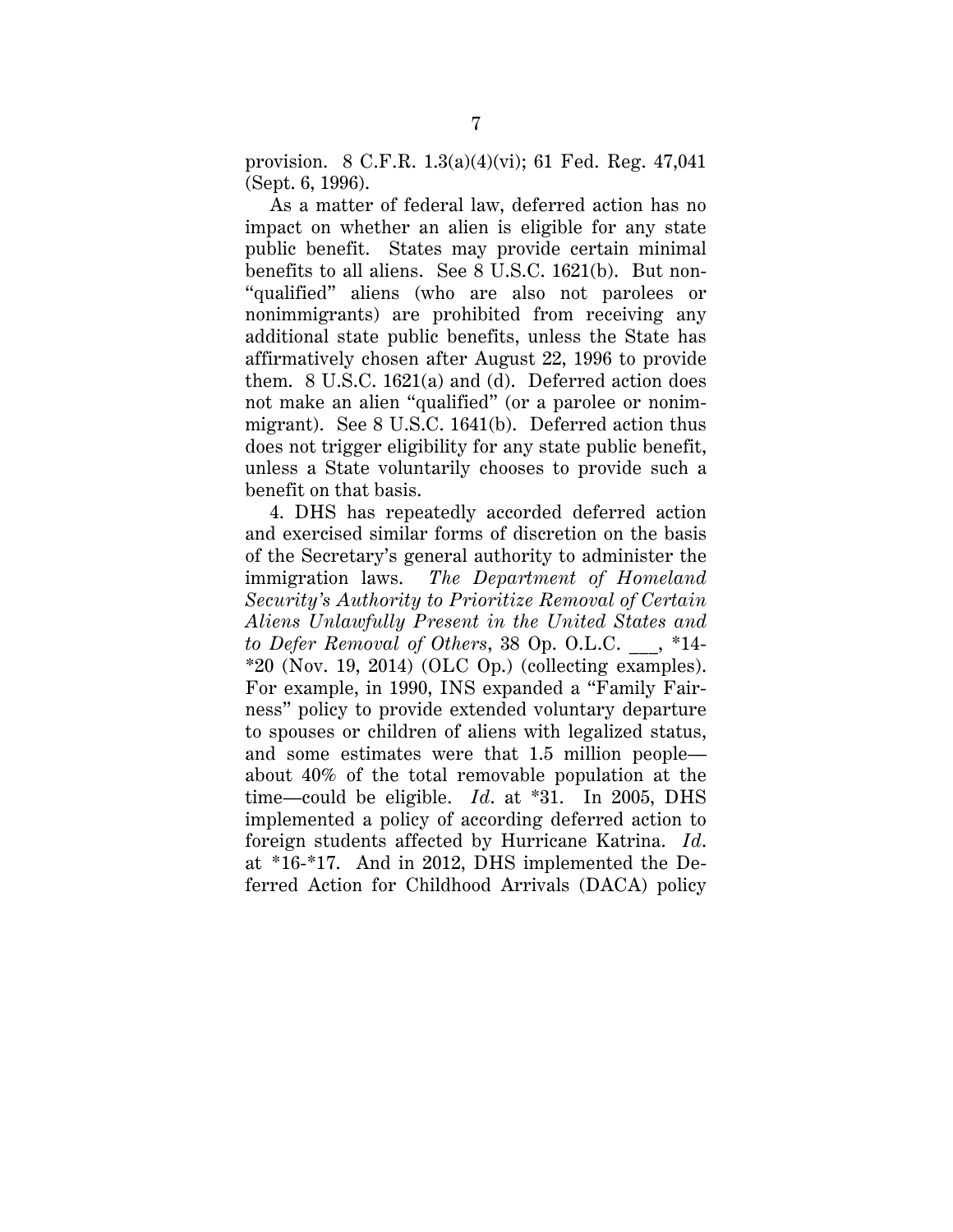for certain aliens who were brought or came to this country as children and have lived here for years. *Id*. at \*17-\*18. More than 600,000 people have been accorded deferred action via that policy. App. 4a.

Congress has repeatedly recognized in legislation that DHS has inherent authority to defer action. For example, without defining or codifying the term, Congress has made aliens who petition for relief under the Violence Against Women Act of 1994, Pub. L. No. 103- 322, Tit. V, 108 Stat. 1092, eligible to request "deferred action."  $8 \text{ U.S.C. } 1154(a)(1)(D)(i)(II)$  and (IV). Similarly, certain family members of lawful permanent residents killed on September 11, 2001, or of citizens killed in combat, are "eligible for deferred action." USA PATRIOT Act, Pub. L. No. 107-56, § 423(b), 115 Stat. 361; National Defense Authorization Act for Fiscal Year 2004, Pub. L. No. 108-136, § 1703(c)-(d), 117 Stat. 1694-1695. Congress has also provided that, if a State participates in the REAL ID Act of 2005, Pub. L. No. 109-13, Div. B, 119 Stat. 302, it may issue compliant driver's licenses to aliens with "approved deferred action status." 49 U.S.C. 30301 note. And 8 U.S.C. 1252(g) bars judicial review of "no deferred action" decisions. *AADC*, 525 U.S. at 485.

## **B. Factual And Procedural Background**

1. On November 20, 2014, the Secretary issued two memoranda relevant here. The first directs DHS to focus "to the greatest degree possible" on removing serious criminals, terrorists, aliens who recently crossed the border, and aliens who have abused the immigration system. App. 426a; see App. 420a-429a.

The second announces "new policies for the use of deferred action." App. 412a (Guidance); see App. 411a-419a. The Guidance directs U.S. Citizenship and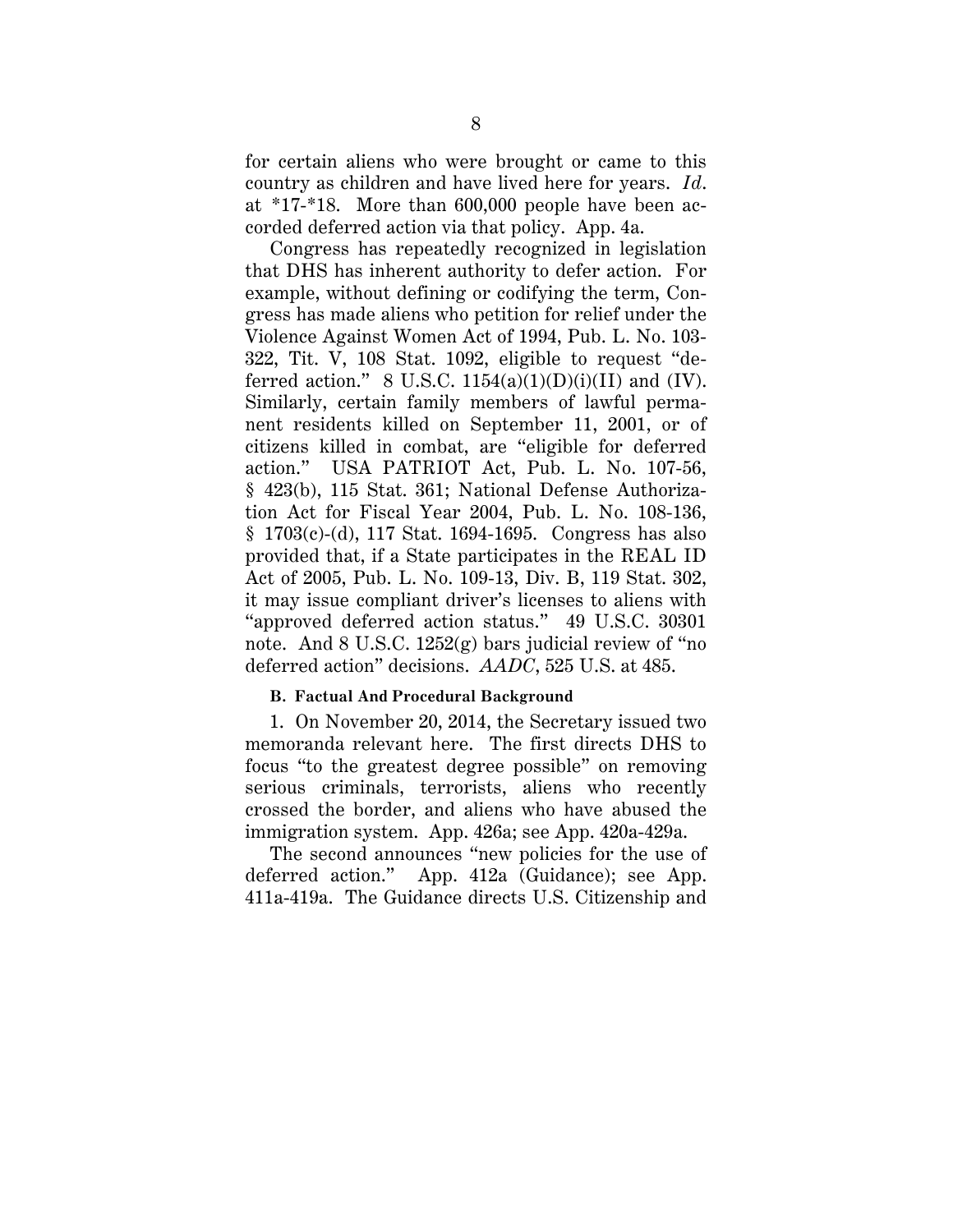Immigration Services (USCIS) to expand eligibility under the 2012 DACA policy to aliens with a wider range of ages and arrival dates, and extends the period of deferred action from two years to three. App. 415a-416a. The Guidance also directs USCIS "to establish a process, similar to DACA, for exercising prosecutorial discretion through the use of deferred action, on a case-by-case basis," to certain aliens who have "a son or daughter who is a U.S. citizen or lawful permanent resident." App. 416a-417a. This process is known as Deferred Action for Parents of Americans and Lawful Permanent Residents (DAPA). App. 2a. To request consideration for deferred action via DAPA, an applicant must: (1) as of November 20, 2014, be the parent of a son or daughter who is a U.S. citizen or permanent resident; (2) have continuously resided here since before January 1, 2010; (3) have been physically present here on November 20, 2014, and when applying for relief; (4) have no lawful immigration status on that date; (5) not fall within the Secretary's enforcement priorities; and (6) "present no other factors that, in the exercise of discretion, make[] the grant of deferred action inappropriate." App. 417a.

The Secretary explained that the new policy would reach "hard-working people who have become integrated members of American society," have not committed serious crimes, and "are extremely unlikely to be deported given \* \* \* limited enforcement resources." App. 415a. Deferring action for these individuals, the Secretary continued, supports "this Nation's security and economic interests and make[s] common sense, because [it] encourage[s] these people to come out of the shadows, submit to background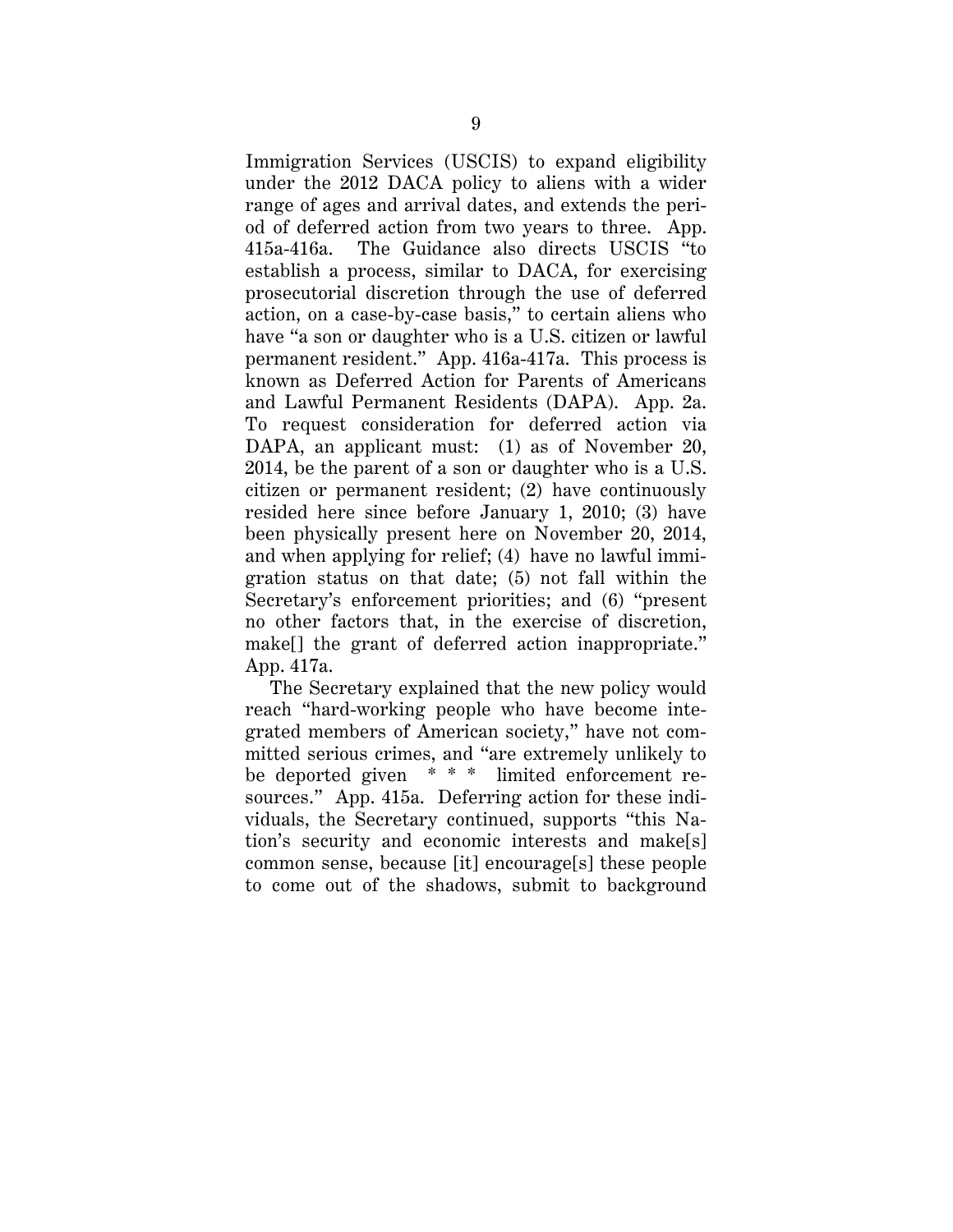checks, pay fees, apply for work authorization (which by separate authority I may grant), and be counted." *Ibid*. The Guidance emphasizes that it does not establish any right to deferred action, that deferred action "does not confer any form of legal status in this country," and that deferred action "may be terminated at any time at the agency's discretion." App. 413a.

Under the Guidance, DHS was to begin accepting requests under the expanded DACA criteria no later than February 18, 2015, and for DAPA no later than May 19, 2015. App. 416a, 418a.

2. On December 3, 2014, respondent States sued in district court, seeking declaratory and injunctive relief against implementing the Guidance. Respondents alleged that the Guidance violates the Take Care Clause, U.S. Const. Art. II, § 3, Cl. 5; is arbitrary and capricious, 5 U.S.C. 706; and could only be adopted through notice-and-comment procedures, 5 U.S.C. 553. App. 9a.

On February 16, 2015, the district court entered a nationwide preliminary injunction against implementing the Guidance. App. 407a-410a. The court held that respondents were likely to succeed in establishing that they had standing and a cause of action under the Administrative Procedure Act (APA), 5 U.S.C. 500 *et seq.*, and that the Secretary was required to conduct notice-and-comment rulemaking before issuing the Guidance. App. 405a. The court did not reach respondents' substantive APA and constitutional claims. App. 403a-405a.

The government appealed, moved to expedite, and moved for a stay pending appeal. App. 2a. The court of appeals expedited the appeal. On May 26, 2015, a divided panel declined to stay the injunction pending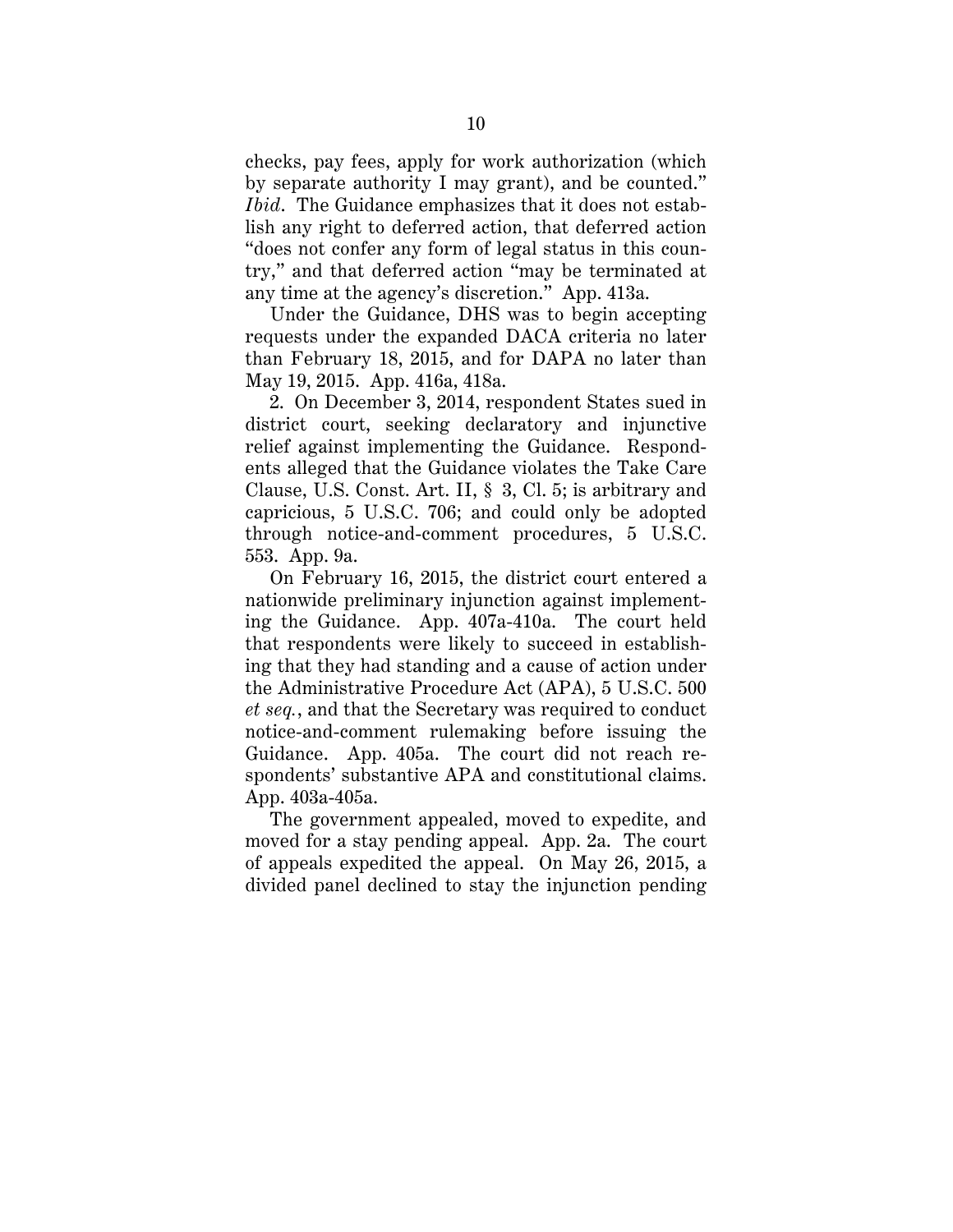appeal. App. 156a-210a. Judge Higginson dissented. App. 211a-243a.

On November 9, 2015, a divided panel affirmed the preliminary injunction. App. 1a-90a. The majority, consisting of the same two judges who were in the stay-panel majority, held that "[a]t least one state"— Texas—had Article III standing and a justiciable cause of action under the APA, and that respondents were substantially likely to establish that notice-andcomment rulemaking was required. App. 20a; see App. 11a-69a. Although the district court had not addressed the issue, the majority further held that the Guidance is "manifestly contrary" to the INA. App. 76a; see App. 69a-86a.

The new panel member, Judge King, dissented. App. 91a-155a. Like Judge Higginson, she concluded that the Guidance involves non-reviewable matters that are committed to agency discretion by law, and that, if the Guidance "is implemented in the truly discretionary, case-by-case manner it contemplates, it is not subject to the APA's notice-and-comment requirements." App. 92a-93a. She also found it inappropriate to rule on the substantive validity of the Guidance but stated that, if she were to reach the question, she would not have found the Guidance unlawful. App. 146a-155a.

## **REASONS FOR GRANTING THE PETITION**

A divided court of appeals has upheld an unprecedented nationwide injunction against implementing a federal immigration enforcement policy of great national importance, and has done so in violation of established limits on the judicial power. If left undisturbed, that ruling will allow States to frustrate the federal government's enforcement of the Nation's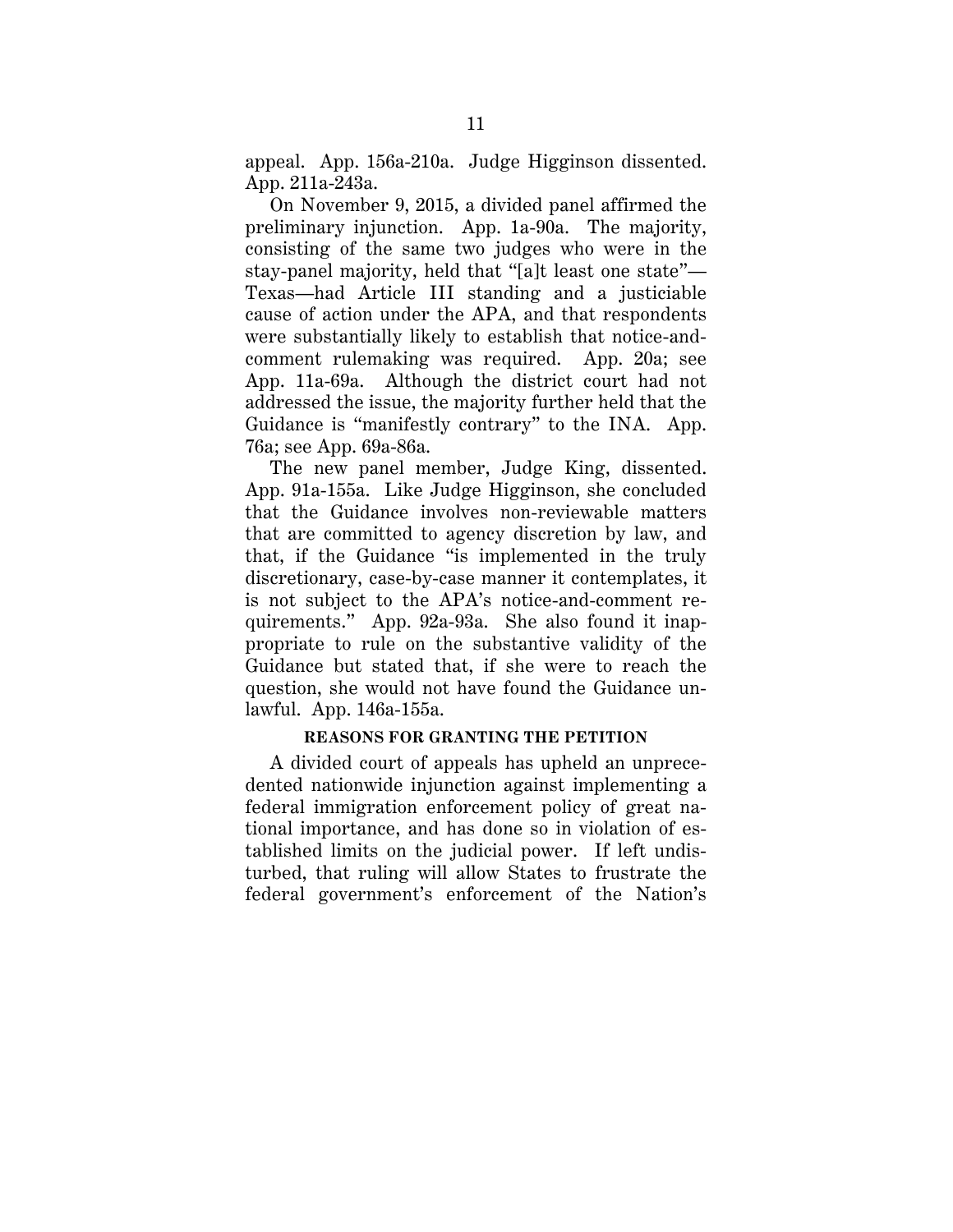immigration laws. It will force millions of people who are not removal priorities under criteria the court conceded are valid, and who are parents of U.S. citizens and permanent residents—to continue to work off the books, without the option of lawful employment to provide for their families. And it will place a cloud over the lives of hundreds of thousands of people who came to the United States as children, have lived here for years, and been accorded deferred action under the 2012 DACA policy, which respondents have never challenged. The decision warrants immediate review.

The court of appeals' justiciability rulings threaten a vast expansion of the judicial power that would entangle federal courts in policy disputes that are properly resolved through the political process. The court erroneously permitted any State to create Article III standing to challenge a federal policy, based on the State's voluntary decision to provide a state subsidy to the aliens that policy would benefit. But the Guidance does not bar a State from eliminating that subsidy if it believes that federal policy choices no longer align with its interests. The court compounded that error by rewriting the established limits on APA review in disregard of this Court's admonition that an "agency is far better equipped than the courts to deal with the many variables involved" in setting enforcement policies. *Heckler* v. *Chaney*, 470 U.S. 821, 831- 832 (1985).

The court of appeals' merits rulings warrant review because they strip DHS of authority it has long exercised to provide deferred action to categories of aliens. The majority acknowledged that DHS could lawfully exercise enforcement discretion to forbear from removing the parents and children covered by the Guid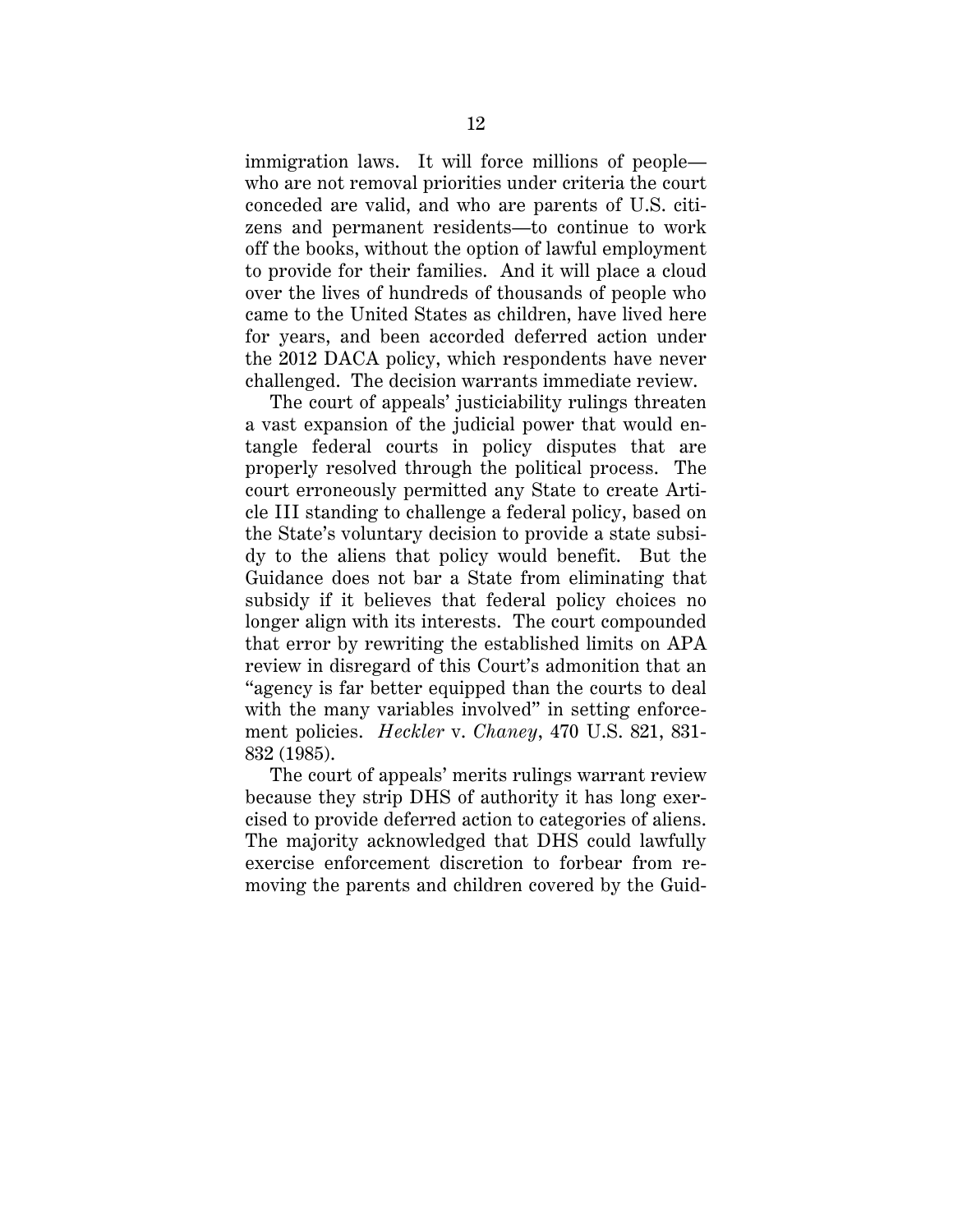ance, who have lived here for years. App. 44a. It nevertheless believed that the INA forbade the government from according those same parents and children deferred action. But "deferred action" itself is simply the name in immigration parlance for when DHS memorializes a decision to forbear from removing an alien, as a matter of enforcement discretion, for a designated time.

To be sure, deferred action has several other consequences for the alien under longstanding federal law, including eligibility to apply for work authorization. But the Secretary has discretion under the INA to grant that work authorization, which is closely bound up with his exercise of discretion over removals. Indeed, the INA for decades has made clear that the determination of which aliens are authorized to be hired lawfully may be made "by the [Secretary]." 8 U.S.C. 1324a(h)(3). The INA thus authorizes the Secretary to accord deferred action to the parents here—and to have them come forward, submit to a background check, and support their U.S.-citizen and permanent-resident children by working lawfully.

The court of appeals also fundamentally erred in holding that the Guidance was subject to the APA's notice-and-comment requirements. The Guidance is a classic example of a "general statement of policy" that is expressly exempt from those requirements. The court's contrary ruling threatens to deprive agencies throughout the government of the flexibility that is essential in fashioning and revising policies for enforcement and other discretionary practices.

The court of appeals thus committed manifold and significant errors in affirming the unprecedented nationwide injunction barring implementation of an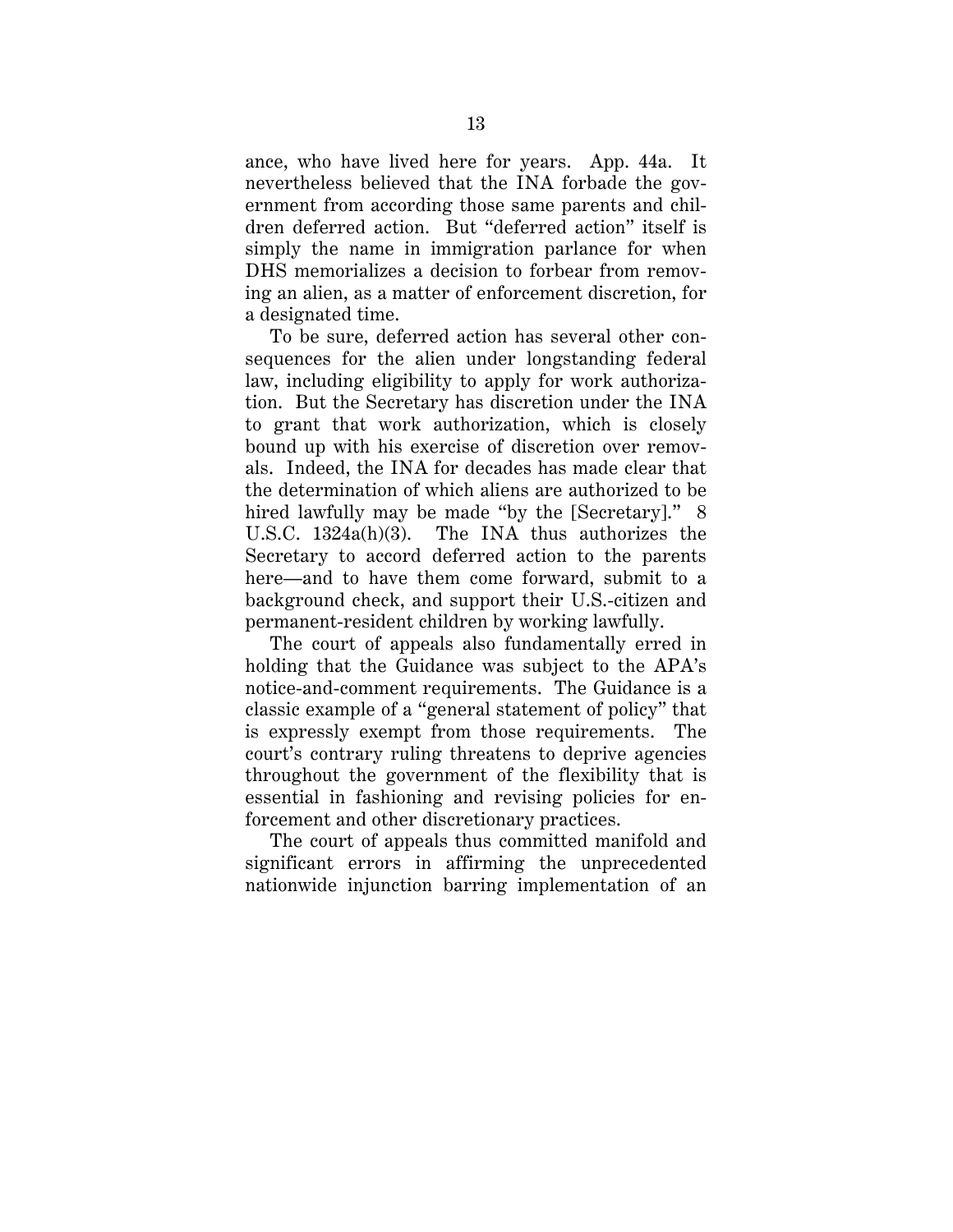important federal policy affecting the parents and children here. This Court should grant certiorari and reverse.

## **I. RESPONDENTS DO NOT HAVE ARTICLE III STAND-ING OR A COGNIZABLE CLAIM UNDER THE APA**

**A. A State's Voluntary Decision To Extend A Subsidy To Aliens Accorded Deferred Action Does Not Give It Standing To Challenge Federal Deferred-Action Policies**

1. Like a member of the public, a State generally lacks standing to challenge the Executive's policy choices about how to enforce federal laws, including the immigration laws. In the context of criminal proceedings, "a citizen lacks standing to contest the policies of [a] prosecuting authority when he himself is neither prosecuted nor threatened with prosecution." *Linda R.S.* v. *Richard D.*, 410 U.S. 614, 619 (1973). Private parties similarly "have no judicially cognizable interest in procuring enforcement of the immigration laws" against someone else. *Sure-Tan, Inc.* v. *NLRB,*  467 U.S. 883, 897 (1984). And because "the removal process is entrusted to the discretion of the Federal Government" to the exclusion of the States, *Arizona* v. *United States*, 132 S. Ct. 2492, 2506 (2012), it is not a process in which a State inherently has a sovereign or quasi-sovereign interest.

Nor does a State obtain standing to challenge a federal immigration policy by virtue of the collateral consequences for aliens who are the policy's beneficiaries. See p. 7, *supra*. "[M]uch more is needed" to establish standing than a mere assertion of "the government's allegedly unlawful regulation (or lack of regulation) of *someone else*." *Lujan* v. *Defenders*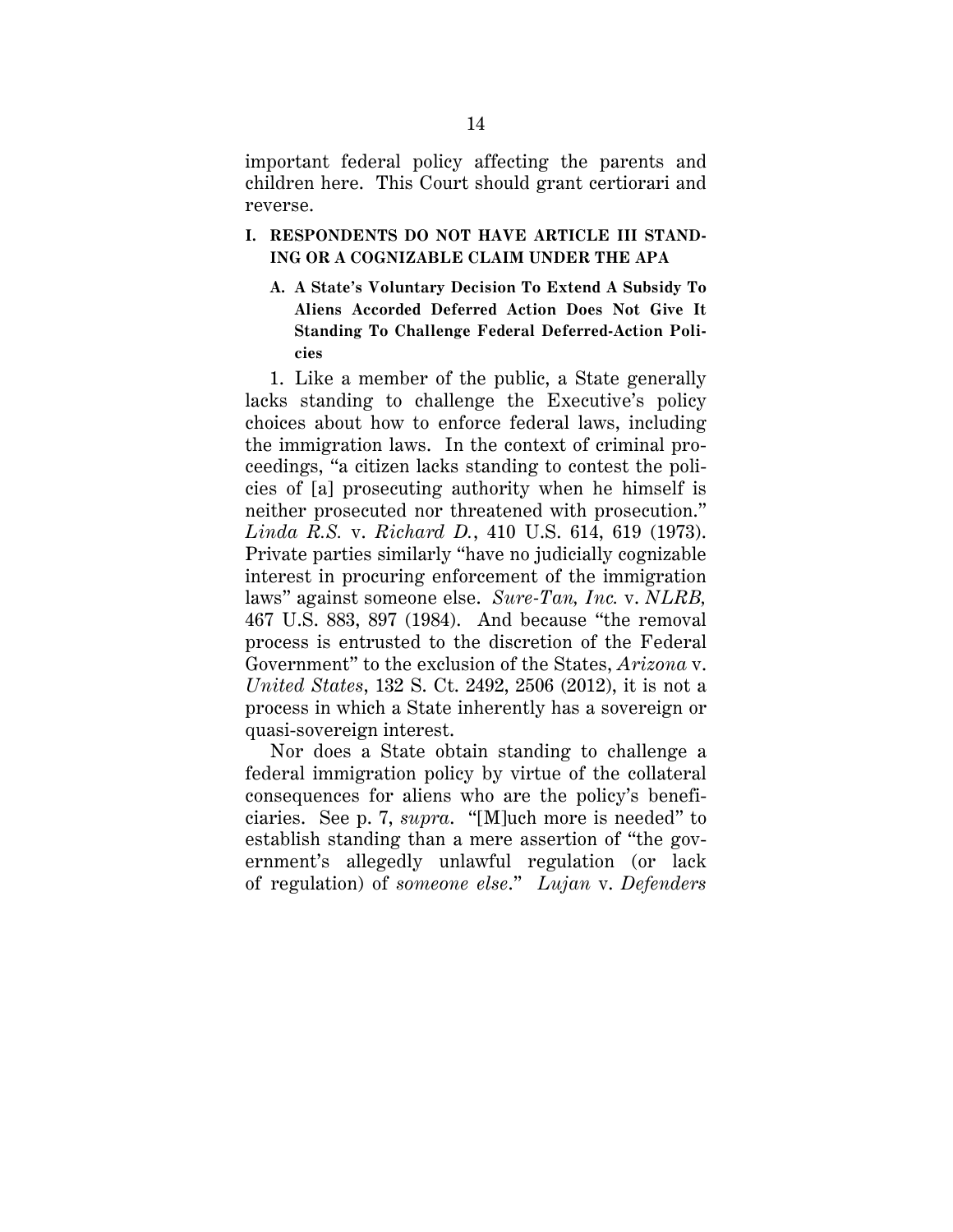*of Wildlife*, 504 U.S. 555, 562 (1992); see, *e.g.*, *DaimlerChrysler Corp.* v. *Cuno*, 547 U.S. 332, 346 (2006). Indeed, the Constitution's assignment of immigration responsibilities exclusively to the national government renders States particularly unlikely candidates for invoking the jurisdiction of federal courts to interfere with the relationship between the national government and aliens.

2. If a State could ever have standing to challenge a federal deferred-action policy despite these structural bars, at a minimum it would have to show a cognizable injury that affects it in an "*individual* way" that is "fairly . . . traceable" to the policy. *Arizona Christian Sch. Tuition Org.* v. *Winn*, 131 S. Ct. 1436, 1442 (2011) (emphasis added; brackets and citations omitted). Respondents cannot make that showing because the Guidance does not regulate States or require States to do (or not do) anything.

The court of appeals nonetheless held that Texas had standing by extending *Massachusetts* v. *EPA*, 549 U.S. 497 (2007). App. 12a. According Texas "special solicitude," *ibid.*, the majority found standing based on an injury that results from Texas's own decisions (1) to subsidize the costs of its alien "temporary visitor" driver's licenses; and (2) to allow aliens with deferred action to apply for those subsidized licenses. See App. 11a-36a; App. 105a (King, J., dissenting) (dissent); see also Tex. Transp. Code Ann.  $§ 521.421(a-3)$  (West 2013). By increasing the number of aliens in Texas with deferred action, the majority reasoned, the Guidance will increase the subsidy's overall cost. See App. 20a-21a. The majority recognized that "Texas could avoid financial loss by requiring applicants to pay the full costs of [those] licenses."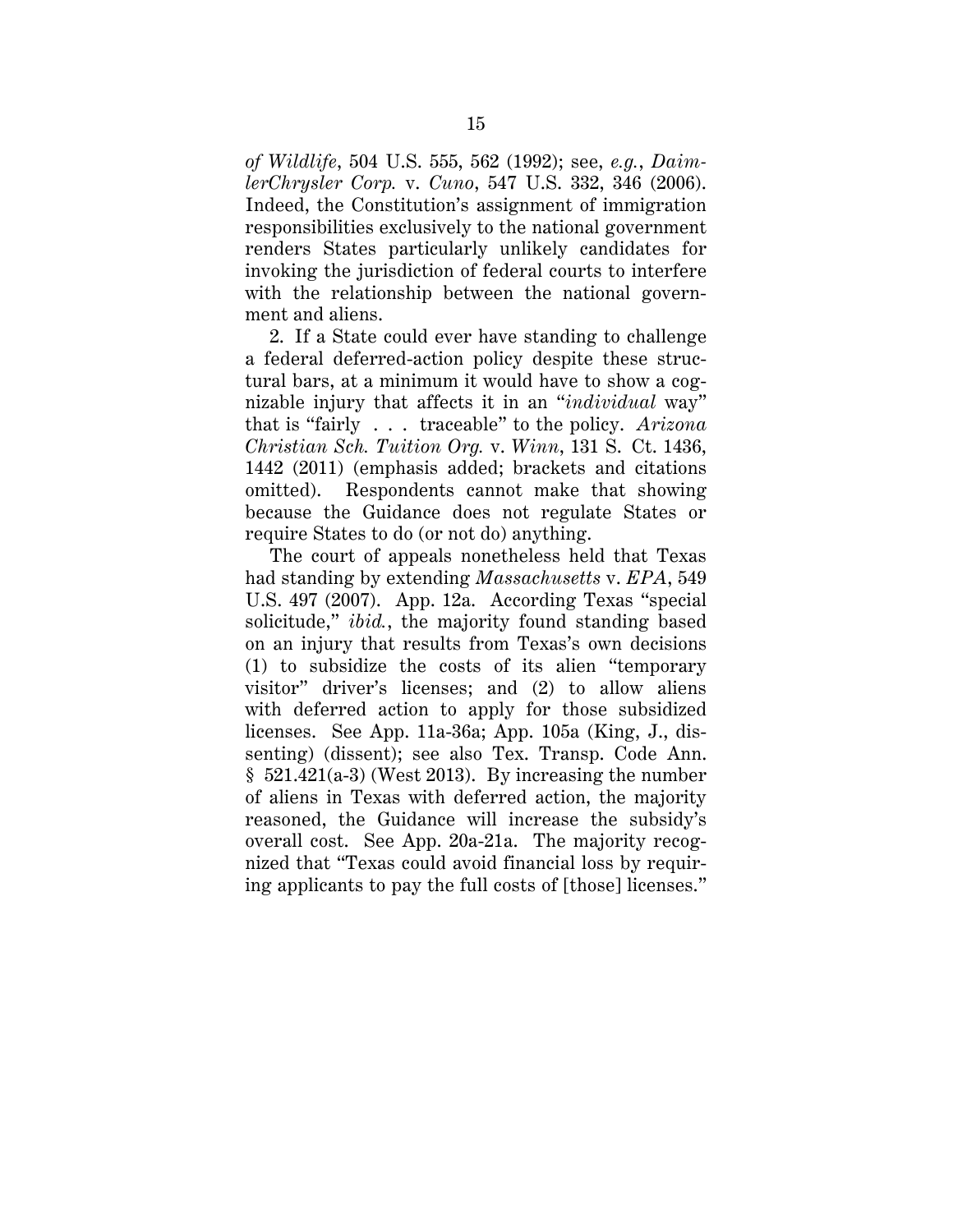App. 24a. But in the majority's view, Texas still suffered an actionable harm because the Guidance imposed "substantial pressure" on Texas to change its state laws. App. 16a, 20a. Ultimately, therefore, it was not the prospect of increased costs that provided standing; it was the prospect that Texas might want to change its laws to avoid those costs. *Ibid*.

Unlike in *Massachusetts*, however, the INA does not grant Texas any special "procedural right" to challenge federal immigration policy. 549 U.S. at 517. And the interest Texas asserts is nothing like the sovereign interest in *Massachusetts.* There, the State was threatened with a loss of sovereign territory—a literal loss of sovereignty—it could not unilaterally avoid. See *id*. at 519-520. Here, the Guidance causes no loss of sovereignty. Texas has chosen to link the availability of state-subsidized licenses to a federal immigration category that the State believed suited its sovereign interests. Nothing in the Guidance affects Texas's freedom to alter or eliminate its subsidy at any time. Any "pressure" here is thus self-created and fundamentally unlike preemption, where a federal law overrides a duly-enacted state law.

The decision below is therefore at odds with *Pennsylvania* v. *New Jersey*, 426 U.S. 660 (1976). That decision holds that a State's choice to extend a subsidy on the basis of another sovereign's actions is not a proper basis for standing when the other sovereign's policies change and thus increase the cost of the subsidy. In *Pennsylvania*, the Court concluded that Pennsylvania lacked standing to challenge a New Jersey tax that triggered a tax credit under Pennsylvania law and thereby reduced Pennsylvania's tax revenue. *Id*. at 662-664. The Court explained that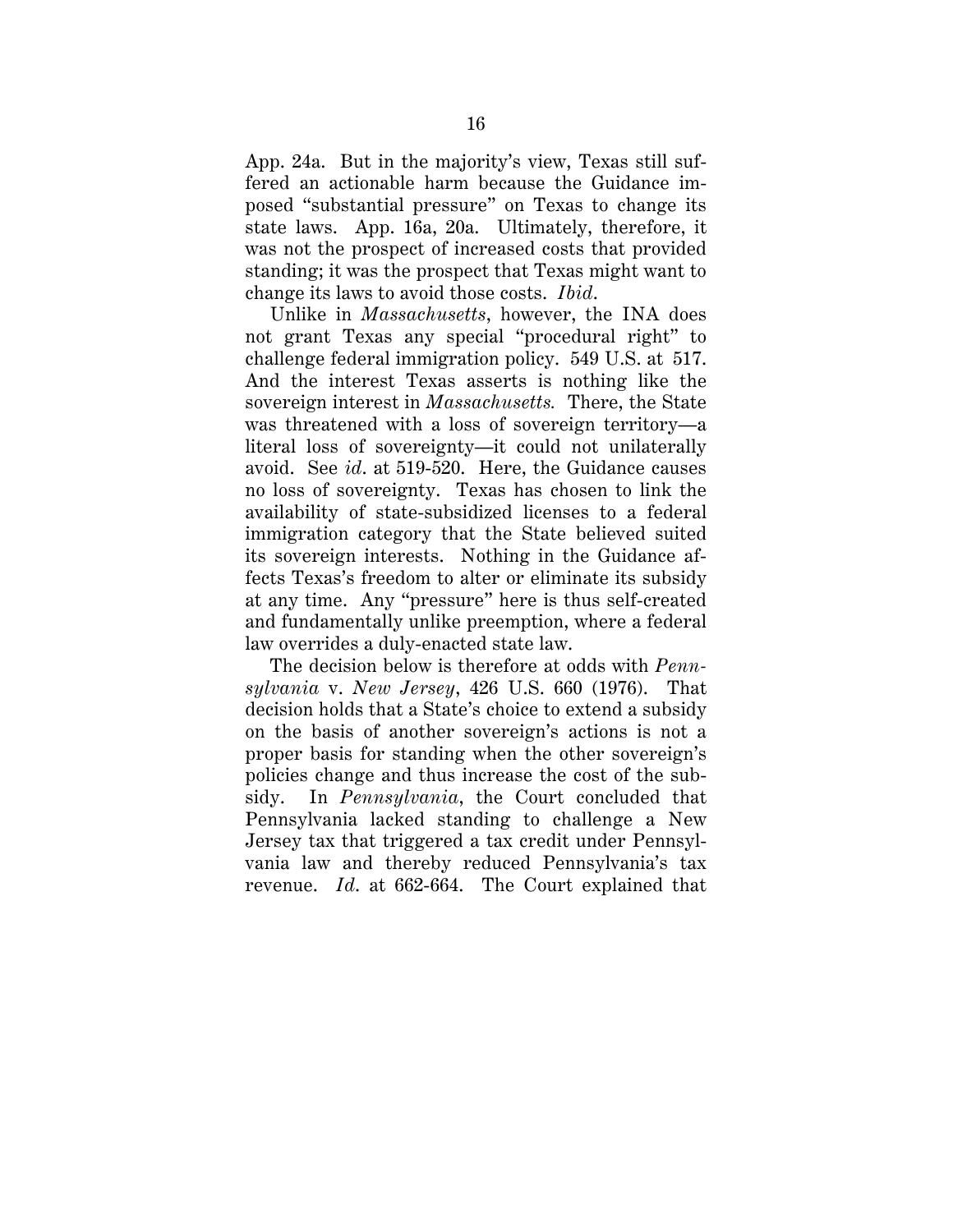"[n]o State can be heard to complain about damage inflicted by its own hand" and that "nothing prevents Pennsylvania from withdrawing [the] credit." *Id.* at 664; cf. *Clapper* v. *Amnesty Int'l USA*, 133 S. Ct. 1138, 1152-1153 (2013). So too here.

The panel majority instead relied on *Wyoming* v. *Oklahoma*, 502 U.S. 437 (1992), but that case is inapposite. It held that Wyoming had standing to challenge a discriminatory Oklahoma law targeted at reducing sales of Wyoming coal in Oklahoma, when the effect was to reduce Wyoming's revenues from its neutral tax on coal extraction. *Id*. at 442-446, 454. Wyoming, however, did not "tie[] its law to that of another sovereign." App. 106a n.16 (dissent). Wyoming's tax depended solely on activity in Wyoming. It was the defendant (Oklahoma) that reached out to connect the two sovereigns' policies by targeting Wyoming coal for particular burdens. Here, as in *Pennsylvania* but unlike in *Wyoming*, the link has been created by the plaintiff State. But to the extent *Pennsylvania* and *Wyoming* can be read to point in different directions, that only underscores the need for this Court's review.

3. As the dissent recognized, "[t]he majority's breathtaking expansion of state standing would inject the courts into far more federal-state disputes and review of the political branches than is now the case." App. 103a. For example, Texas provides the same subsidy to myriad other aliens, including those with parole, asylum, temporary protected status, deferred enforced departure, and extended voluntary departure. See Tex. Dep't of Pub. Safety, *Verifying Lawful Presence* 1-5 (July 2013). Under the majority's reasoning, Texas could claim standing to sue the govern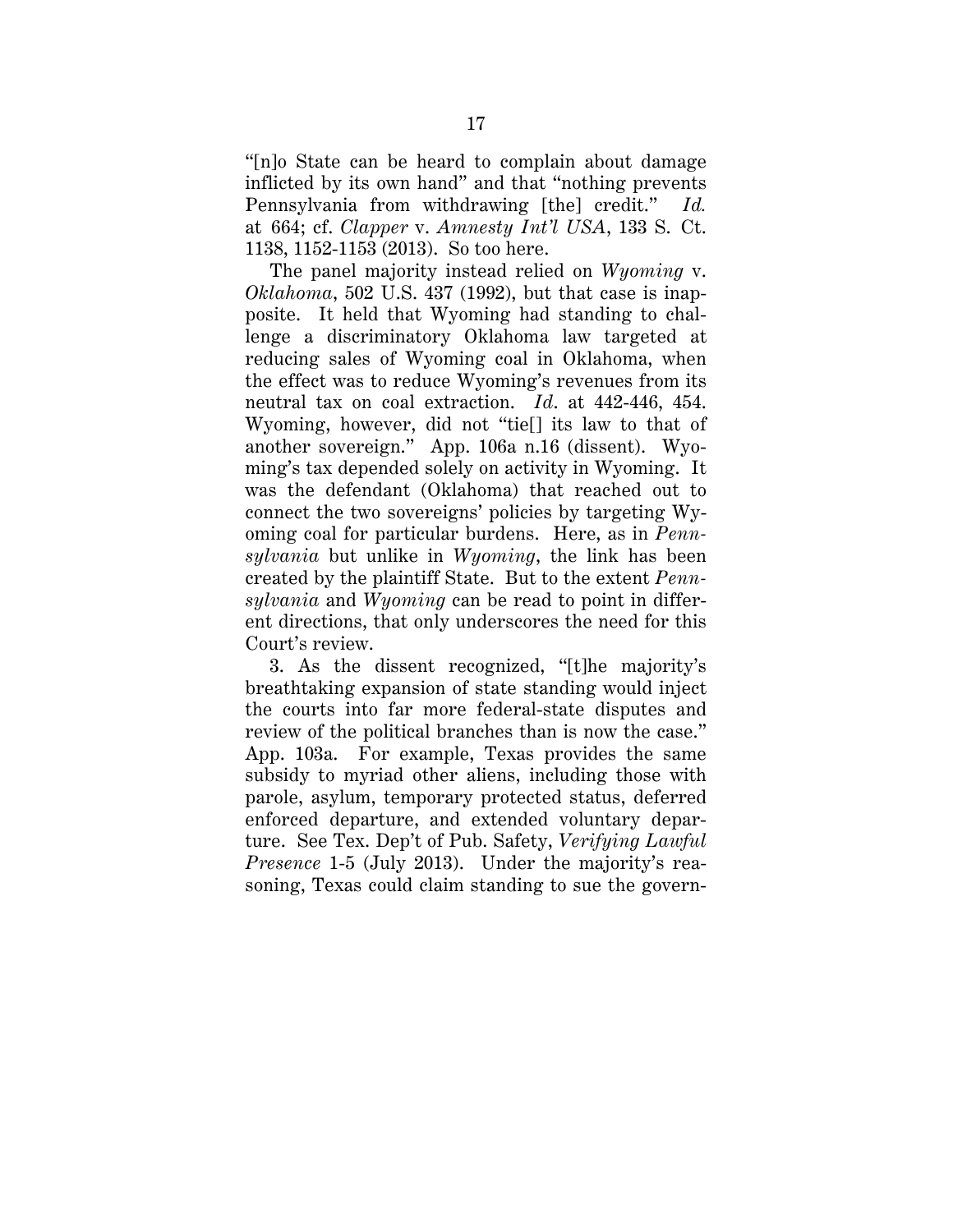ment for making an individual decision to grant asylum—and would clearly have standing to sue the government any time it adopted immigration policies providing relief to a substantial number of aliens in Texas in any of these categories.

The harms of the majority's theory also could extend well beyond immigration. For example, a State that voluntarily incorporates the federal definition of "adjusted gross income" in computing state income taxes—as many States do, see, *e.g.*, Ariz. Rev. Stat. Ann. § 43-1001(2) (2013)—could have standing to challenge an IRS revenue ruling that lowered adjusted gross income under federal law, and thereby incidentally decreased state revenues. But the consequences of the majority's theory are particularly acute in a case, like this one, where a State seeks to leverage its own policy choices to insert itself—and the federal courts—into discretionary immigration policy decisions that Congress and the Constitution have committed exclusively to the national government.

## **B. Respondents Lack A Cognizable APA Claim**

The court of appeals' decision also warrants review because it vastly expands what qualifies as a cognizable cause of action under the APA and impermissibly subjects the federal government's exercise of enforcement discretion to judicial oversight.

1. The APA does not "allow suit by every person suffering injury in fact." *Clarke* v. *Securities Indus. Ass'n*, 479 U.S. 388, 395 (1987). It limits the right of judicial review to a plaintiff "adversely affected or aggrieved by agency action within the meaning of a relevant statute." 5 U.S.C. 702. That provision requires that "the interest sought to be protected by the complainant be arguably within the zone of interests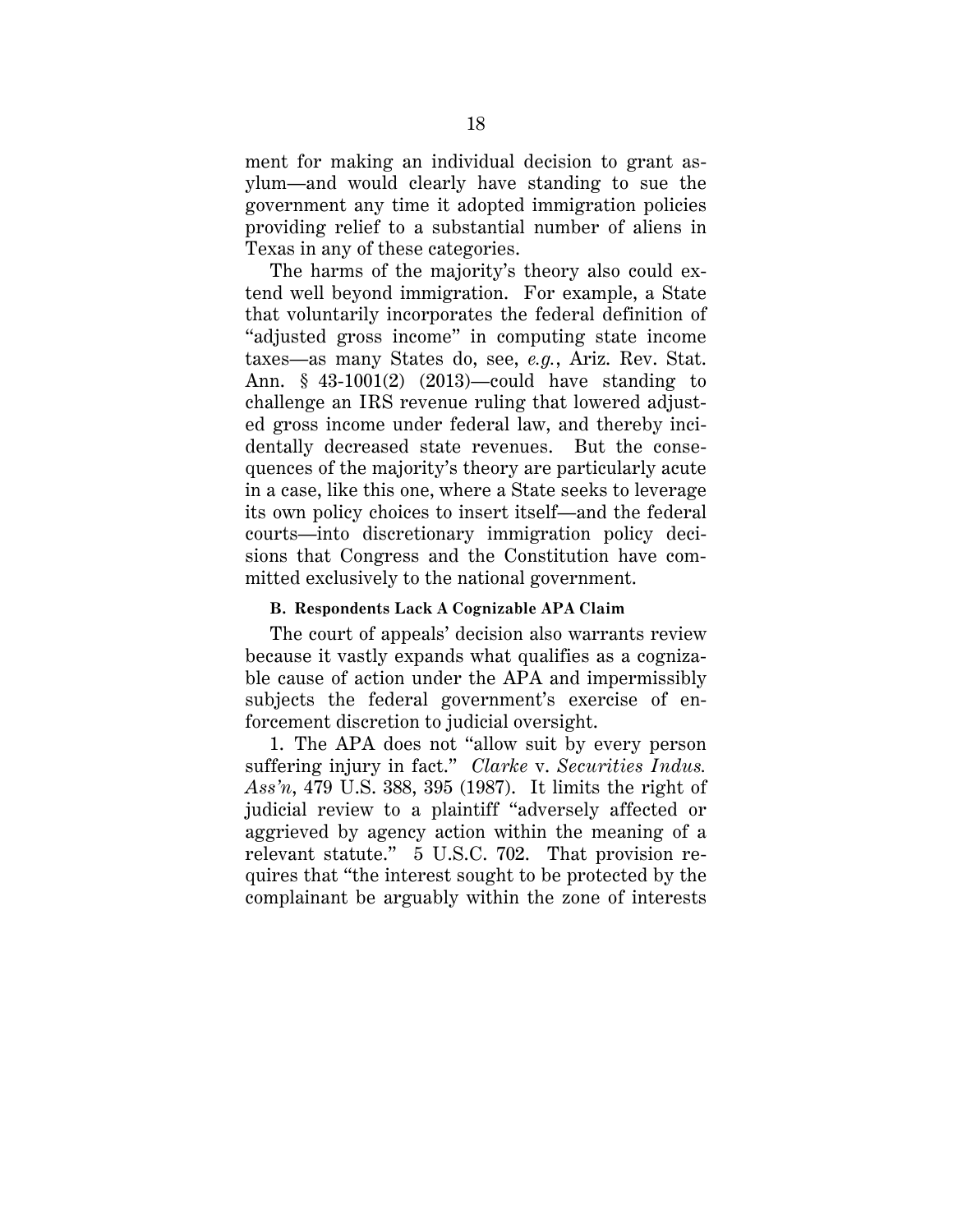to be protected or regulated by the statute \* \* \* in question." *Clarke*, 479 U.S. at 396 (brackets and citation omitted). Here, Texas's asserted interest in avoiding costs flowing from a voluntary state-law subsidy falls far outside the zone of interests of the INA's removal provisions. The INA "regulat[es] the relationship between the United States and our alien visitors," *Mathews* v. *Diaz*, 426 U.S. 67, 81 (1976), not between aliens and third-party States.

Relying on 8 U.S.C. 1621, the court of appeals concluded that the INA protected Texas's interest in "participat[ing] in notice and comment before the Secretary changes the immigration classification of millions of illegal aliens in a way that forces the state to the Hobson's choice of spending millions of dollars to subsidize driver's licenses or changing its statutes." App. 37a-38a. Section 1621 is part of the Personal Responsibility and Work Opportunity Reconciliation Act of 1996 (PRWORA), Pub. L. No. 104-193, § 411, 110 Stat. 2268, not the INA, and it does not cover Texas's driver's-license subsidy, which is not a state "public benefit." See 8 U.S.C. 1621(c). Under PRWORA, deferred action does not trigger eligibility for any state public benefit, unless a State voluntarily chooses after PRWORA's effective date to confer such benefits on that basis. See 8 U.S.C. 1621(a), (b), and (d); 8 U.S.C. 1641(b). It thus is up to each State—and each State alone—to *protect itself* from the costs of providing such benefits to aliens with deferred action. 2

 <sup>2</sup> The majority also erred in assuming (App. 8a-9a, 44a-45a) that deferred action makes aliens eligible for Texas unemployment compensation. That is a state public benefit, so aliens with deferred action cannot receive it unless Texas affirmatively opted to extend that benefit after PRWORA became effective. See 8 U.S.C.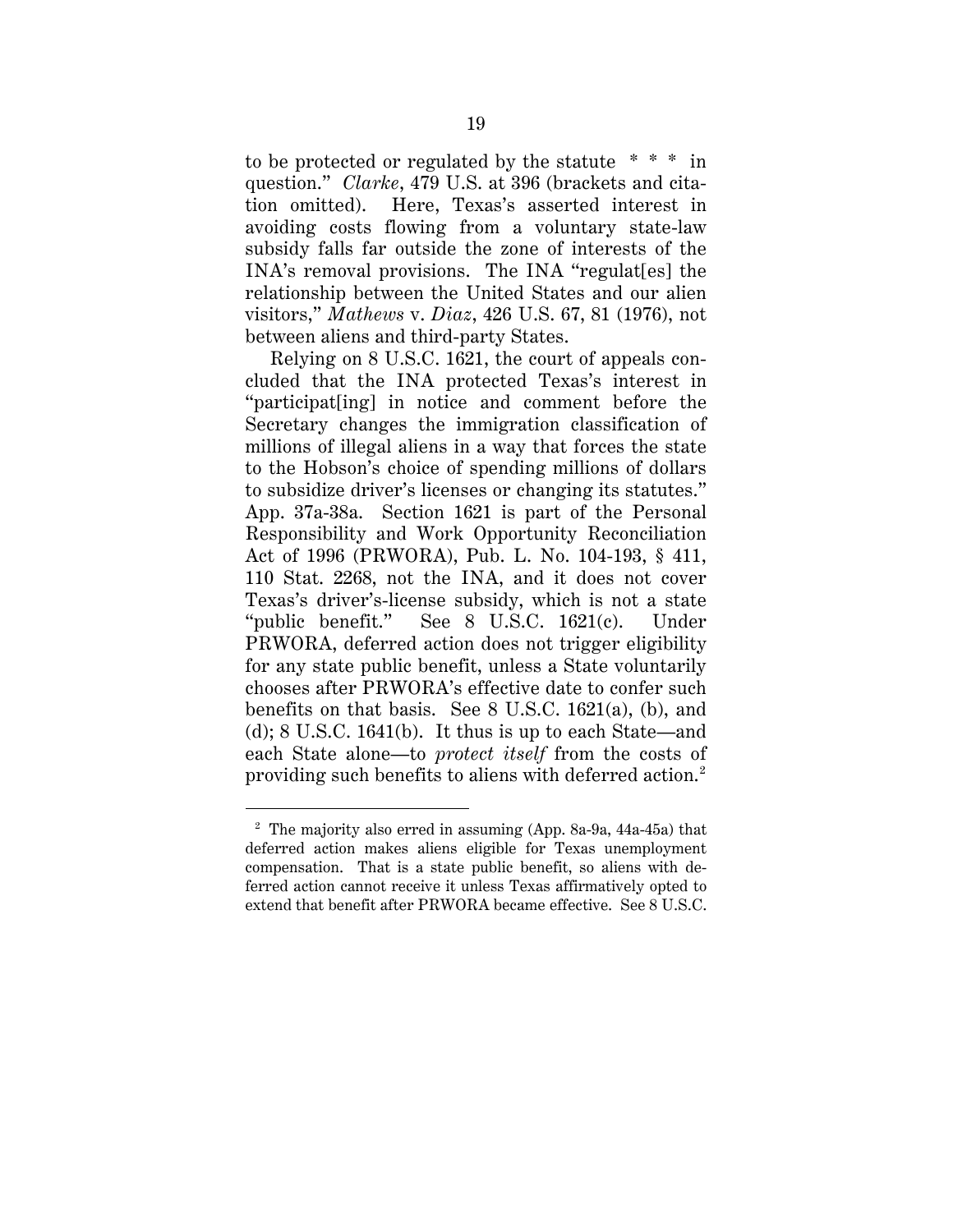The INA also contains no notice-and-comment provision or other procedure granting States a special right to "participate" before the Secretary changes immigration policies that may have incidental consequences for a State, including on any voluntary statelaw subsidies. App. 37a-38a. Rather, the INA gives the Secretary authority to set immigration enforcement policies himself. *Arizona*, 132 S. Ct. at 2506; see 8 U.S.C. 1103(a)(1) and (3); see also 6 U.S.C. 202(5).

2. The APA also bars respondents' suit because, as both dissents concluded, App. 93a; App. 213a-214a, it challenges actions that are "committed to agency discretion by law."  $5 \text{ U.S.C. } 701(a)(2)$ . That exception "preclude[s] judicial review of certain categories of administrative decisions that courts traditionally have regarded as 'committed to agency discretion,'" and decisions under statutes that furnish "no meaningful standard against which to judge the agency's exercise of discretion." *Lincoln* v. *Vigil*, 508 U.S. 182, 191 (1993) (citations omitted). In *Heckler*, this Court held that "an agency's decision not to take enforcement action should be presumed immune from judicial review under § 701(a)(2)." 470 U.S. at 832; accord *Vigil*, 508 U.S. at 191. That principle applies to deferredaction policies because they involve nonbinding and revocable determinations to forbear from removing particular aliens for a period of time. See *AADC*, 525 U.S. at 484-485; cf. *Johns* v. *Department of Justice*,

 $\overline{a}$ 

<sup>1621(</sup>a), (c)(1)(B), and (d). Texas has not done so. Texas's alleged injury is also neither fairly traceable to nor within the zone of interests of Section 1611, under which deferred-action recipients may become eligible for some *federal* benefits. 8 U.S.C. 1611(b) and (c); 8 C.F.R. 1.3(a).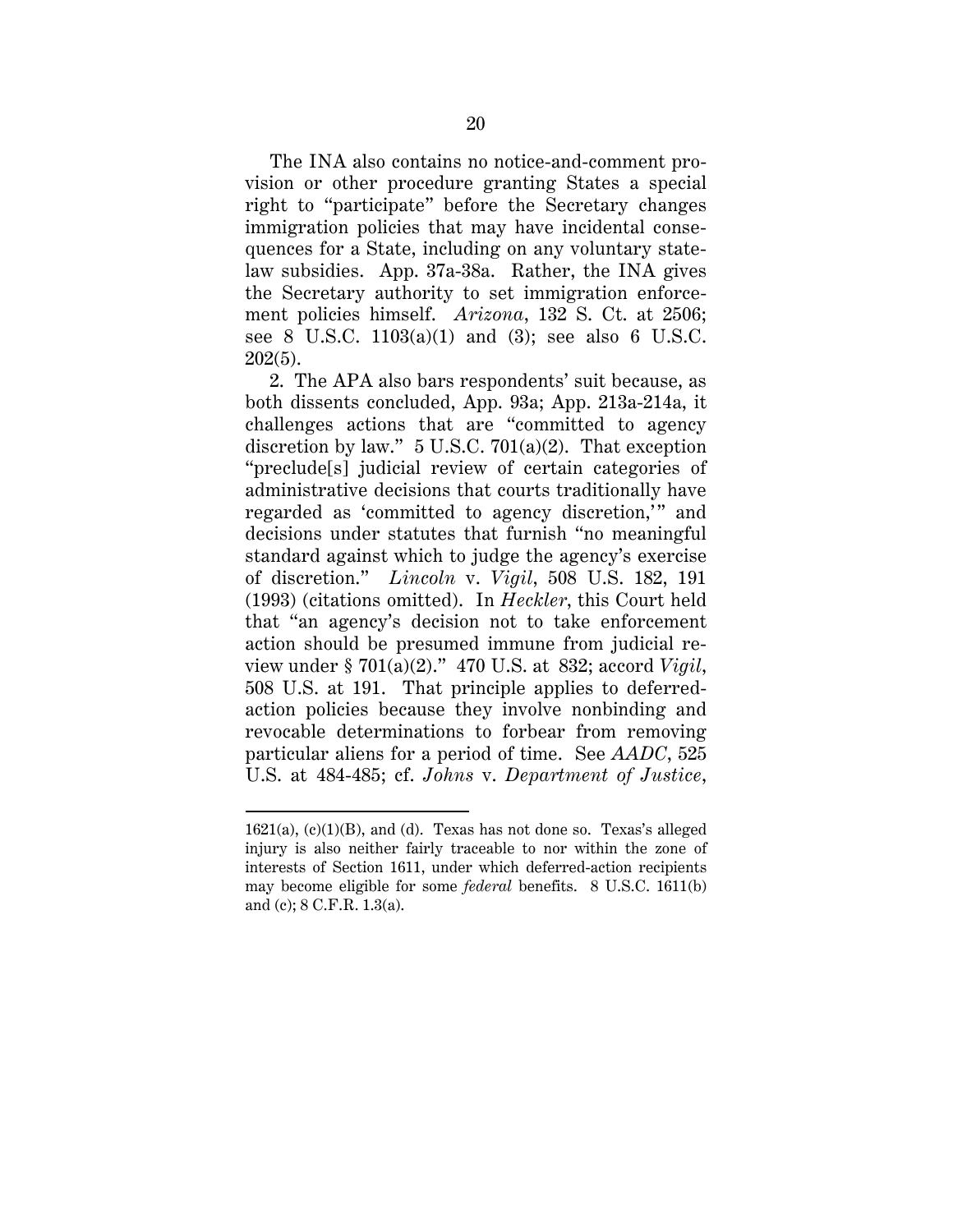653 F.2d 884, 893 (5th Cir. 1981) ("Th[e] discretion [to commence deportation proceedings] is, like prosecutorial discretion, immune from review.").

The majority nonetheless concluded that deferredaction policies are reviewable under the APA because "[d]eferred action" is "much more than nonenforcement: It would affirmatively confer 'lawful presence' and associated benefits on a class of unlawfully present aliens." App. 44a. But insofar as deferred action itself is concerned, "lawful presence" is simply the label for the consequence of memorializing a decision to forbear from enforcement action for a designated time: A decision to forbear from removing a person results in "lawful presence" in the sense that DHS has decided to countenance that person's continued presence in the United States so long as DHS continues to forbear. See App. 113a-114a (dissent). Under *Heckler*, a deferred-action policy is presumptively unreviewable, whether a litigant chooses to focus on the choice itself (to forbear from enforcement) or its effect (to countenance the activity that could be the subject of enforcement). Either way, the discretion is the same.

Deferred action also has several consequences under different provisions of federal law, but they do not make a deferred-action policy reviewable. Those consequences "are not new"; they "are a function of statutes and regulations that were enacted by Congresses and administrations long past." App. 109a-110a (dissent). "That a prior statute or regulation ties a benefit to the exercise of prosecutorial discretion does not make that ordinarily unreviewable exercise of prosecutorial discretion reviewable." App. 115a. Indeed, many exercises of discretion have collateral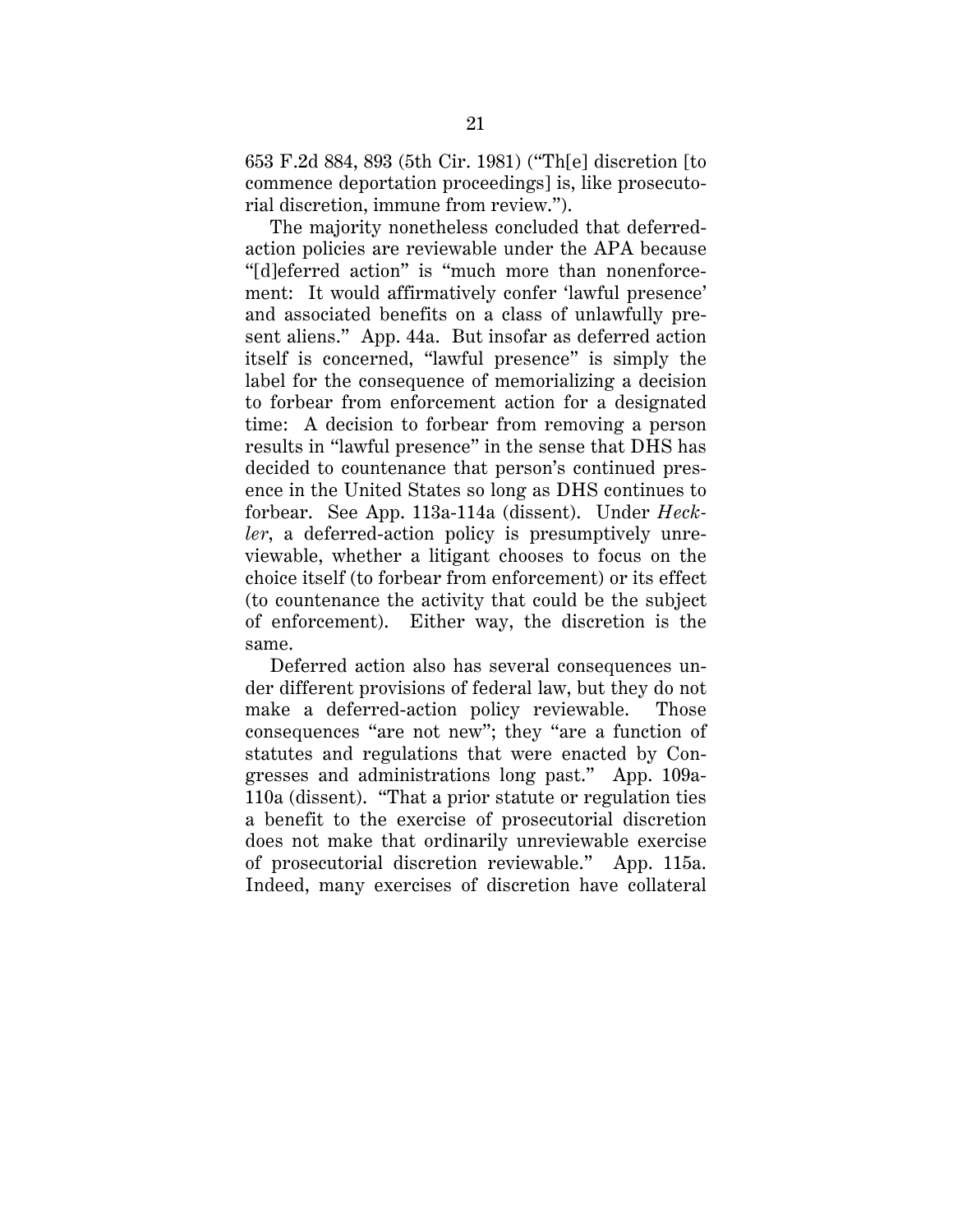benefits, such as drug treatment following pretrial diversion. App. 117a.

In any event, Congress also has committed to the Secretary's discretion each of the consequences that result from deferred action under federal law. In PRWORA, Congress gave the Secretary discretion to decide which non-qualified aliens are eligible for Social Security and certain other federal benefits. 8 U.S.C. 1611(b)(2) and (3) ("as determined by the [Secretary]"). In the INA, Congress similarly specified that the Secretary has discretion to decide whether aliens with deferred action accrue time for purposes of the three- and ten-year bars, see 8 U.S.C.  $1182(a)(9)(B)(ii)$  (after "period of stay authorized by the [Secretary]"), and whether to authorize aliens to be lawfully hired, 8 U.S.C. 1324a(h)(3) ("authorized to be so employed  $* * *$  by the [Secretary]"). No statute contains a relevant justiciable limit on the Secretary's ability to do so for the parents and children covered by the Guidance.<sup>3</sup> Moreover, the INA expressly prohibits review of any "decision or action of the [Secretary]" "the authority for which is specified under [INA subchapter II] to be in the discretion of the [Secretary]."  $8$  U.S.C. 1252(a)(2)(B)(ii). Sections 1182 and 1324a are both in that Subchapter. This statutory shield from judicial interference underscores that the Secretary's exercise of discretion re-

 <sup>3</sup> Congress has prohibited the Secretary from giving work authorization on the basis that an alien has been released on bond during removal proceedings, 8 U.S.C. 1226(a)(3), and has limited work authorization for aliens released on orders of supervision following entry of a final order of removal,  $8 \text{ U.S.C. } 1231(a)(7)$ . The Guidance implicates neither limitation.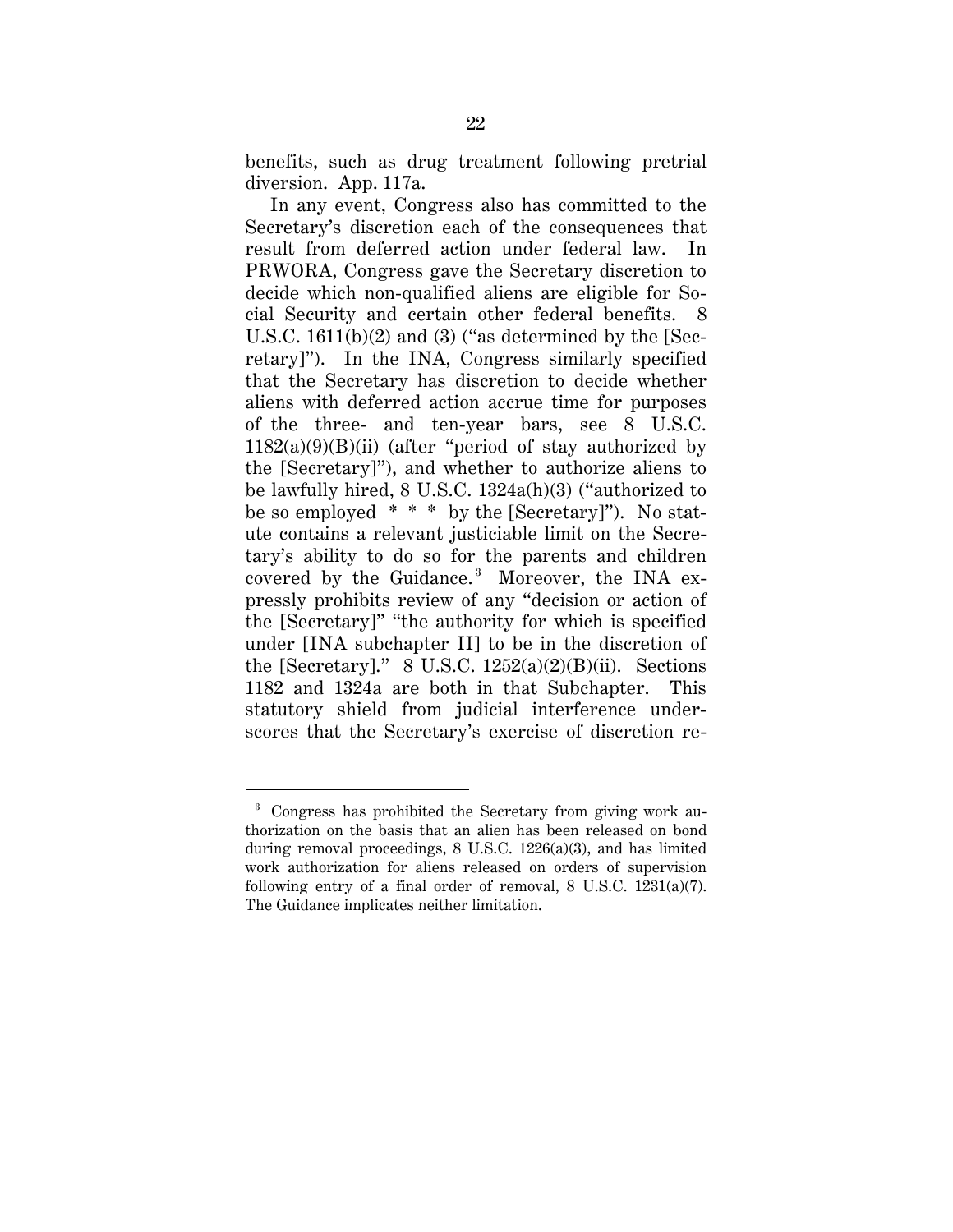lating to these benefits—including work authorization—is not reviewable in a suit by third-party States.

Authorizing aliens to be hired is also closely bound up with the Secretary's discretion over removals. When DHS accords deferred action to an alien, that alien will continue living here, and "in ordinary cases [aliens] cannot live where they cannot work." *Truax* v. *Raich*, 239 U.S. 33, 42 (1915). Accordingly, authorizing aliens to be hired has long been considered a "necessary incident of [the Secretary's] authority to administer the [INA]." 44 Fed. Reg. 43,480 (July 25, 1979). And IRCA reinforces that point by confirming that "the [Secretary]" may decide whether an alien may be lawfully hired. 8 U.S.C. 1324a(h)(3).

The INA's text provides additional confirmation that the Guidance is not subject to review. The INA provides a cause of action solely to aliens to challenge individual orders of removal, 8 U.S.C. 1252—but no cause of action at all to third-parties, including States. If Congress had intended to allow suits based on the consequences of deferred action, one would expect that the most impacted parties—aliens denied deferred action—could sue. Instead,  $8 \text{ U.S.C. } 1252(g)$ squarely prohibits such suits. As this Court explained in *AADC*, Section 1252(g) is "directed against a particular evil: attempts to impose judicial constraints upon prosecutorial discretion." 525 U.S. at 486 n.9. That is just what respondents seek in this suit.<sup>4</sup>

 <sup>4</sup> The INA's provisions not only confirm that the Guidance involves actions that are committed to agency discretion by law, but also they are part of a broader statutory framework establishing that a challenge by third-party States to a deferred-action policy is precluded by the INA under 5 U.S.C. 701(a)(1). See *Block* v. *Community Nutrition Inst.*, 467 U.S. 340, 349 (1984) ("[T]he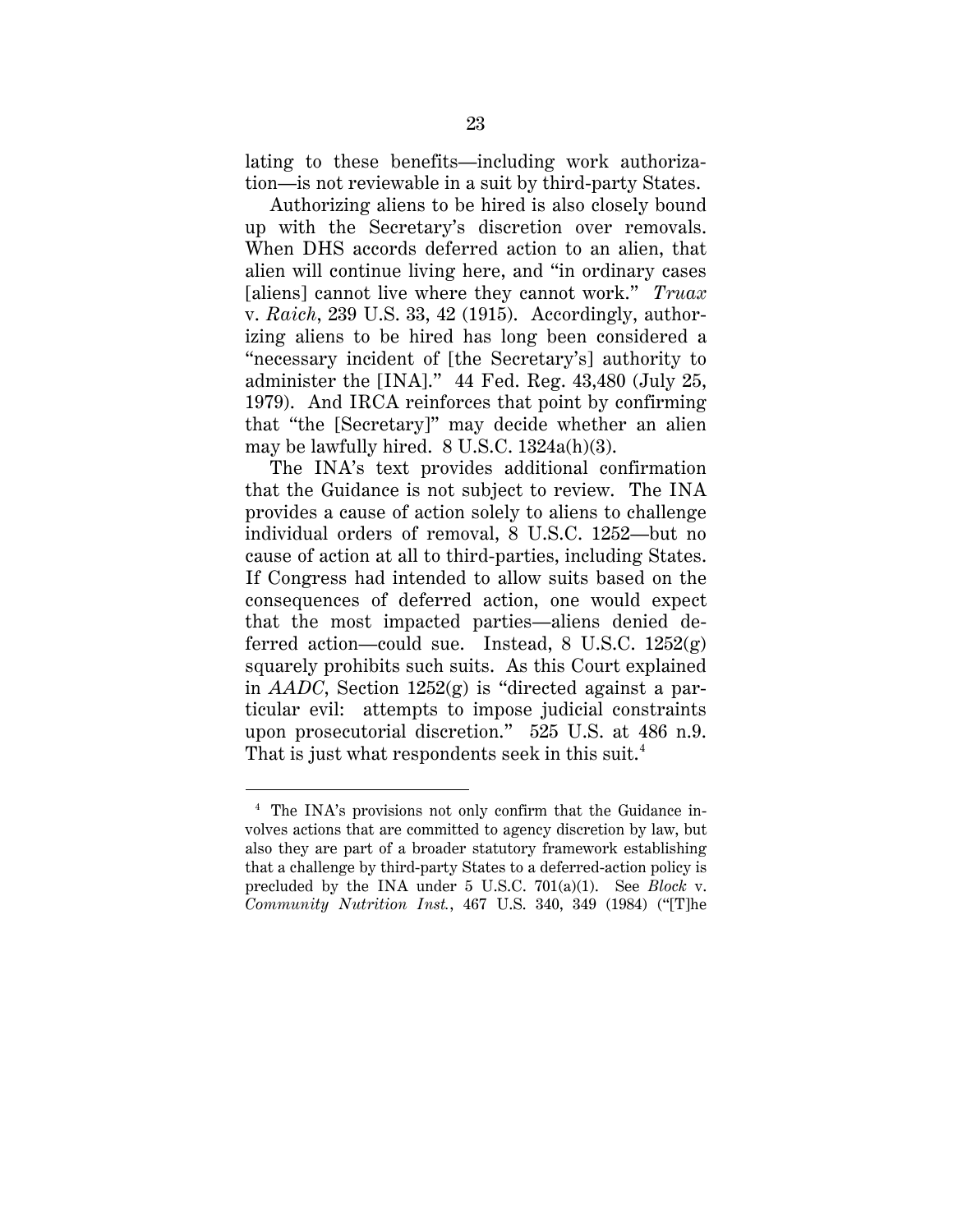## **II. THE SECRETARY HAD AMPLE STATUTORY AU-THORITY TO ISSUE THE GUIDANCE**

The court of appeals' ruling that the Secretary lacked substantive authority to adopt the Guidance is wrong, unduly restricts DHS's enforcement discretion, precludes implementation of a national policy of great importance, and places a cloud over a longstanding DHS practice that affects hundreds of thousands of people.

"[D]eferred action—whether *ad hoc* or through DAPA—is not an effort by DHS to 'hide elephants in mouseholes.'" App. 153a (dissent) (quoting *Whitman* v. *American Trucking Ass'ns, Inc.*, 531 U.S. 457, 468 (2001)). To the contrary, it manifests the discretion that is "[a] principal feature of the removal system." *Ibid*. (quoting *Arizona*, 132 S. Ct. at 2499). As this Court recognized in *Arizona*, "[f]ederal officials, as an initial matter, must decide whether it makes sense to pursue removal at all." 132 S. Ct. at 2499. These officials exercise discretion knowing that "[i]mmigration policy can affect trade, investment, tourism, and diplomatic relations for the entire Nation, as well as the perceptions and expectations of aliens in this country who seek the full protection of its laws." *Id*. at 2498.

Deferred action—which the Court described in *AADC* as a "regular practice" of forbearing, as a matter of discretion, from removing an alien, 525 U.S. at 483-484—is a decades-old species of this removal discretion. Like other forms of immigration discretion, it is grounded in expansive statutory authority,

 $\ddot{\phantom{a}}$ 

presumption favoring judicial review of administrative action may be overcome by inferences of intent drawn from the statutory scheme as a whole.").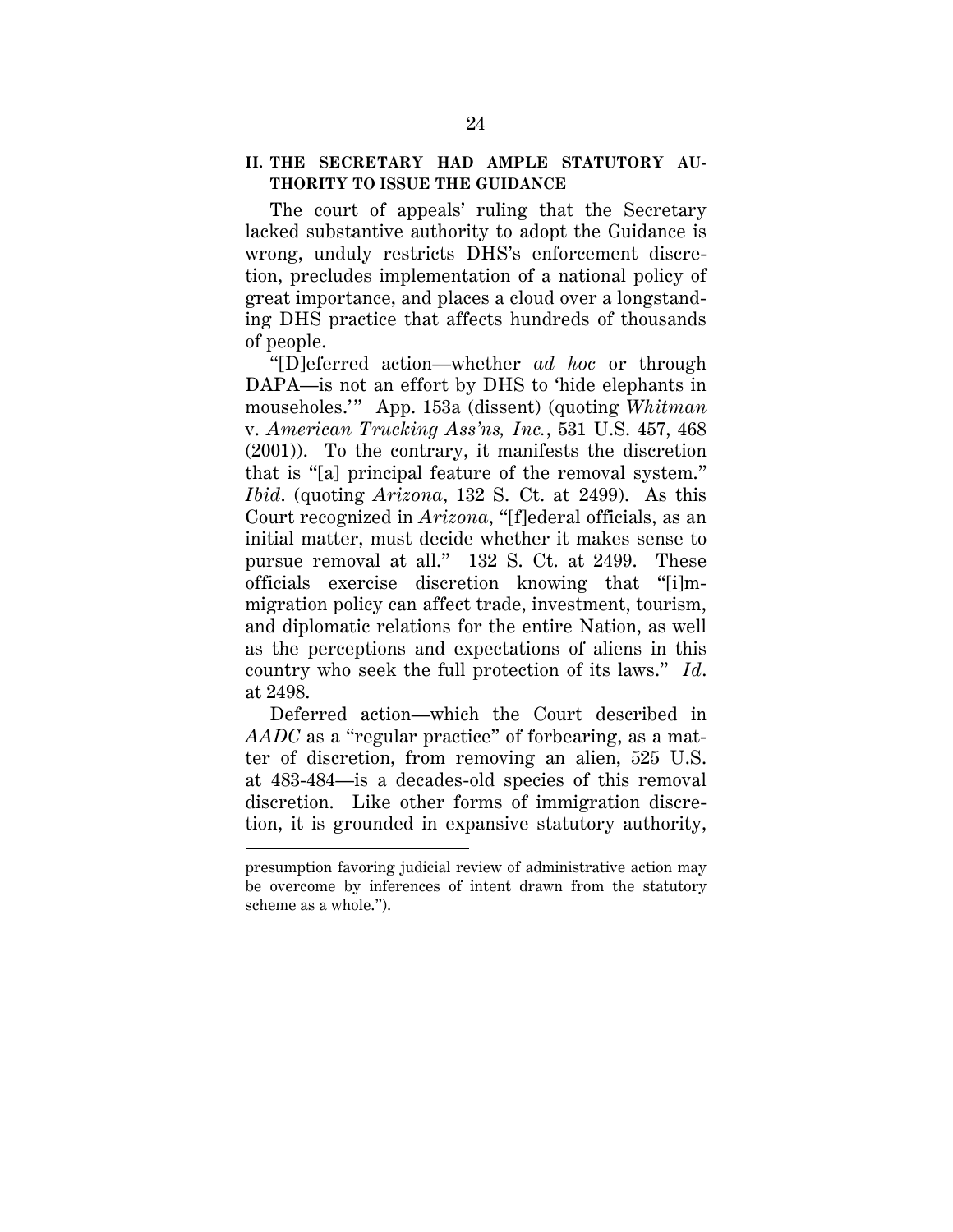see 6 U.S.C. 202(5); 8 U.S.C. 1103(a)(1)-(3), and historical practice by both the Executive and Congress, see pp. 7-8, *supra*. It also reflects the reality that Congress has enacted laws under which a huge population of aliens is removable, but has appropriated the funds to remove only a small fraction of that population. See p. 3, *supra*. Congress has thus necessarily delegated to the Secretary "tremendous authority" to decide that large classes of aliens do not warrant immediate removal efforts. Adam B. Cox & Cristina M. Rodríguez, *The President and Immigration Law*, 119 Yale L.J. 458, 463 (2009); see *id*. at 510–511. In particular instances, Congress has channeled the exercise of that discretion by directing the Secretary to prioritize the removal of serious criminals, see Appropriations Act, 129 Stat. 42-43, and by requiring DHS to apprehend and detain certain criminal and terrorist aliens pending their removal, 8 U.S.C. 1226(c). But Congress has not disturbed the broad discretion the Secretary otherwise exercises in this area—and in particular his ability to establish policies for deferring action for the parents and children here.

The court of appeals majority acknowledged that the Secretary has discretion to decide to forbear from removing every alien who could benefit under the Guidance. App. 44a. But the majority nonetheless concluded that the Guidance is unlawful, based on two inferences: (1) that the Secretary cannot defer action or confer work authorization, except to classes of aliens the INA itself identifies; and (2) that the INA implicitly precludes the Secretary from deferring action for parents under more forgiving standards than would apply if those parents were seeking to become permanent residents or to obtain cancellation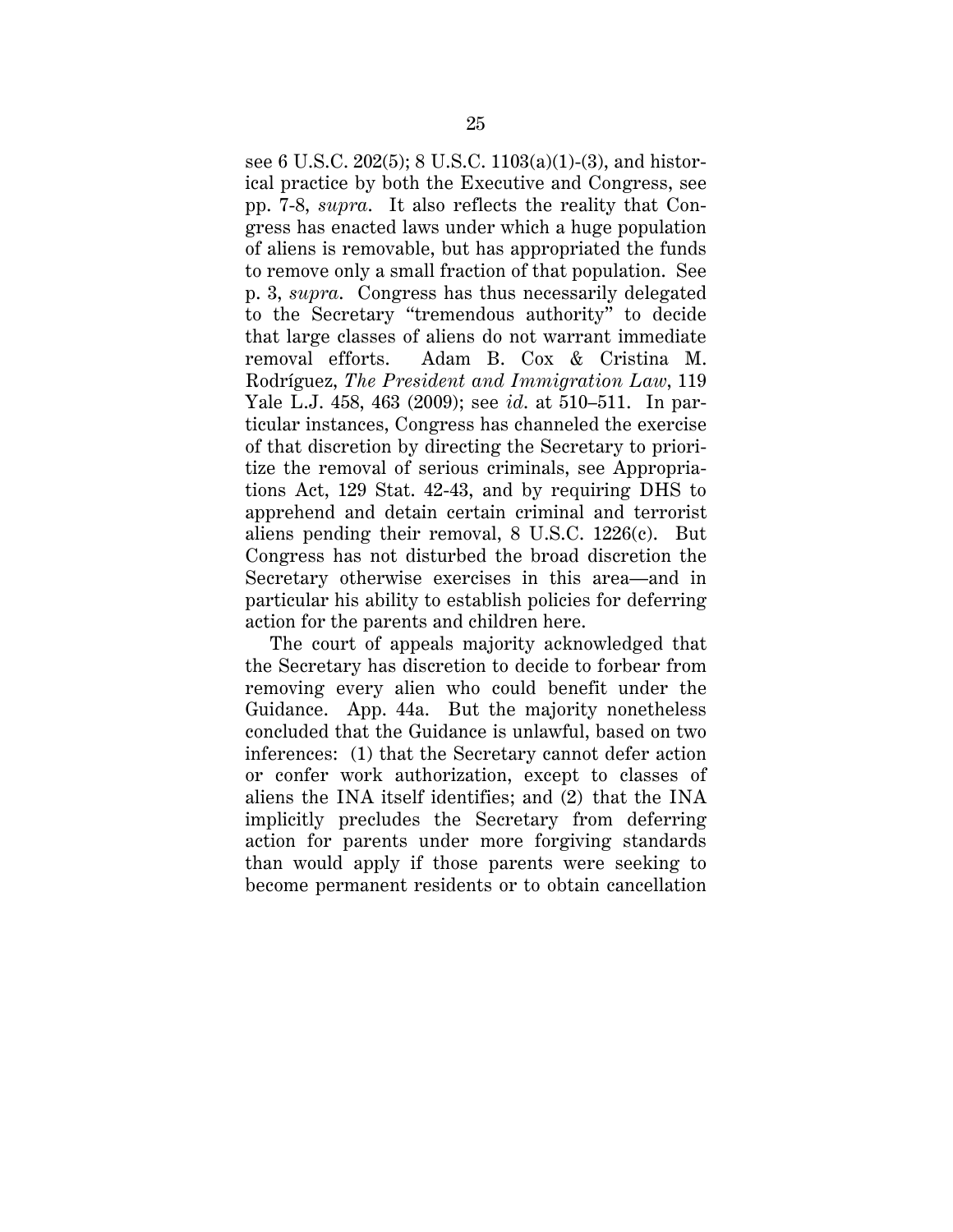of removal. App. 85a-86a; see App. 71a-76a. The result is that the Secretary can forbear from removing each alien covered by the Guidance and thus enable them to remain present for a period of time—but is barred from enabling them to work lawfully to support themselves and their families while they are here. Congress did not constrain the Secretary's broad discretion to such half measures.

First, the Secretary may decide whether a class of aliens warrants deferred action. Congress has long been aware of DHS's "regular practice" of granting deferred action, *AADC*, 525 U.S. at 483-484, including for classes of aliens. But Congress has done nothing that would prevent the Secretary from deferring action for the class of parents and children here. App. 149a-150a (dissent). To the contrary, Congress has protected deferred-action decisions from judicial intervention, see 8 U.S.C. 1252(g); *AADC*, 525 U.S. at 485 & n.9, and repeatedly recognized that the Secretary has authority to defer action for classes of aliens by directing him to use that authority for additional classes of aliens, see p. 8, *supra*. Contrary to the majority's stilted inference, statutes encouraging the Secretary to use this preexisting authority in *more* circumstances do not prevent him from using it elsewhere.

The Secretary has similarly longstanding authority to decide whether a class of aliens should be eligible to be lawfully employed. See pp. 22-23, *supra*. In 1952, Congress authorized the Secretary to issue regulations for the administration of the INA. 8 U.S.C. 1103(a). And since 1981, regulations governing work authorization—including for deferred-action recipients—have been in place as a "necessary incident"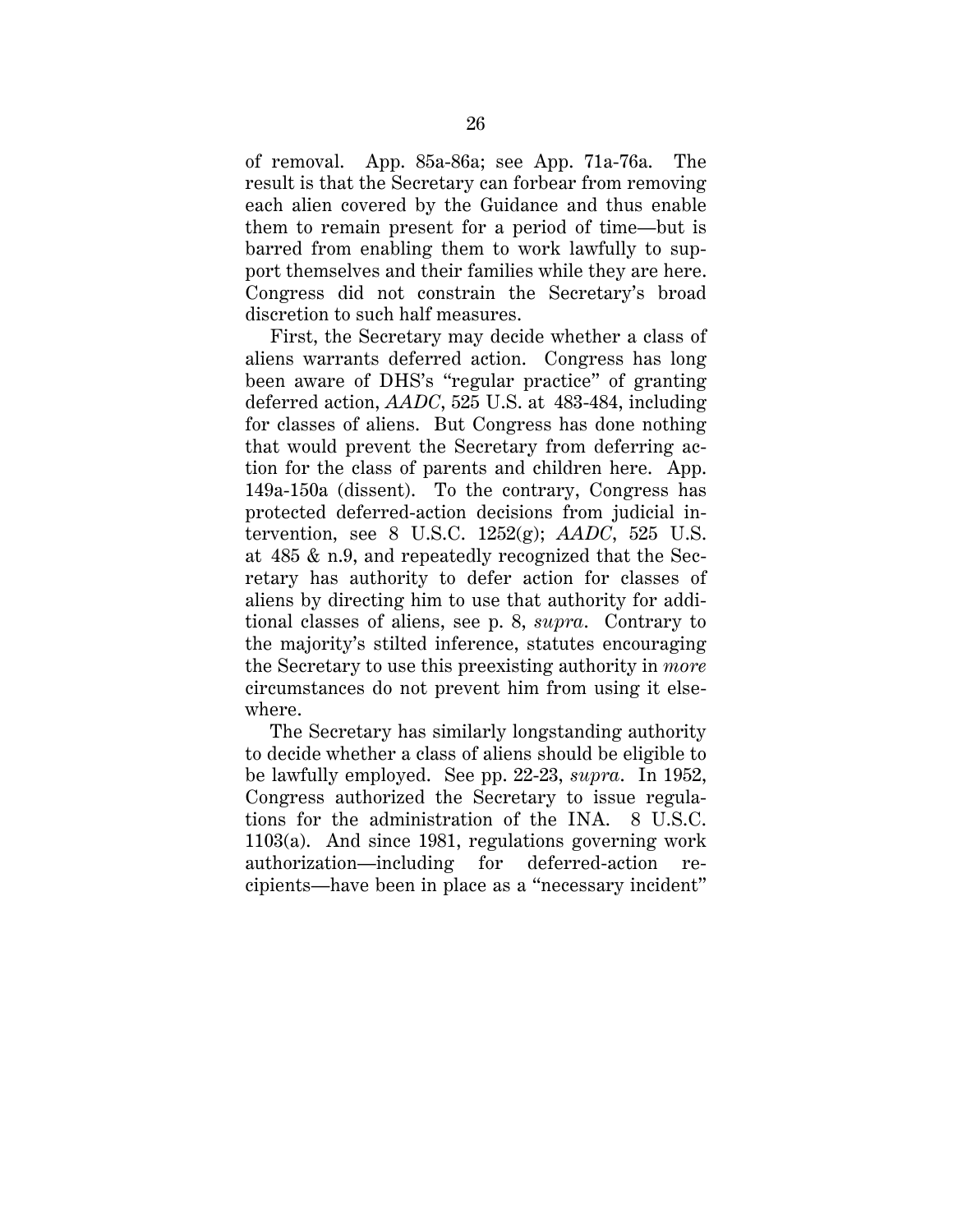of that authority. 44 Fed. Reg. at 43,480; see 46 Fed. Reg. at 25,080. Otherwise, aliens whose presence DHS has officially countenanced would be unable to support themselves through lawful work.

In IRCA, Congress imposed penalties on employers who knowingly employ an "unauthorized" alien. 8 U.S.C. 1324a(a). And in that same statute, Congress provided that this proscription does not apply to hiring aliens who are "authorized to be so employed by [the INA] *or* by the [Secretary]." 8 U.S.C. 1324a(h)(3) (emphasis added). The "or" confirms that work authorization is not conferred solely by the INA itself: "the [Secretary]" may also authorize categories of aliens to be lawfully hired. *Ibid*. This language thus signals that Congress "implicit[ly] approv[ed]" the "longstanding" work-authorization regulation. App. 152a (dissent). Since Congress enacted IRCA, DHS has repeatedly provided deferred action and other similar relief—as well as work authorization—to categories of aliens as a matter of discretion, including to substantial populations. See pp. 7-8, *supra* (collecting examples). And although Congress has amended Section 1324a six times, *e.g.*, Pub. L. No. 104-208, 110 Stat. 3009-3010, it has not limited the Secretary's authority in any way relevant here. Instead, it has further shielded the Secretary's discretion from judicial interference. See  $8 \text{ U.S.C. } 1252(a)(2)(B)$  and  $(g)$ .

Second, according deferred action and work authorization for the parents here is consistent with the INA. The majority noted that parents who could obtain deferred action are not currently entitled to become lawful permanent residents or seek cancellation of removal under the INA. App. 71a-74a. But by definition, deferred action is relevant *only* when aliens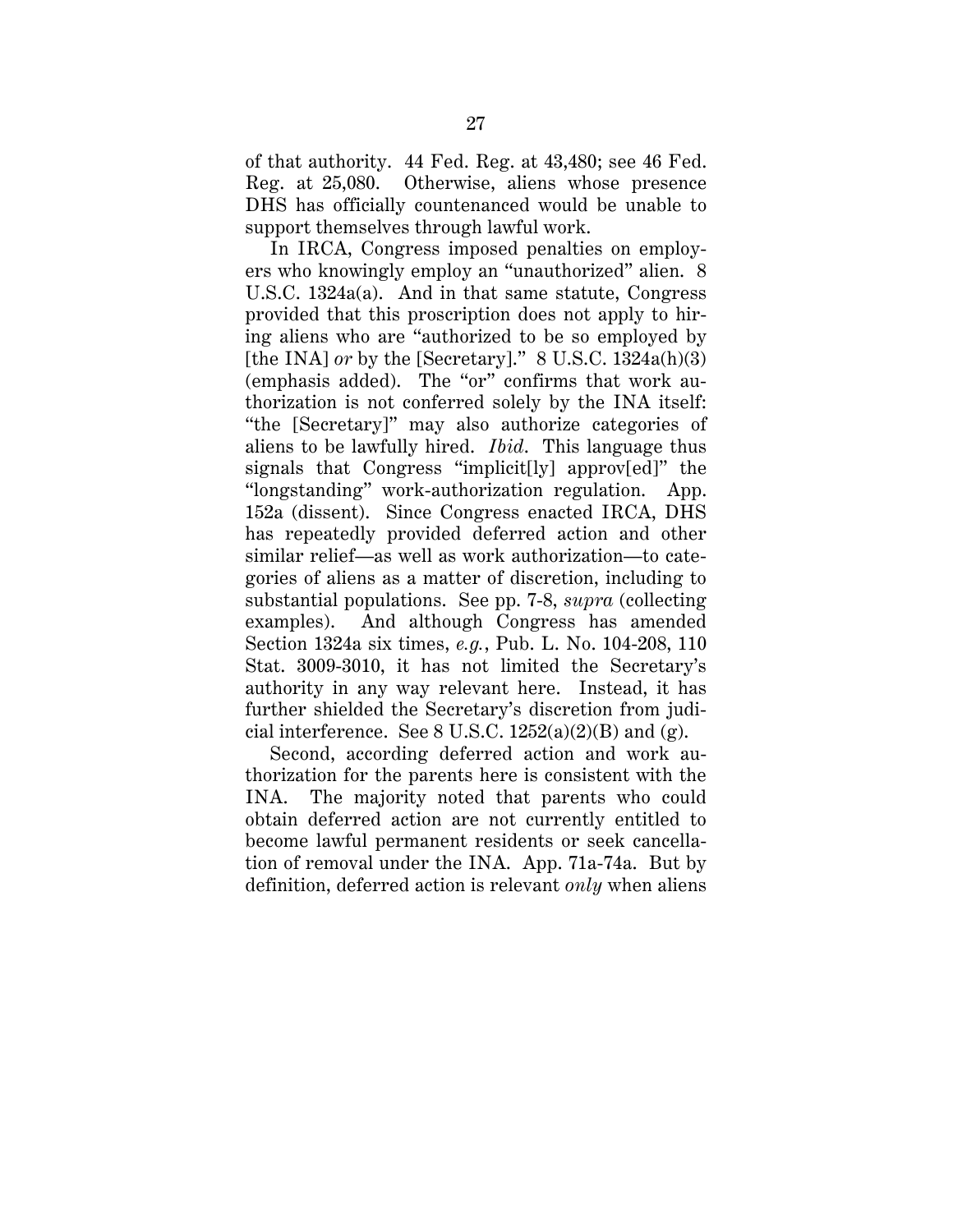lack lawful status or are otherwise removable, and thus when the Secretary could exercise discretion to pursue removal. His choice instead to defer action is consistent with the INA both because that discretion is a "principal feature" of immigration enforcement, *Arizona*, 132 S. Ct. at 2499, and because deferred action provides lesser relief. *Permanent* residents and aliens who receive *cancellation* of removal under 8 U.S.C. 1229b are no longer removable and have legal rights to remain in the United States. Aliens with deferred action, by contrast, are removable and may remain present only so long as DHS continues to forbear. See App. 413a (Deferred action "does not confer any form of legal status.").

Granting deferred action and work authorization to the parents of children who are U.S. citizens or permanent residents is also consistent with the INA's longstanding aims of protecting family unity and selfreliance. Indeed, these parents must work to support themselves and their children—who are U.S. citizens and permanent residents. See *Arizona*, 132 S. Ct. at 2499 (enforcement discretion may "embrace[] immediate human concerns," including "whether the alien has children born in the United States"). And because the Guidance only covers parents and children who have "long ties to the community," *ibid*., deferred action and work authorization will make these individuals more likely to be self-reliant and pay taxes, and less likely to harm American workers by working for below-market wages. See App. 96a (dissent); Wash. State et al. C.A. Amicus Br. 4-8 (anticipating that the Guidance will benefit States).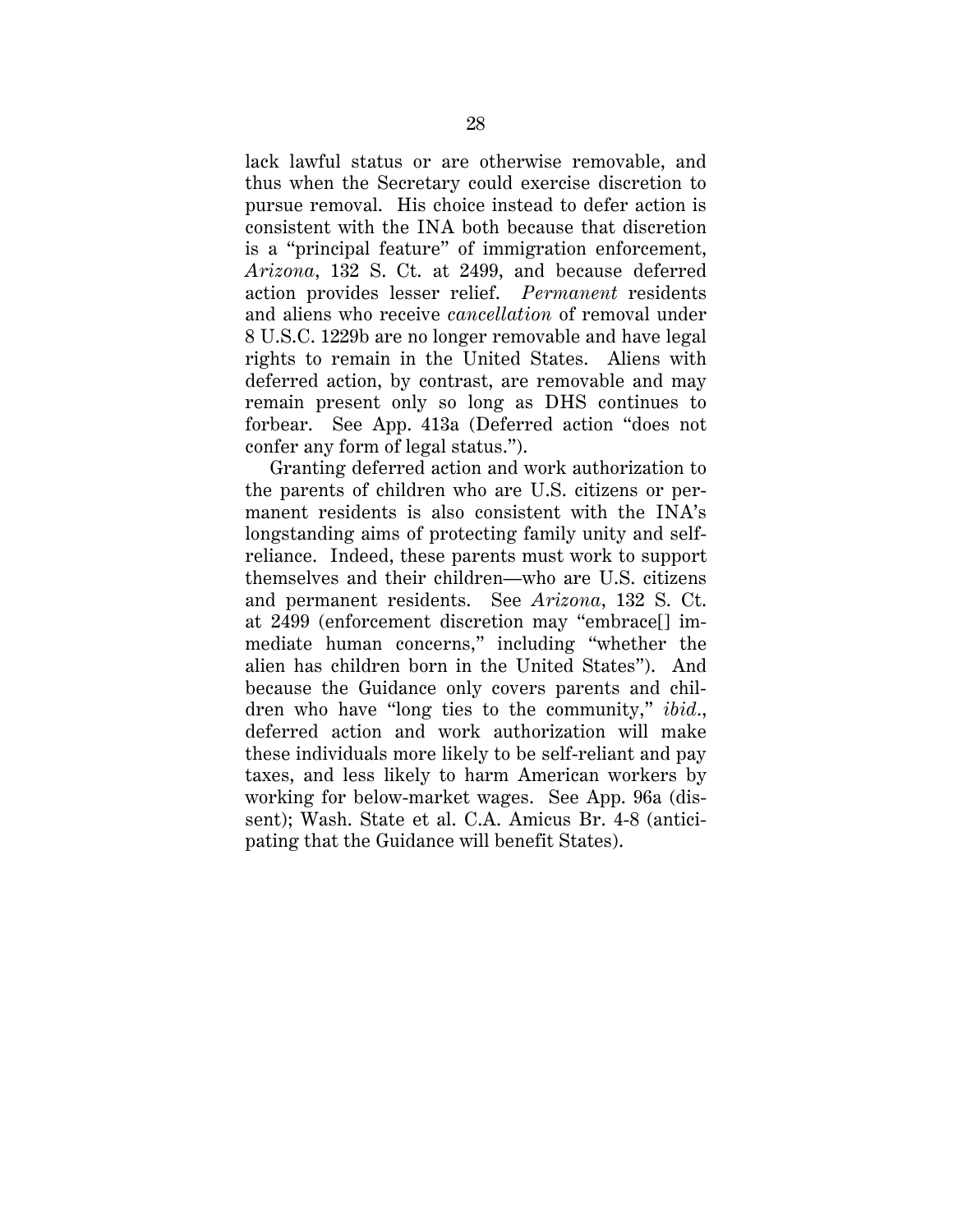## **III. THE GUIDANCE IS EXEMPT FROM NOTICE-AND-COMMENT REQUIREMENTS**

The court of appeals' notice-and-comment ruling warrants this Court's review because it threatens farreaching consequences by constraining needed flexibility to adapt enforcement policies to changing circumstances and priorities. The APA exempts from notice-and-comment all "general statements of policy." 5 U.S.C. 553(b)(A). Those are "statements issued by an agency to advise the public prospectively of the manner in which the agency proposes to exercise a discretionary power." *Vigil*, 508 U.S. at 197 (quoting Dep't of Justice, *Attorney General's Manual on the Administrative Procedure Act* 30 n.3 (1947)). Enforcement policies lie at the heart of this exception, as they inform the public how an agency will exercise its discretion to enforce (or forbear from enforcing) the law. *E.g.*, App. 231a-232a (Higginson, J., dissenting). And the Guidance fits the bill: It embodies "the Secretary's tentative decision, based on an assessment of the best uses of DHS's limited resources and under his congressionally delegated authority to '[e]stablish[] national immigration enforcement policies and priorities,' not to remove qualifying applicants for a certain period of time." App. 108a (dissent) (citation omitted; brackets in original).

The majority nonetheless concluded that respondents were likely to establish that the Secretary could not issue the Guidance without notice-and-comment rulemaking, because the Guidance "would not genuinely leave the agency and its employees free to exercise discretion." App. 64a; see App. 54a-64a. But the majority's speculation about how individual DHS agents might act in the future overlooks that the dis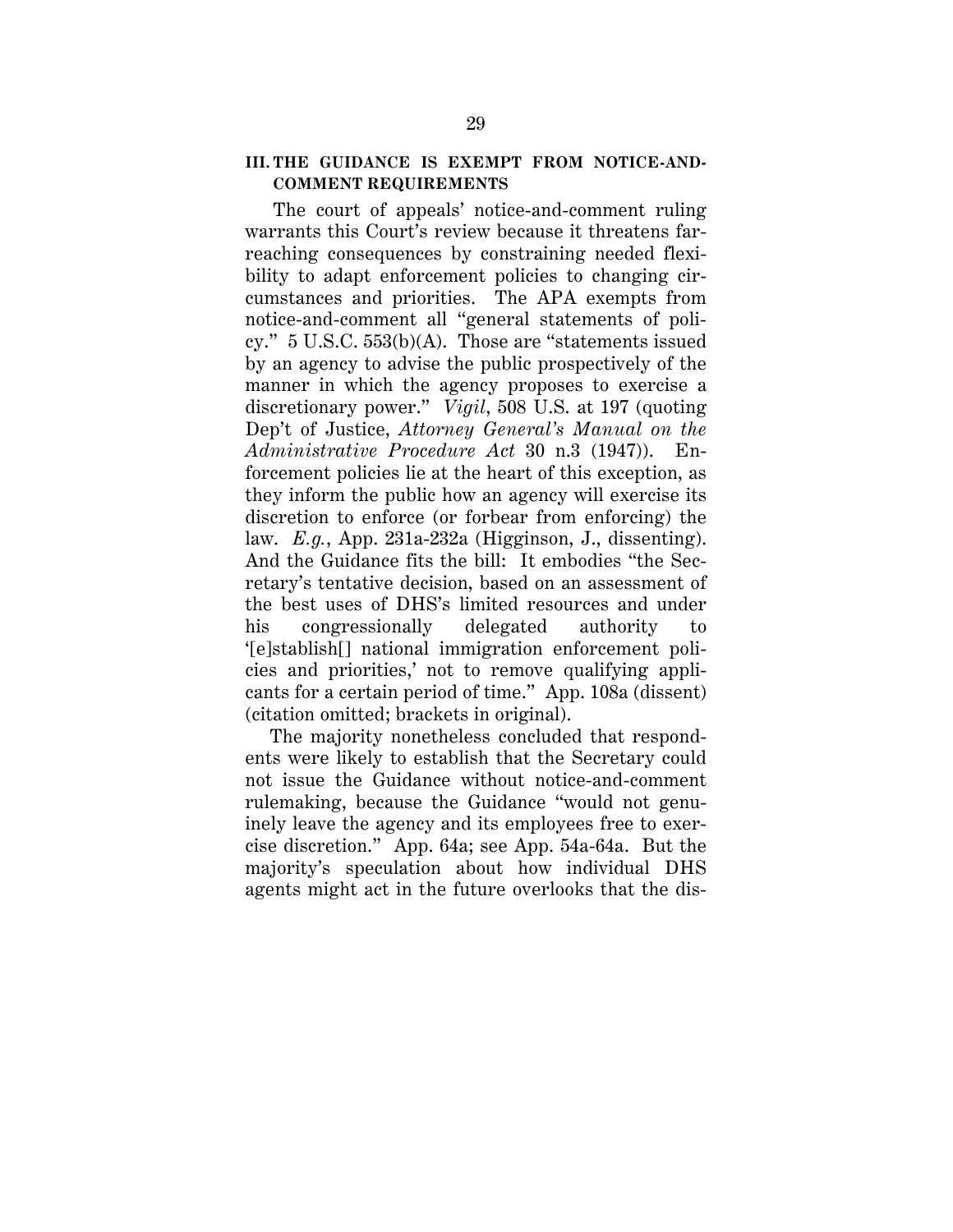cretion being exercised belongs in the first instance *to the Secretary*. See 6 U.S.C. 202(5); 8 U.S.C. 1103(a)(1)-(3). The Guidance reflects the Secretary's discretionary judgment that the stated threshold criteria describe individuals who, in his view, are likely to warrant deferred action as a matter of discretion. App. 414a-415a.

The APA does not require senior officials to use notice-and-comment procedures whenever their discretionary policies preclude subordinates from exercising their discretion in a different way. For example, the memorandum in *Vigil* announced a decision about resource allocation from which agency employees could not deviate. See 508 U.S. at 188. The "passive enforcement" policy in *Wayte* v. *United States*, 470 U.S. 598, 601 (1985), categorically exempted all but 286 of a possible 674,000 violators—99.96% of the total—from prosecution for the continuing offense of failing to register for the draft. *Id*. at 604 & n.3. And the expanded Family Fairness policy in 1990 directed that officials "will" grant relief when an applicant satisfied stated criteria, without mentioning case-bycase deviation. Memorandum from Gene McNary, Comm'r, *Family Fairness* 1-2, *reprinted as* 67 No. 6 Interpreter Releases 153, App. I (Feb. 2, 1990).

In any event, the Guidance expressly requires agents to make discretionary case-by-case decisions. "[A]pplying the[] threshold criteria itself involves an exercise of discretion." App. 124a (dissent). For example, USCIS must determine whether the applicant is an enforcement priority, App. 417a, which depends on whether the alien is "a threat to national security, border security, or public safety" or has "significantly abused" a visa program. App. 425a. Agents also must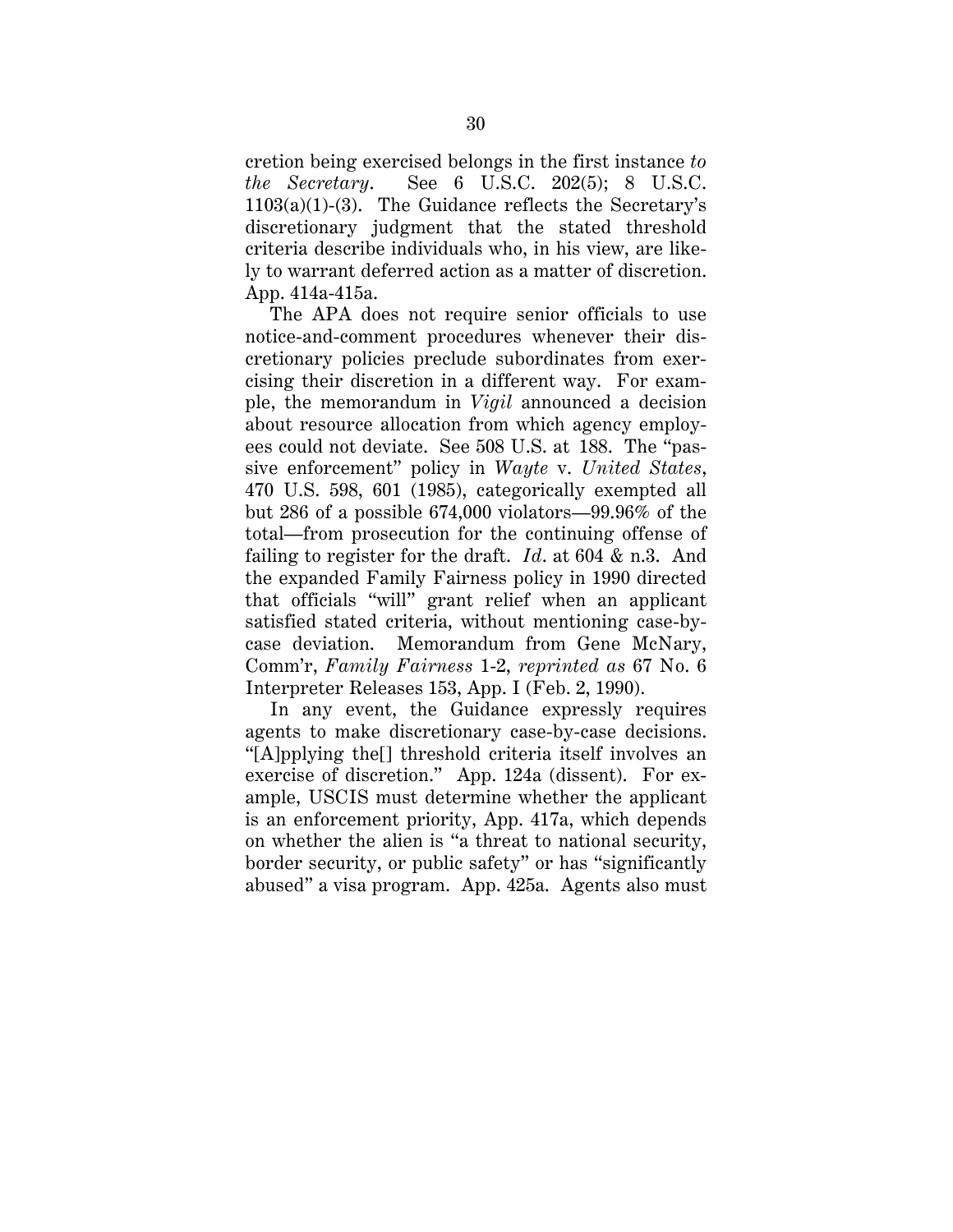exercise discretion whether to deny an application for deferred action even when those criteria are satisfied. App. 122a (dissent). Indeed, DAPA's stated criteria require agents to determine that a request "present[s] no other factors that, in the exercise of discretion, make[] the grant of deferred action inappropriate." App. 417a. The majority viewed all this discretion as "merely pretext." App. 56a. But as both dissenting judges concluded, it is plainly wrong to conclude that the discretion apparent on the Guidance's face is "pretextual" when, among other things, this is a facial challenge to a policy that "has yet to be implemented." App. 131a; see App. 234a-242a.

It is also immaterial that, under preexisting law, deferred action triggers "eligibility for [certain] federal benefits—for example, under title II and XVIII of the Social Security Act." App. 44a. The APA does not impose procedural roadblocks before an agency can adopt policies that have this consequence. Indeed, it *exempts* from notice-and-comment requirements agency action on any "matter relating to \* \* \* benefits." 5 U.S.C. 553(a)(2). Many agencies have waived the APA's benefits exception, but DHS has not. App. 68a & n.155. Accordingly, if the Guidance were reviewable because deferred action renders aliens eligible for benefits, see App. 44a-45a, it would be exempt from notice-and-comment because it would "relat[e] to" those same benefits.

Moreover, the consequences of deferred action result from pre-existing regulations that are independent of the Guidance and were adopted through noticeand-comment rulemaking. App. 111a-113a (dissent). DHS's predecessor followed notice-and-comment procedures when adopting the regulations providing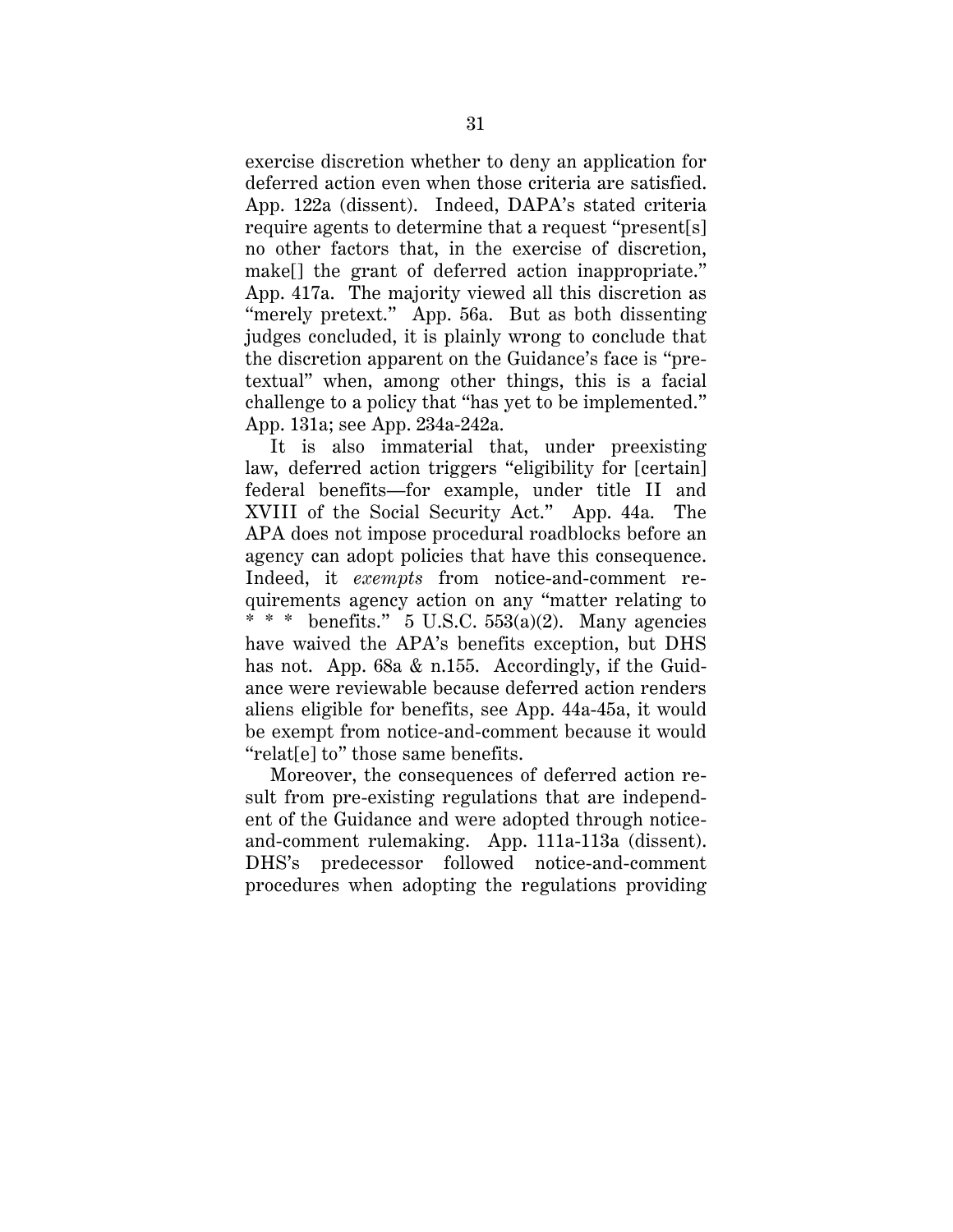that aliens with deferred action may obtain work authorization, 8 C.F.R.  $274a.12(c)(14)$ ; 46 Fed. Reg. at 25,080, and that they may become eligible for Social Security, 8 C.F.R.  $1.3(4)(vi)$ ; 61 Fed. Reg. at 47,041.<sup>5</sup> Under the APA, once is enough. See *Vermont Yankee Nuclear Power Corp.* v. *Natural Res. Def. Council, Inc.*, 435 U.S. 519, 549 (1978).

## **IV. THIS CASE WARRANTS IMMEDIATE REVIEW**

The court of appeals' judgment enjoins nationwide a federal policy of great importance to federal law enforcement, to many States, and to millions of families with longstanding and close connections with this country. A twice-divided court of appeals should not have the last word on whether that policy can be implemented.

A. As set forth above, the majority has permitted some States (over the objection of others) and a federal court to interfere with the Secretary's exercise of discretion in establishing policies regarding enforcement of the federal immigration laws. That is unprecedented and momentous. Moreover, the majority's decision is "very damaging to DHS's immigration enforcement policy, which has operated, from time to time, on a class-wide basis." App. 111a (dissent).

 <sup>5</sup> DHS's policy that aliens with deferred action cease accruing time for the three- and ten-year bars, see p. 6, *supra*, was not adopted through notice-and-comment rulemaking. But that policy has no bearing on respondents' asserted injury. It is relevant only "[f]or purposes of" DHS's computation of a barrier to admissibility if aliens depart the country. 8 U.S.C.  $1182(a)(9)(B)(ii)$ . Tolling also will not help "[m]ost adult beneficiaries" of the Guidance because they already face the maximum barrier if they depart. App. 44a n.99.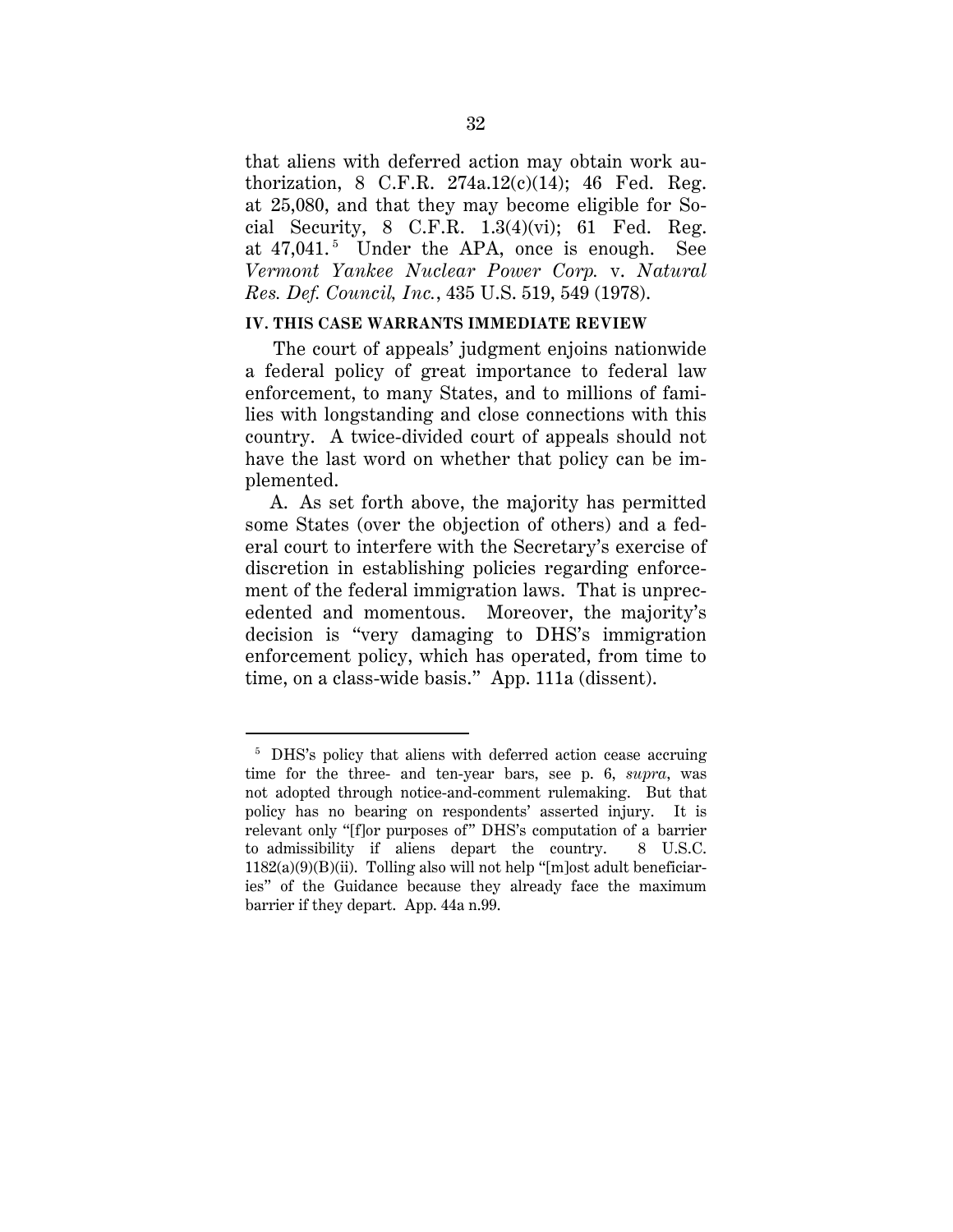The nationwide injunction also has far-reaching and irreparable humanitarian impact. It bars approximately 4 million parents—who have lived in this country for years, would pass a background check, are not priorities for removal, and have "a son or daughter who is a U.S. citizen or lawful permanent resident," App. 417a—from requesting deferred action under the Guidance and receiving authorization to work lawfully. See OLC Op. \*30. In so doing, it has a profound effect not only on those parents but also on their children. One study estimated that "there are 6.3 million children who live in a household with a DAPA eligible mom or dad, and of that, 5.5 million are U.S. citizens." Manuel Pastor et al., *The Kids Aren't Alright – But They Could Be: The Impact of [DAPA] on Children* 1 (Mar. 2015). And although respondents have not challenged the Secretary's 2012 DACA memorandum for providing deferred action, the majority's expansive reasoning places a cloud over the deferred action accorded to more than 600,000 people under that policy, all of whom came here as children and many of whom have never known another home. App. 4a.

Most of the parents and children the Guidance would affect "are hard-working people who have become integrated members of American society," lived here for years, have not committed serious crimes, and "are extremely unlikely to be deported given \* \* \* limited enforcement resources." App. 415a. Deferred action would give these parents and children the dignity of coming forward and "be[ing] counted." *Ibid*. Without work authorization, they are more likely to work for employers who will hire them illegally, often at below-market wages, thereby hurting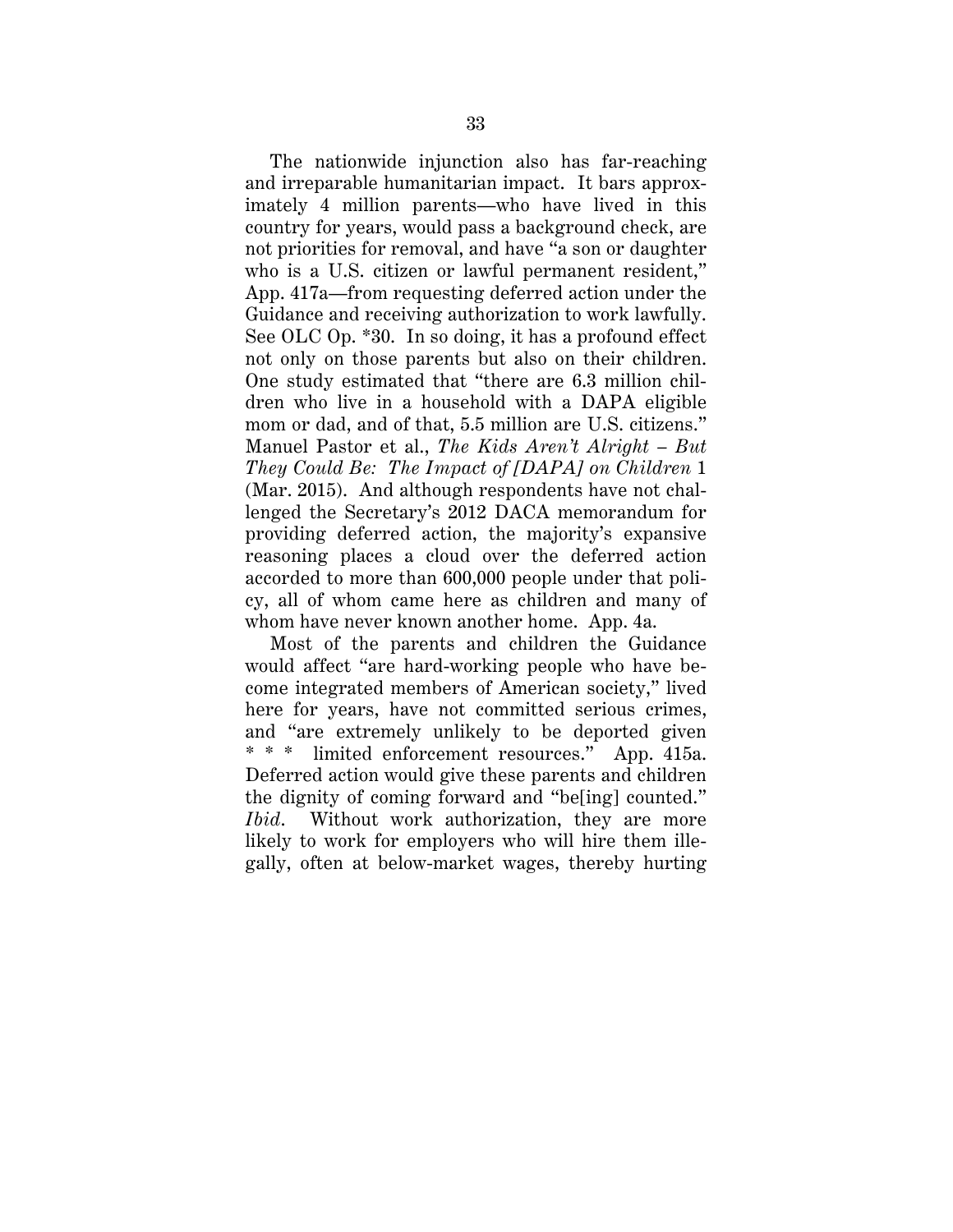American workers and giving unscrupulous employers an unfair advantage.

The injunction also undermines the Secretary's efforts to "focus [DHS's] resources on removing those undocumented aliens most disruptive to the public safety and national security of the United States." *Arpaio* v. *Obama*, 797 F.3d 11, 24 (D.C. Cir. 2015), petition for cert. pending, No. 15-643 (filed Nov. 12, 2015). The Guidance would complement those priorities by having millions of low-priority aliens pay for and pass a background check. App. 417a. If lawenforcement officials later encountered such an individual, ICE could "quickly confirm the alien's identity through a biometric match" and confirm that he or she does not warrant the effort of removal. D. Ct. Doc. 150-1 ¶ 15 (Feb. 23, 2015); see id. ¶¶ 14-17. But without the Guidance, ICE would have to do the underlying legwork every time—and it would be ICE footing the bill, thus depleting its already-limited resources. See *id*. ¶¶ 14-17; D. Ct. Doc. 150-2 ¶¶ 7-13 (Feb. 23, 2015).

B. This Court's review is warranted now. Although the court of appeals ruled in the context of a preliminary injunction, this Court decided *Arizona* in the same posture. 132 S. Ct. at 2498. The court of appeals held that Texas's "standing is plain"; that Texas "satisfies the zone-of-interests test"; that the Guidance "is not an unreviewable agency action . . . committed to agency discretion by law"; that Texas is likely to establish that it must go through notice-andcomment; and that it is "manifestly contrary to the INA." App. 11a, 37a, 50a, 68a, 76a.

It is unlikely any other court of appeals will address the questions presented here. The injunction